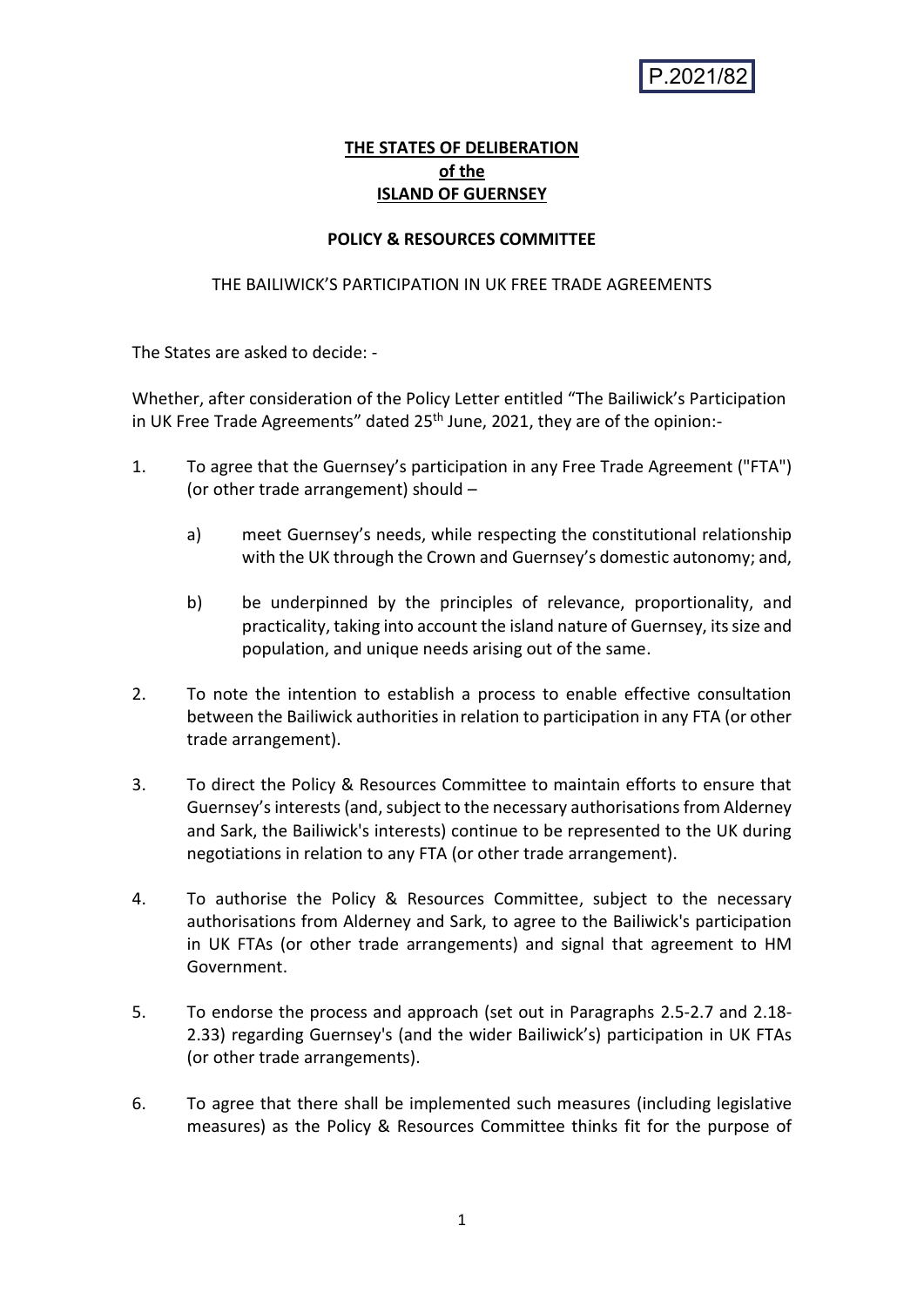ensuring that Guernsey may comply and remain in compliance with obligations that arise from participation in any UK FTA (or other trade arrangement).

7. To direct the preparation of such legislation as may be necessary to give effect to the above decisions.

The above Propositions have been submitted to Her Majesty's Procureur for advice on any legal or constitutional implications in accordance with Rule 4(1) of the Rules of Procedure of the States of Deliberation and their Committees.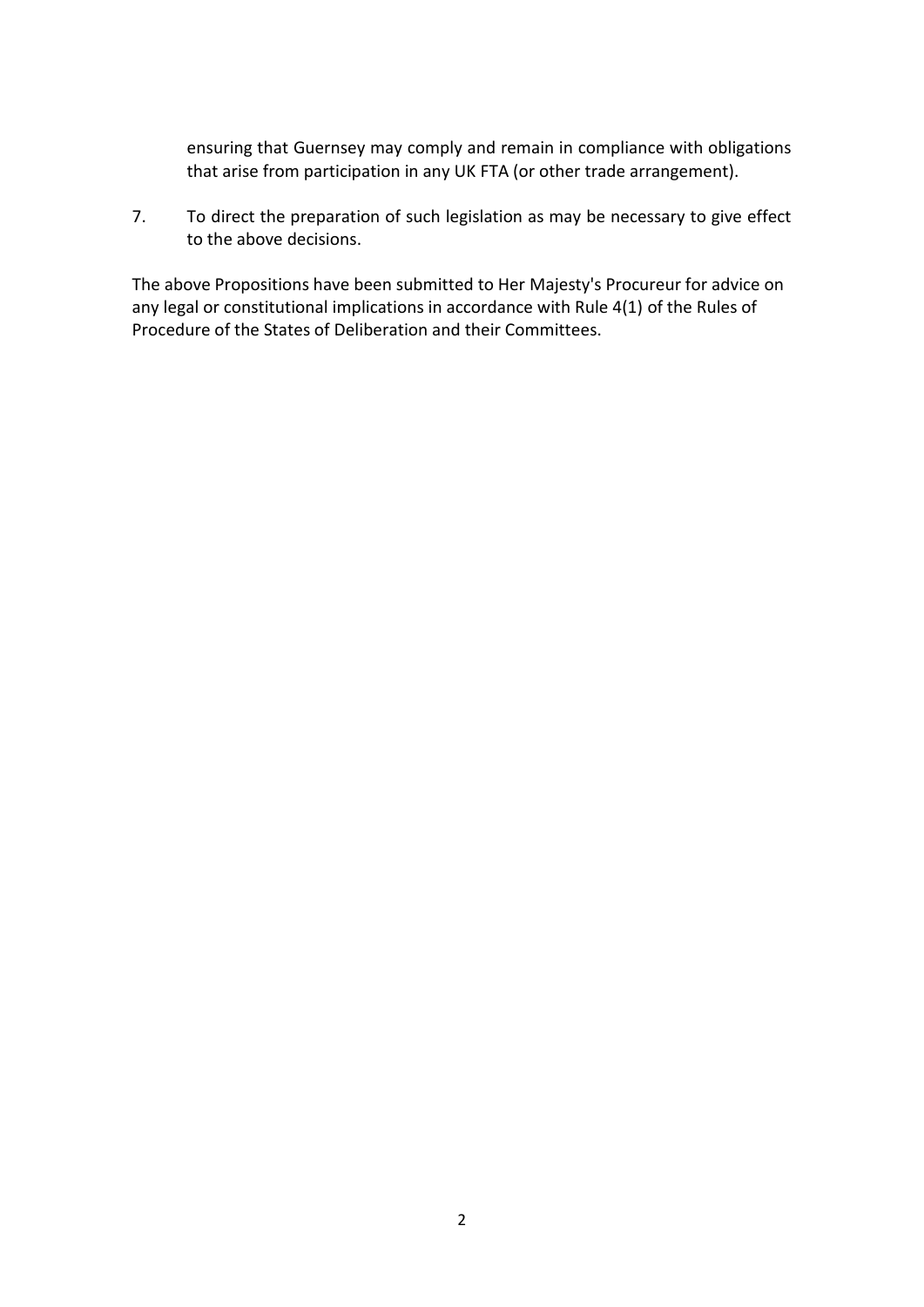# **THE STATES OF DELIBERATION of the ISLAND OF GUERNSEY**

### **POLICY & RESOURCES COMMITTEE**

#### THE BAILIWICK'S PARTICIPATION IN UK FREE TRADE AGREEMENTS

The Presiding Officer States of Guernsey Royal Court House St Peter Port

25 th June, 2021

Dear Sir

#### **1. Executive Summary**

- 1.1 Following its withdrawal from the EU, the UK is seeking new trade relationships around the world. There is an opportunity for Guernsey (and the wider Bailiwick) to be included in the resulting Free Trade Agreements (FTAs) (and other trade arrangements). The negotiations and ratification of the proposed FTAs are often proceeding within very short timescales<sup>1</sup> (which are set by the UK Government and its potential trading partners).
- 1.2 If the Bailiwick participates in all or part of a UK FTA, it would have the same advantages as the UK for trade with that trading partner. That could include the application of preferential customs tariffs, quota and border measures for the trade in goods and preferential access to markets for services. There will be obligations to be met if the Bailiwick participates in future UK FTAs, with corresponding resource implications  $-$  as is the case with existing FTAs  $-$  but participation will: ensure that current and future trade interests are protected and promoted; provide trade stability; and open up future trading opportunities with the FTA trade partner(s).
- 1.3 There would be significant constitutional difficulties if the UK were to ratify a FTA which purported to extend to Guernsey (or the wider Bailiwick) without relevant decisions having been made in the island(s) first. This Policy Letter sets out the proposed process and approach to deal with that, so that Guernsey, and the wider Bailiwick, can decide whether, and to what extent, to participate in UK FTAs and other trade arrangements.

 $1$  Months, rather than years (which would be more typical for such negotiations).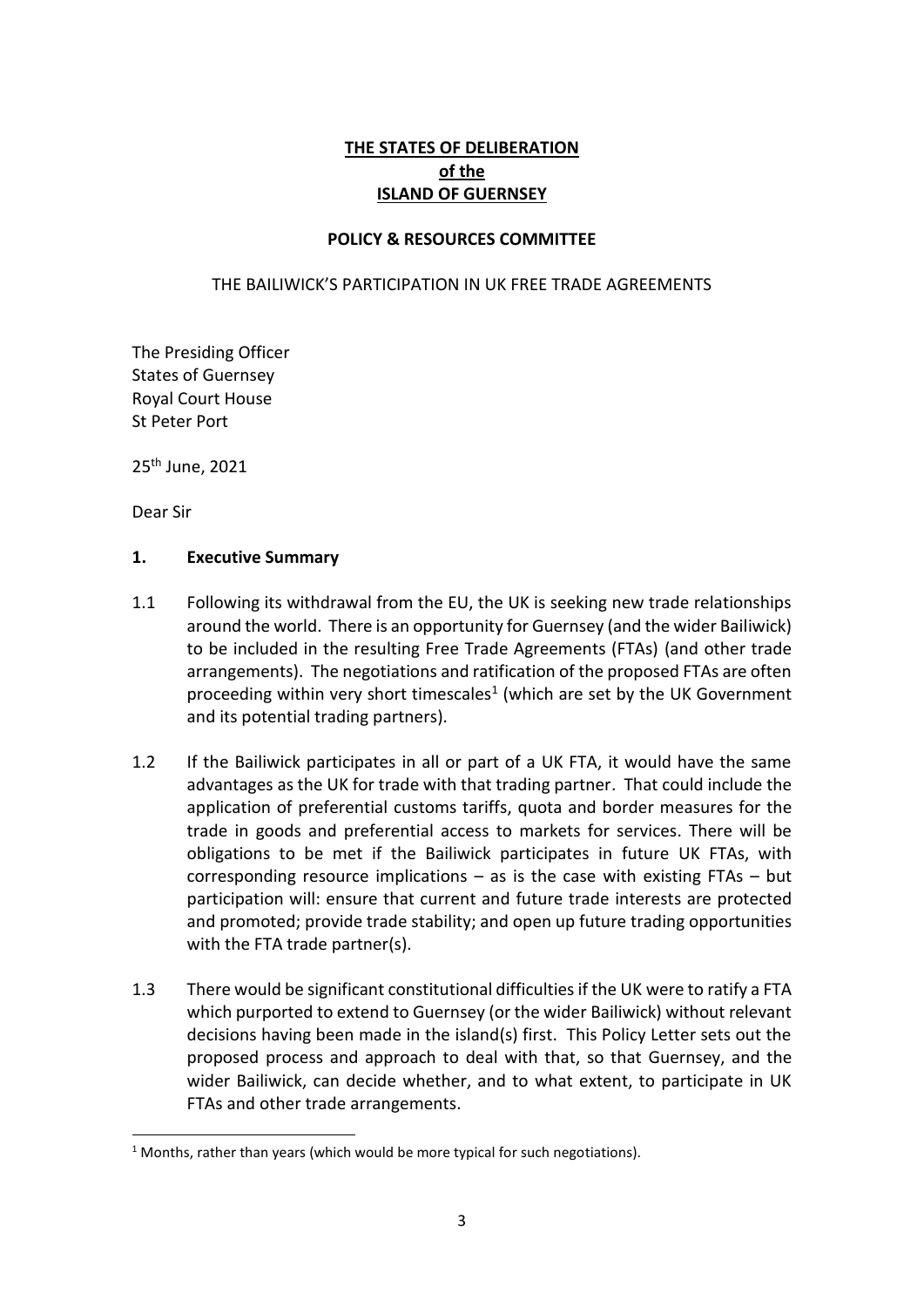- 1.4 In the Policy Letter considered by the three Bailiwick parliaments on  $27<sup>th</sup>$ December, 2020<sup>2</sup> regarding the UK-EU Trade and Cooperation Agreement<sup>3</sup> ('the TCA Policy Letter'), there were references to trade agreements between the UK and other 'rest-of-world' (RoW) partners. That included consideration of the UK's continuity 'roll over' FTAs (which were agreements which used to apply to the UK when it was a Member of the EU, and now apply to the UK in its own right) and new FTAs.
- 1.5 In deciding whether it is beneficial for the Bailiwick to participate in a particular FTA, the Bailiwick will need to weigh up the advantages of any FTA at a strategic and practical level, compared to the requirements for compliance. That will include considering whether the obligations required by the FTA would be justified by reference to the volume and type of trade undertaken (or likely to be undertaken in future) and deliverable by the Bailiwick. It might also be advantageous for the Bailiwick's international relationships or international identity for it to participate (or not) in any particular FTA.
- 1.6 It has already been recognised that the Bailiwick's approach to inclusion in FTAs after Brexit would need to adhere to the principles of relevance, proportionality and practicality, whilst respecting the Bailiwick's autonomy. The Bailiwick can ensure its interests are served by participating in agreements that best suit the Islands' needs, whilst non-participation should not undermine the UK-Bailiwick Customs Arrangement<sup>4</sup>.
- 1.7 The UK has repeatedly provided assurances that the UK Government understands and respects the Bailiwick's centuries-old constitutional relationship with the Crown and the Bailiwick's domestic autonomy. The UK Government is responsible for representing the interests of the Bailiwick during FTA negotiations, even when the UK and the islands' interests are different. Each of the three Bailiwick jurisdictions need to make their own decisions about participation (or otherwise) in any future trade arrangements and the Bailiwick will need to ensure that it implements its obligations, whether by legislation or other measures, to meet its commitments.
- 1.8 Guernsey/the Bailiwick needsto make decisions within the FTA timescales set by the UK and its trading partner(s). Owing to the sensitive nature and pace of the negotiations for UK FTAs, it has not been possible to provide frequent or detailed

<sup>&</sup>lt;sup>2</sup> Billet d'[État XXIX](https://gov.gg/CHttpHandler.ashx?id=134861&p=0) of 2020 – 'The Bailiwick's Participation in the UK-EU Trade and Cooperation Agreement,' - an[d Resolutions,](https://www.gov.gg/CHttpHandler.ashx?id=134872&p=0) approved by the States of Deliberation, the States of Alderney and the Chief Pleas of Sark on 27<sup>th</sup> December, 2020.

<sup>&</sup>lt;sup>3</sup> Trade and Cooperation Agreement between the United Kingdom of Great Britain and Northern Ireland, of the one part, and the European Union and [the European Atomic Energy Community, of the other part](https://assets.publishing.service.gov.uk/government/uploads/system/uploads/attachment_data/file/982648/TS_8.2021_UK_EU_EAEC_Trade_and_Cooperation_Agreement.pdf)

<sup>–</sup> signed in Brussels and London 30 December 2020, full text available on gov.uk

<sup>4</sup> As in Paragraph 2.3 and Appendix 1, Paragraphs A1.3-A1.5, of this Policy Letter.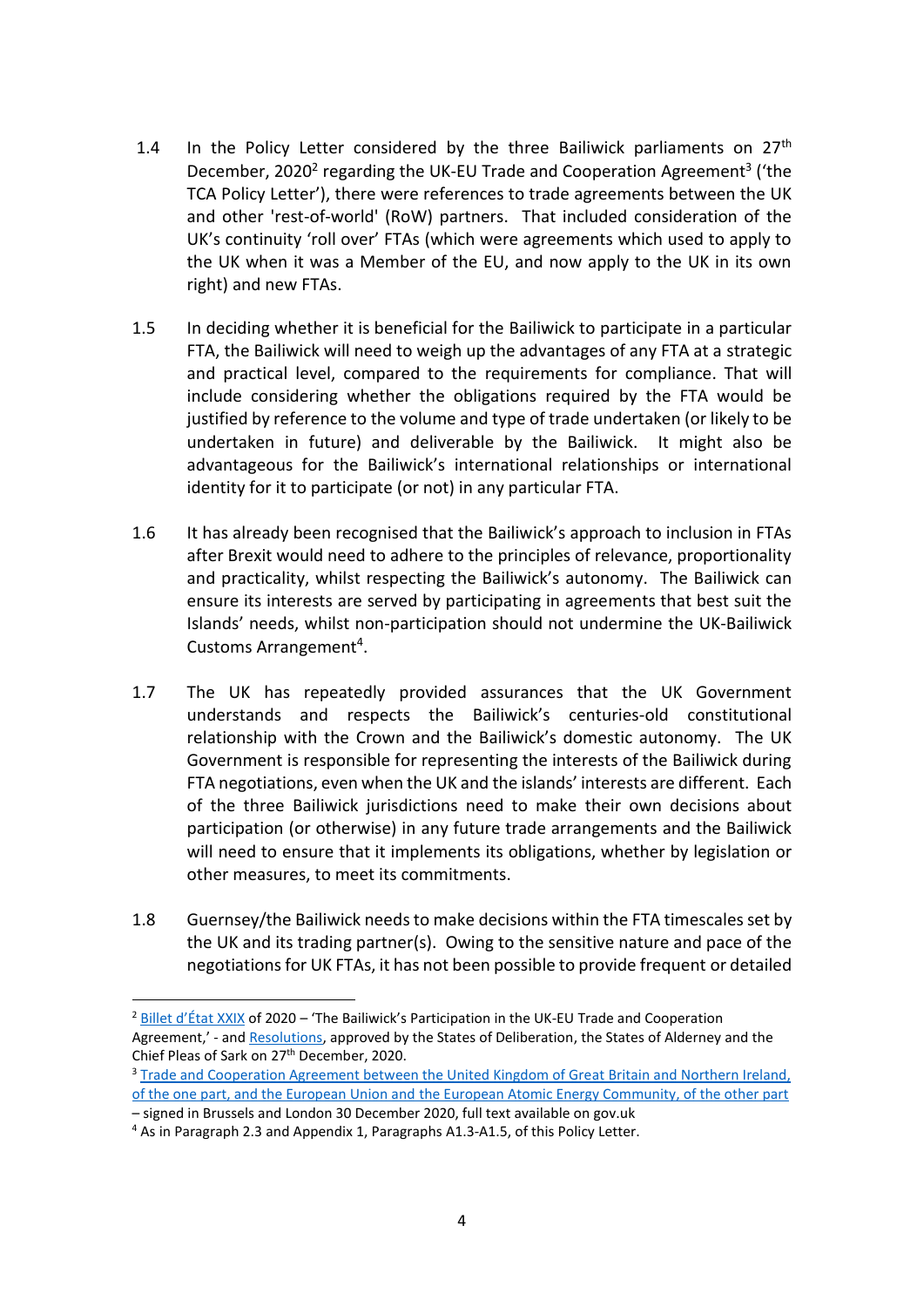updates to all Committees of the States of Guernsey nor to make public statements. However, the Policy & Resources Committee's ('the Committee') mandated responsibilities and previous decisions of the States<sup>5</sup> have enabled the Committee, working with other Principal Committees and with the Alderney and Sark authorities, to represent the Bailiwick's interests in ongoing discussions with the UK Government. The Committee will continue to work closely with the UK Government during periods of negotiation to ensure that any particular FTA would suit the Bailiwick's needs, that the relevant provisions of that FTA meets the Bailiwick's negotiating principles and that the Bailiwick can comply with any obligations.

- 1.9 Throughout the progress of the negotiations on FTAs thus far, the politicians and officers representing Guernsey and the Bailiwick have continued to work to the principles set out in Section 4 of Billet d'État II of 2020 ('the January 2020 Policy Letter')<sup>6</sup>. Those principles were in regard to any Bailiwick involvement in an agreement for the UK-EU future relationship but are appropriate for other trade agreements. These objectives are that any trade agreement will:
	- in its extension to and application in the Bailiwick, be relevant, proportionate and practical; and,
	- in its entirety, respect the Bailiwick's domestic autonomy and constitutional relationship with the UK (through the Crown).
- 1.10 If the States agrees to the Propositions for this Policy Letter, it will enable decisions to be made by the Policy & Resources Committee (taking into account the views of the Principal Committees responsible for the policy areas covered by the FTA (or other trade arrangement)) on a case-by-case basis as to whether Guernsey/the Bailiwick should or should not be included in the customs and goods element of a particular FTA. Each decision would be on the basis that the commitments and obligations in respect of goods were the same as or similar to those entered into by the Bailiwick in existing FTAs, including the UK-EU Trade and Cooperation Agreement ('TCA'), whilst taking into account the resulting benefits. For each FTA, it is intended that the Policy & Resources Committee would request the UK to secure an extension mechanism together with an undertaking from the partner country (and provide one itself) to facilitate any services provisions of a FTA being extended to Guernsey/the Bailiwick at a later date.

<sup>5</sup> Resolutions of the States from 1987, 2016 and 2020 are particularly relevant; as in Paragraphs 2.9- 2.11, 2.19 and Appendix 3 of this Policy Letter.

<sup>6</sup> [Billet d'État II of 2020](https://gov.gg/CHttpHandler.ashx?id=122861&p=0) – 'The Withdrawal Agreement between the United Kingdom and European Union – Implications for the Bailiwick of Guernsey' and [Resolutions](https://gov.gg/CHttpHandler.ashx?id=123020&p=0) of 8<sup>th</sup> January, 2020.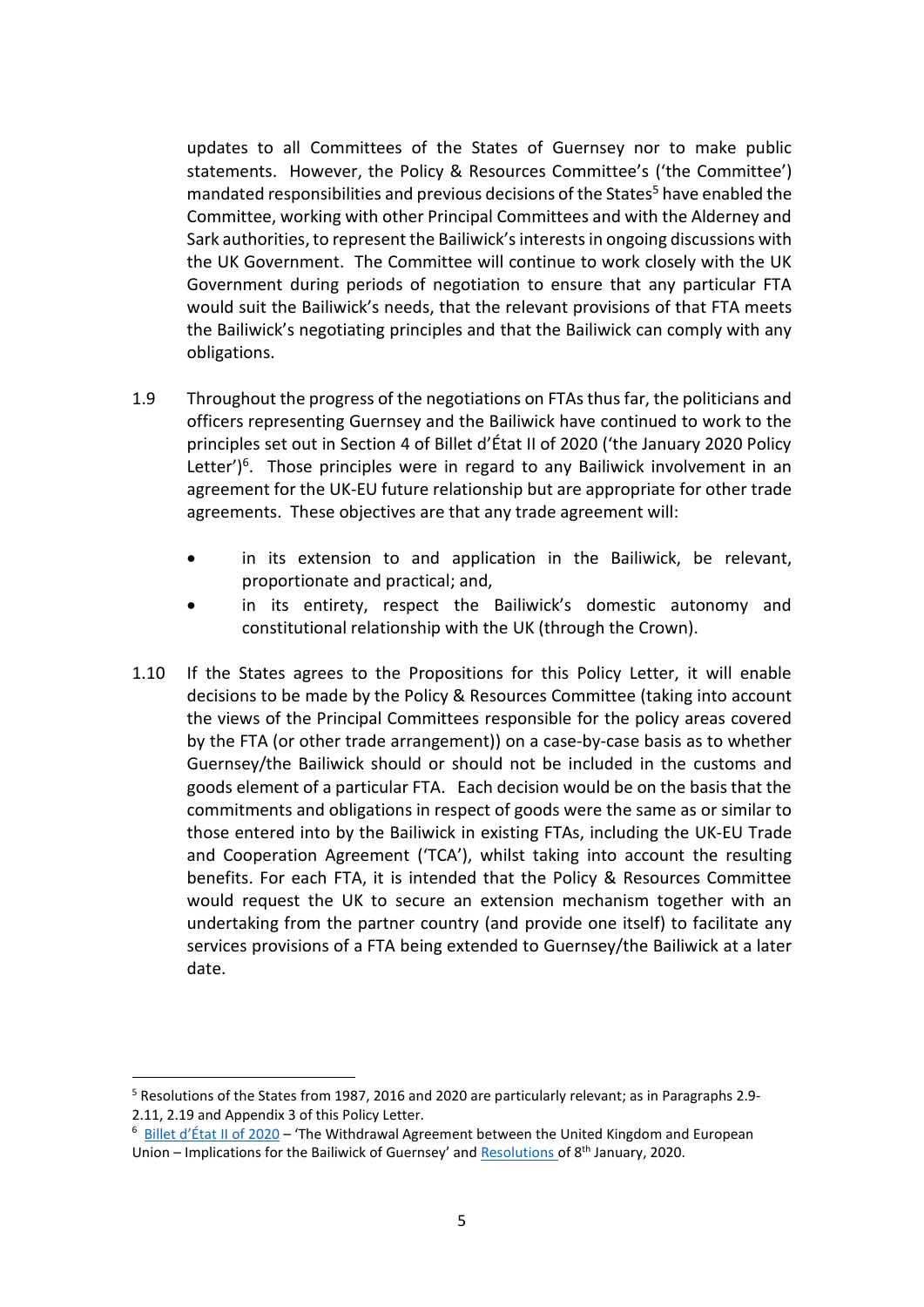## 1.11 This Policy Letter is to:

- ask the States of Deliberation to agree the process and approach to enable the government to respond swiftly to FTA developments – in the case of Guernsey, that would be for the Policy & Resources Committee (with due regard to the 1987 States' Resolution on international agreements and having taken into account the process and approach set out in this Policy Letter) to decide to what extent the island should participate (or not) in any particular UK FTA
- ask the States to make Resolutions relating to the objectives and principles underpinning the Bailiwick's participation in FTAs; intra-Bailiwick engagement; compliance with obligations arising under FTAs; and the preparation of any necessary legislation
- update the States on the Policy & Resources Committee's consideration and decision about Guernsey's participation in the UK-EEA EFTA FTA, having due regard to the timescales being set by the UK and its trading partners; to the Committee's mandated responsibilities and previous States' decisions; and noting that officers from across relevant parts of the States of Guernsey had been working on FTA provisions

## **2. The Bailiwick's participation in FTAs (including other trade arrangements)**

- 2.1 Free Trade Agreements (FTAs) are agreements which, according to international law, are created between two or more nations with the aim and purpose of removing trade restrictions and barriers to stimulate and encourage economic growth.
- 2.2 The UK Government has what it has described as 'ambitious goals' for British trade, aiming, "to have 80 per cent of UK trade covered by free trade agreements within the next three years [i.e. by the end of 2022], starting with the USA, Australia, New Zealand and Japan."<sup>7</sup> The UK Government has already commenced various negotiations to achieve its aim of securing these new FTAs; indeed, some of these began before the TCA negotiations were concluded. The TCA Policy Letter<sup>8</sup> noted that, "FTA development work will continue throughout 2021 and beyond as the Bailiwick continues to develop its own international trade policy."

 $<sup>7</sup>$  Page 57 ('Increase trade and prosperity') of [Get Brexit Done Unleash](https://assets-global.website-files.com/5da42e2cae7ebd3f8bde353c/5dda924905da587992a064ba_Conservative%202019%20Manifesto.pdf) Britain's Potential – The</sup> [Conservative and Unionist Party Manifesto 2019](https://assets-global.website-files.com/5da42e2cae7ebd3f8bde353c/5dda924905da587992a064ba_Conservative%202019%20Manifesto.pdf) 24<sup>th</sup> November, 2019.

<sup>8</sup> Paragraph 11.8 of the TCA Policy Letter.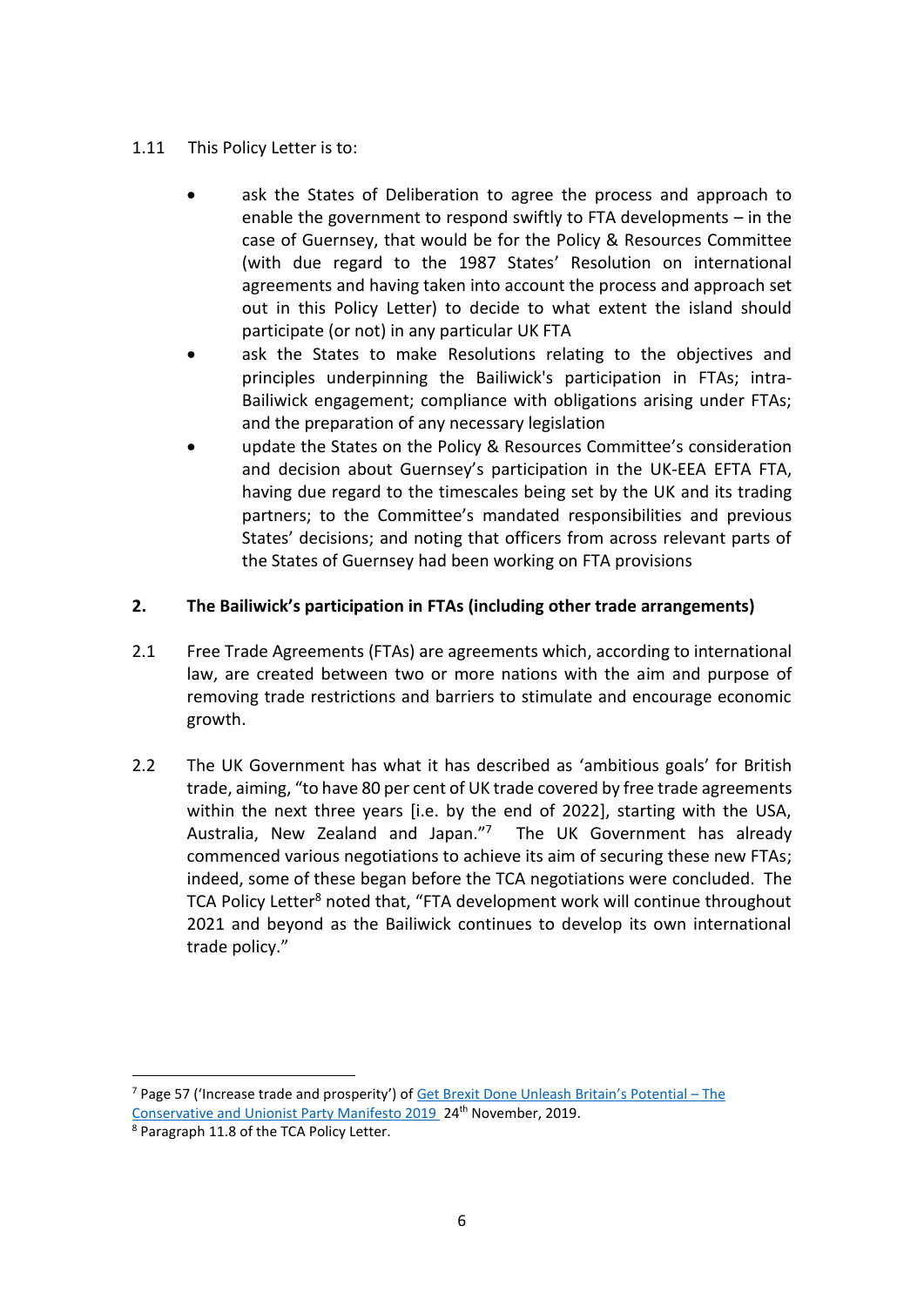## UK-Bailiwick Customs Arrangement

2.3 The UK-Bailiwick Customs Arrangement negotiated with the UK in 2018<sup>9</sup> is a customs union<sup>10</sup> as defined by the WTO. It means that the Bailiwick has to apply the UK external tariff (known as the UK Global Tariff); it must apply any preferential tariffs agreed in UK FTAs to imported goods regardless of whether the Bailiwick participates in those FTAs.

### The Bailiwick can choose whether to participate in a UK FTA or not

- 2.4 The Bailiwick (and the jurisdictions within it) is not obliged to participate in all UK FTAs – but it can do so, if it so chooses and if the trading partner agrees. In line with long-standing constitutional principles, the Bailiwick will only be included in any international agreement, at the point of the UK's ratification or by extension at a later date, if the Bailiwick consents to this<sup>11</sup>. The Bailiwick (and the jurisdictions within it) can select which FTAs it wishes to participate in.
- 2.5 The Bailiwick will need to weigh up the advantages of any FTA, at a strategic and practical level, against the requirements of compliance including the resources required, so that it can decide whether, overall, it is beneficial to participate in that FTA. Consideration will include whether implementing or otherwise complying<sup>12</sup> with the obligations and commitments required by the FTA could be justified by the volume and type of trade undertaken (or likely to be undertaken in future). It might also be considered advantageous from the perspective of the Bailiwick's international relationships or international identity for the Bailiwick to participate (or not) in any particular FTA.
- 2.6 It has already been recognised<sup>13</sup> (in the context of the TCA) that the Bailiwick's approach to inclusion in FTAs after Brexit should adhere to the principles of relevance, proportionality and practicality, whilst respecting the Bailiwick's autonomy. It has also been noted that one means of ensuring that the Bailiwick's interests are served is by participating in international agreements that best suit

<sup>9</sup> Arrangement between the Government of the United Kingdom of Great Britain and Northern Ireland [and the States of Guernsey \(the Government of Guernsey\) Concerning the Establishment and Operation](https://assets.publishing.service.gov.uk/government/uploads/system/uploads/attachment_data/file/759122/Guernsey-UK_Customs_Arrangement_final.pdf)  [of a United Kingdom-Crown Dependencies Customs Union,](https://assets.publishing.service.gov.uk/government/uploads/system/uploads/attachment_data/file/759122/Guernsey-UK_Customs_Arrangement_final.pdf) signed 26<sup>th</sup> November, 2018. It came into effect at 11pm on 31<sup>st</sup> December 2020.

 $10$  The WTO defines a customs union as 'the substitution of a single customs territory for two or more customs territories'.

 $11$  In accordance with the constitutional relationship between the Bailiwick of Guernsey and the UK, through the Crown, the Bailiwick (and each of the three jurisdictions within it) cannot sign up to an international agreement in its own right, except where authorised to do so by entrustment. It is possible for international agreements to which the UK is a party to be extended to the Bailiwick (or part of it).

 $12$  This could include requirements such as notification, reporting or transparency standards.

<sup>&</sup>lt;sup>13</sup> In the TCA Policy Letter – this paragraph adapted from Paragraphs 3.3-3.5 of that Policy Letter.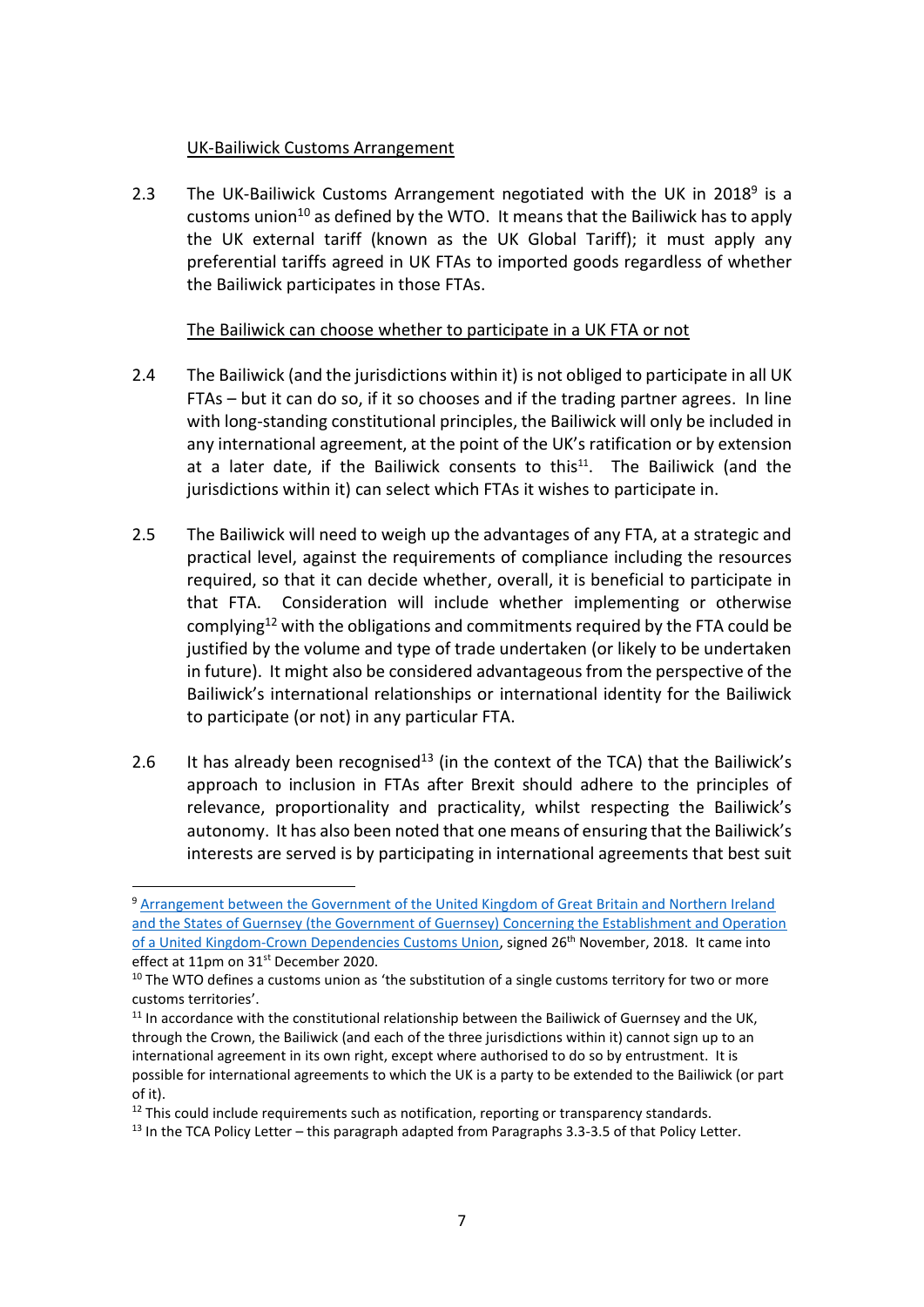the Islands' needs, whilst non-participation should not undermine the extant Customs Arrangement with the UK.

- 2.7 If the Bailiwick chooses not to participate in any particular FTA (or other trade arrangement), there will be different impacts depending on whether that FTA is in respect of goods and/or services and/or other matters. By way of example:
	- if the Bailiwick does not participate in 'goods and customs' chapters of a FTA: goods that originate in the Bailiwick<sup>14</sup> (which are then shipped into the UK's FTA partner country) would not benefit from any preferential treatment under that FTA (and would thus be at a competitive disadvantage compared to a product originating in the UK and could also be less attractive as part of the UK supply chain);
	- if the Bailiwick does not participate in 'services and investments' chapters of a FTA: UK businesses/service providers could have a competitive advantage (compared to those in the Bailiwick);
	- if the Bailiwick does not participate in a FTA at all:
		- o Bailiwick businesses and individuals would not enjoy any preferential arrangements when trading with that trading partner. They would then need to rely on WTO rules and protections from discrimination when trading with them.
		- o the Bailiwick would also lose any potential benefit of the wider strategic relationship that a FTA may provide with any trading partner.
- 2.8 Paragraph 2.35 indicates what might happen if only one or two of the three jurisdictions of the Bailiwick wish to participate in any particular FTA (or only in part of that FTA).

# Previous relevant decisions made by the States of Deliberation

2.9 Previous decisions of the States of Deliberation<sup>15</sup>, including in June 2016, have directed the Policy & Resources Committee to engage with the UK Government, in accordance with the Committee's mandate, in order to seek opportunities for Guernsey in new UK trading relationships including any new FTAs.<sup>16</sup> The 2016

<sup>&</sup>lt;sup>14</sup> As in Paragraph 7.3 of the TCA Policy Letter: "The UK would be obliged as part of any trade agreement to protect the integrity of any shared customs arrangements (including that between the Bailiwick and the UK). The origin of any goods exported from the Bailiwick to the UK would need to be identified to ensure that the correct tariff is applied if those goods were subsequently exported..."

<sup>&</sup>lt;sup>15</sup> As outlined in Appendix 2, since 2016, the States of Deliberation has considered various matters relating to the UK's withdrawal from the EU, which has included the potential for new trading opportunities to arise as the UK seeks to develop its new international trade agenda.

 $16$  As outlined in Appendix 3 of this Policy Letter, the States had decided in June 2016 that one of its main areas for engagement with the UK Government was to, "(iv) Seek opportunities for Guernsey in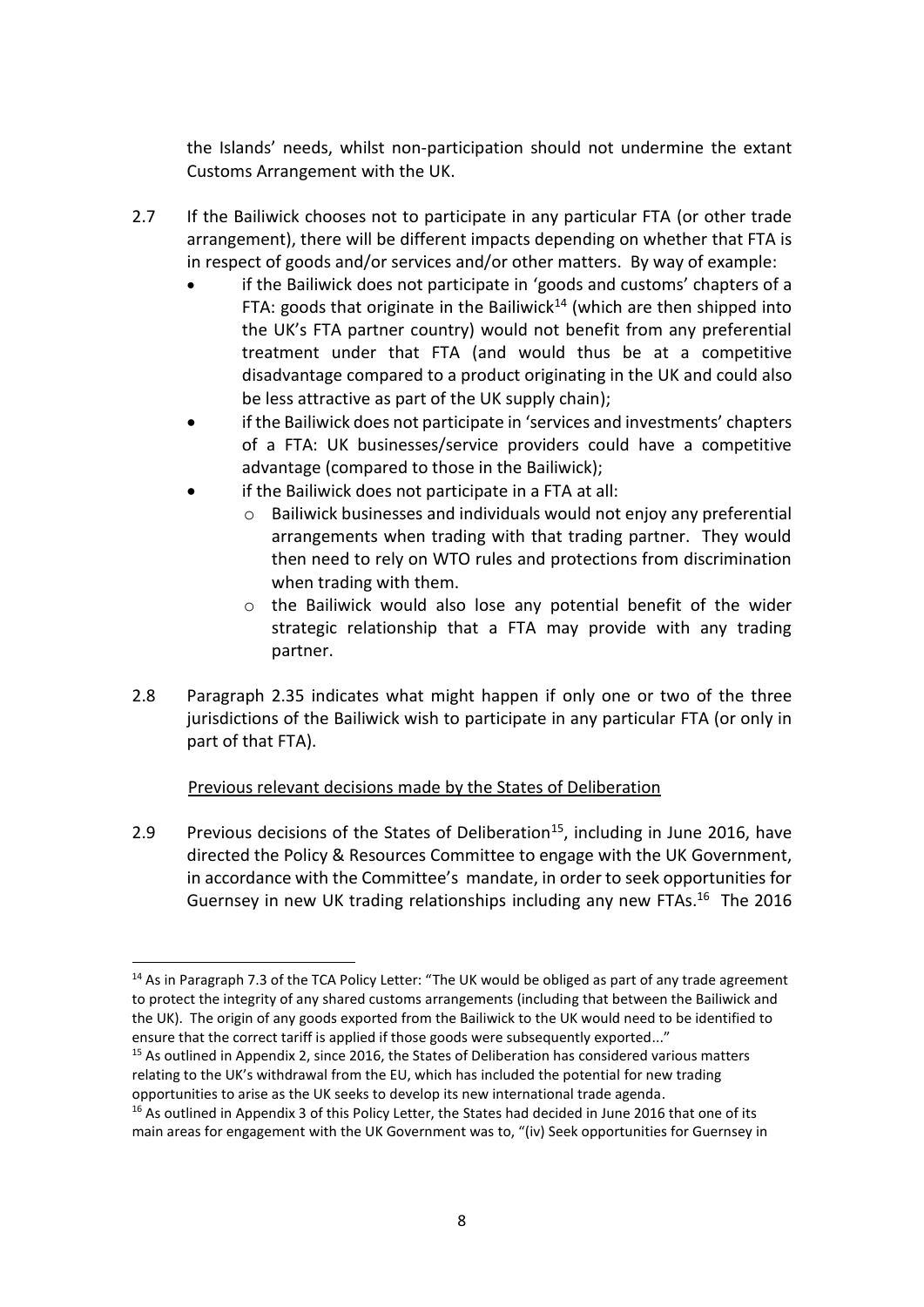Resolutions also directed the Committee, "to take all other necessary measures that may be considered appropriate."

- 2.10 In January 2020, the States of Deliberation agreed that, "any agreement or protocol in respect of the Bailiwick [in respect of the UK-EU future relationship] should be underpinned by the principles of relevance, proportionality and practicality taking into account the island nature of the Bailiwick, its size and population and unique needs arising out of the same".<sup>17</sup> While those principles were in regard to any Bailiwick involvement in an agreement for the UK-EU future relationship, they are also considered appropriate for other trade agreements<sup>18</sup>.
- 2.11 In December 2020, the States of Deliberation noted the inclusion of the Bailiwick within various FTAs that had been "rolled over" as part of the UK's continuity programme, and other agreements, which would take effect at the end of the Brexit transition period. The Policy & Resources Committee was directed to implement such measures as the Committee, "thinks fit for the purpose of ensuring that Guernsey…may comply and remain in compliance with the obligations that arise from the inclusion of the Bailiwick in such agreements".<sup>19</sup>

### Preparation for the Bailiwick's possible participation in UK FTAs

- 2.12 There has been close engagement with the UK's Department for International Trade ('DIT') as the UK has commenced its negotiations with international partners. It was noted in the TCA Policy Letter that it had, "been confirmed that the islands of the Bailiwick wish their interests to be taken forward within the wider negotiations... It is likely that the UK will pursue a range of other agreements focusing on topics other than free trade, and there may be opportunities for the Bailiwick to participate in those other agreements."<sup>20</sup>
- 2.13 Preparatory steps, or implementation measures, may be required to enable the Bailiwick to participate in FTAs that the UK negotiates, particularly for chapters that are wider than trade in goods, such as services (including financial services), digital or intellectual property and related data protection issues. This could require certain parts of the population management framework or aspects of domestic regulatory arrangements to be changed to allow natural persons and businesses additional access to the Bailiwick.

any new UK trading relationship including with the EU and with other countries outside of the EU, including any new FTAs and exploring extension of the UK membership of the WTO".

<sup>&</sup>lt;sup>17</sup> [Resolutions](https://gov.gg/CHttpHandler.ashx?id=123020&p=0) of 8th January, 2020.

<sup>18</sup> See also Paragraph 2.6 of this Policy Letter.

<sup>&</sup>lt;sup>19</sup> [Resolutions](https://www.gov.gg/CHttpHandler.ashx?id=134872&p=0) of 27<sup>th</sup> December, 2020.

 $20$  From the TCA Policy Letter, Paragraphs 11.8 and 11.9. Those agreements would include the potential extension of the CPTPP and any agreement between the UK and Singapore relating to digital trade.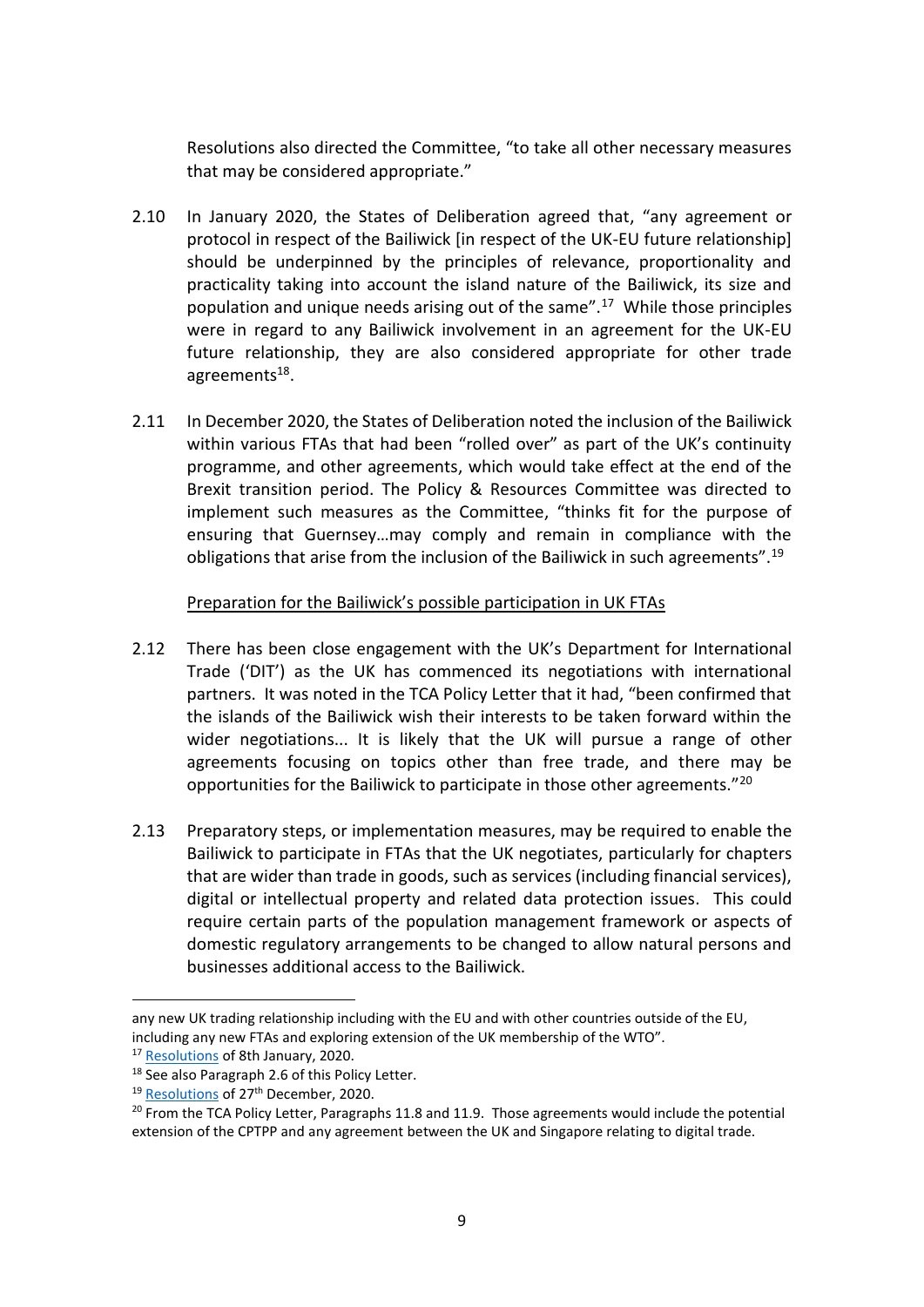## The UK's FTA negotiations

2.14 The UK's FTA negotiations are fast-paced and there are different negotiations happening in parallel, as the UK seeks to use political opportunities to secure new FTAs within a short period of time following the end of the Brexit transition period. In addition to the UK-Japan Comprehensive Economic Partnership Agreement ('CEPA')<sup>21</sup> and the UK-EEA EFTA Agreement<sup>22</sup>, the UK has recently announced that agreement in principle has been reached for a UK-Australia  $FTA^{23}$ . The UK is also seeking agreements with other countries and groups of countries - including New Zealand, India and the USA - and working on accession to the Comprehensive and Progressive Agreement for Trans-Pacific Partnership ('CPTPP').

### The Bailiwick's involvement in UK FTA negotiations

- 2.15 Owing to the historic and special constitutional relationship with the UK (through the Crown), the UK is responsible for the Bailiwick's formal international relations and defence, and so represents the Bailiwick's interests during FTA negotiations. This responsibility to represent the Bailiwick's interests exists even where the Bailiwick's interests differ from those of the UK, and the UK Government has confirmed that it takes this responsibility seriously (more detail is available in Appendix 4).
- 2.16 Bailiwick representatives are not generally present in the FTA negotiations themselves, but Guernsey officers and politicians have met with counterparts in the UK Government (and from the other Crown Dependencies) to ensure that the UK Government fully understands the Bailiwick's position and, whether aligned or not, the Crown Dependencies' interests. Guernsey officers have been working hard to ensure that the UK Government understands and represents the Bailiwick's interests accurately during any international FTA negotiations. That involves work at the UK's FTA objective-setting stage, and before and during the negotiation phases, for each of the various FTAs which the UK Government is simultaneously pursuing at present. The Bailiwick's interests are being taken into consideration by the UK Government but, given the speed and unpredictability of negotiations, it is important that the Bailiwick can react quickly and decisively to meet condensed timelines when necessary. The Bailiwick needs to be able to move swiftly, but with accuracy and care, to ensure that the Bailiwick's interests are incorporated into the wide range of negotiations in a timely manner.

<sup>&</sup>lt;sup>21</sup> As in paragraph 11.7 of the TCA Policy Letter.

 $22$  For the UK-Japan CEPA and the UK-EEA EFTA FTA, the Bailiwick is included in the trade in goods elements from the time of implementation together with a territorial extension clause which could allow the Bailiwick to participate in further elements, namely trade in services parts of the agreements, in the future.

<sup>&</sup>lt;sup>23</sup> [UK-Australia free trade agreement negotiations: agreement in principle](ttps://www.gov.uk/government/publications/uk-australia-free-trade-agreement-negotiations-agreement-in-principle) – policy paper published by DIT on  $17<sup>th</sup>$  June, 2021.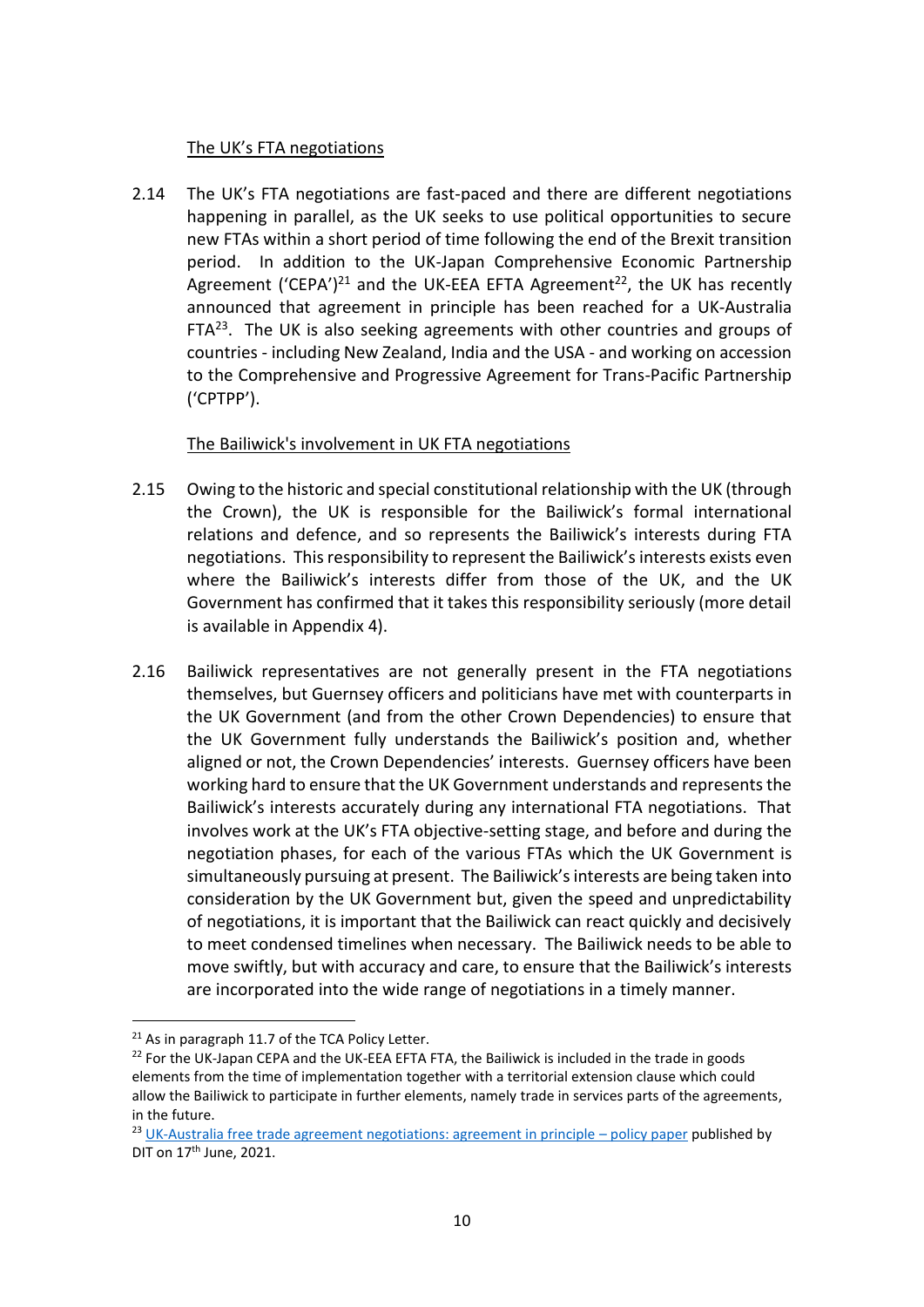### Process to consider participation in future UK FTAs

- 2.17 The pace of negotiations has highlighted the need to devise a new process for agreeing FTAs which is streamlined, to enable the Bailiwick to respond accordingly and flexibly to the UK's work programme whilst allowing for appropriate scrutiny. This Policy Letter outlines the process and approach recommended by the Committee to enable Guernsey – and the other islands of the Bailiwick – to deal with the extension of (all or part of) FTAs.
- 2.18 In accordance with custom and practice relating to international agreements, it is important that Guernsey  $-$  and the other islands of the Bailiwick  $-$  has an opportunity to decide for itself which of the UK's future FTAs it participates in and the extent of its participation in each FTA, prior to ratification of those FTAs by the UK (as in Section 5).
- 2.19 The Committee notes that in relation to agreeing the extension of international agreements it already has authority to negotiate on behalf of, execute and represent Guernsey under its own mandate, existing delegated authority derived from the 1987 States' Resolution<sup>24</sup> on international agreements ('the 1987 States' Resolution') and in accordance with the Resolutions from the June 2016 Brexit Policy Letter (as outlined in Paragraph 2.9 and Appendix 3). It intends that the process for agreeing Guernsey's participation in future UK FTAs will follow these established precedents.
- 2.20 The process should be customised to suit the specific needs of the various trade agreements. This will allow a fast-track process for agreeing participation in FTAs in respect of customs and goods because this "baseline" already exists in the continuity 'roll-over' FTAs (with their link to Protocol  $3^{25}$ ), the UK-Japan CEPA, the TCA<sup>26</sup>, and the UK-EEA EFTA FTA<sup>27</sup>.
- 2.21 The process would also have specific scrutiny requirements for participation in FTAs in respect of services. Services aspects of FTAs have a greater potential to impact autonomy (compared to goods aspects of FTAs) and to do so in areas of greater economic importance.

<sup>&</sup>lt;sup>24</sup> Billet d'État IV of 6 February 1987, and Resolutions of 25<sup>th</sup> February, 1987 (hyperlinks not available) set out the process to be followed to deal with the extension to Guernsey of international agreements. The Resolutions are provided in Appendix 3 for ease of reference.

<sup>&</sup>lt;sup>25</sup> The Bailiwick's approach to the continuity 'roll-over' FTAs is outlined in Section 11 of the TCA Policy Letter (and earlier Policy Letters). Information on the Bailiwick's participation in the TCA is contained in the TCA Policy Letter.

<sup>&</sup>lt;sup>26</sup> For the TCA, the principles for the Bailiwick's participation were defined in the TCA Policy Letter and agreed by the three Bailiwick parliaments on  $27<sup>th</sup>$  December, 2020; the most pertinent paragraphs from the TCA Policy Letter are replicated in Appendix 5 of this Policy Letter for ease of reference.

<sup>&</sup>lt;sup>27</sup> Section 4 and Appendix 6 of this Policy Letter explain Guernsey's approach to the UK-EEA EFTA FTA.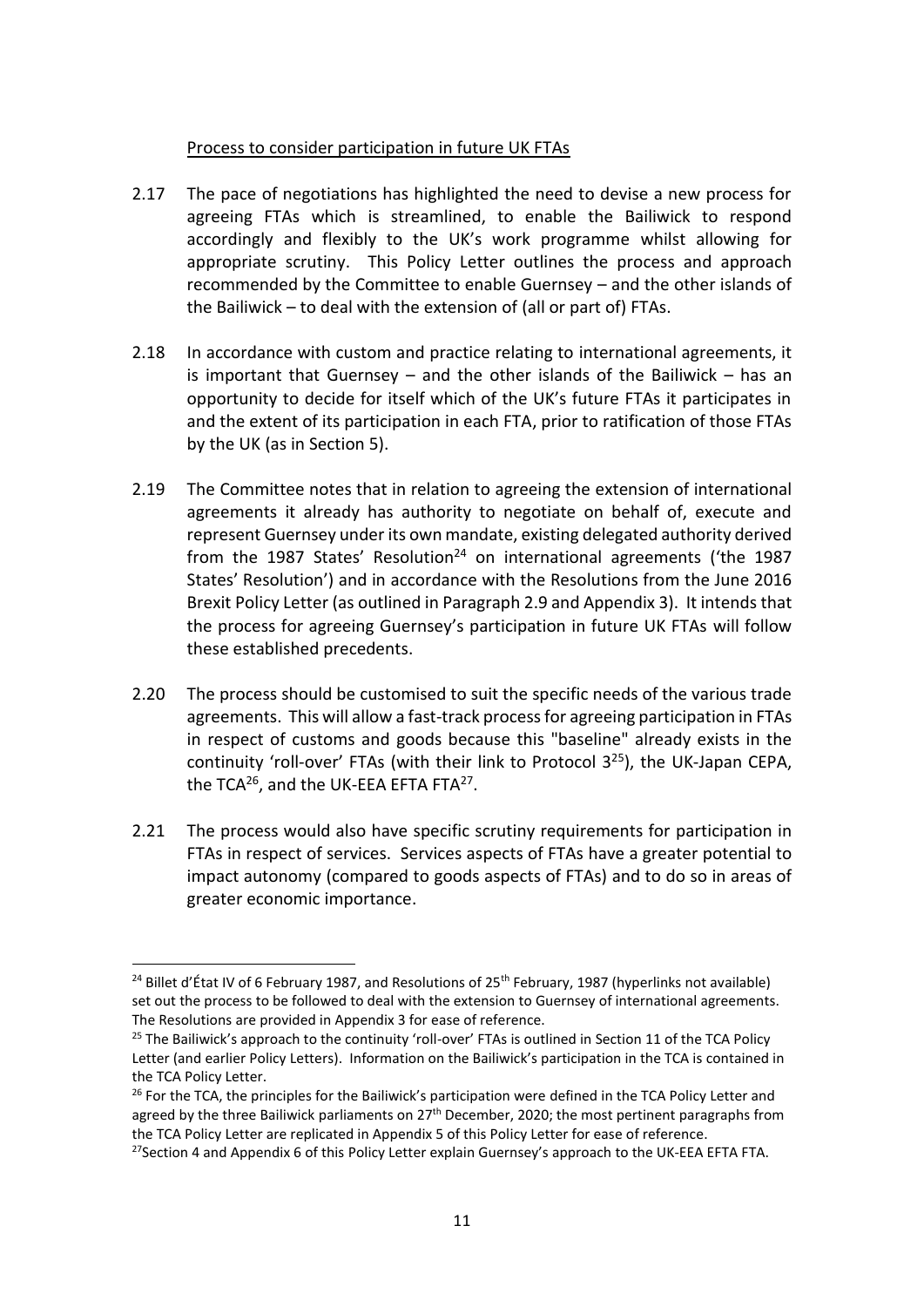- 2.22 It is recommended that the States endorse the process and approach (set out in Paragraphs 2.5-2.7 and 2.18-2.33) regarding the Policy & Resources Committee's exercise of its delegated authority in relation to Guernsey's - and the wider Bailiwick's - participation in UK FTAs. This process and approach would apply equally to other trade arrangements by analogy, according to whether the trade arrangements in question concerned customs & goods or, alternatively, services & investments (or other matters).
- 2.23 In making any decision in respect of a FTA in which the Bailiwick might participate, the Committee will seek the views of the President(s) (or another nominated representative) of Committees responsible for the policy areas covered by the particular FTA.<sup>28</sup>
- 2.24 The Committee intends to report back to the States periodically about those new FTAs in which all or part of the Bailiwick is taking part, in accordance with the 1987 States' Resolution on international agreements.
- 2.25 In addition, the Committee would retain the option of returning questions about participation in all or part of a particular FTA to the States of Deliberation, which is also consistent with the approach to international agreements as set out in the 1987 States' Resolution. This could be used, for instance, if "baseline" commitments for customs and goods or the costs of compliance substantially exceeded those found in the TCA or in other FTAs applying to the Bailiwick or if the Committee was of the view that referral was appropriate for some other reason.
- 2.26 It should be noted that, because of the timescales involved which are dictated by decisions and timings in the UK and elsewhere, such consideration by the States of Deliberation might involve a request to the Presiding Officer for either (a) a later-than-usual publication date for an additional Billet for a scheduled States Meeting, or (b) a short-notice States Meeting.

#### Approach for trade in goods

2.27 The UK Government and its negotiating partner(s) will agree terms relating to trade in goods that involve reducing tariffs and quotas, simplifying customs and inspection procedures, and managing and minimising non-tariff barriers to trade.

<sup>&</sup>lt;sup>28</sup> This could be done in various ways to be determined by the Policy & Resources Committee, which might include convening a specific group of Committee representatives (with delegated authority from their Committees). There was a similar approach in the UK-EU negotiations (during the Brexit transition period) when there was a body called the Future Partnership Delivery Group ('FPDG') – as in Appendix 1, Paragraph A1.23. The committees most likely to be called upon for this purpose would be the Committee *for* Economic Development, the Committee *for the* Environment & Infrastructure and the Committee *for* Home Affairs, but may include other committees depending on the scope of the FTA chapters being considered.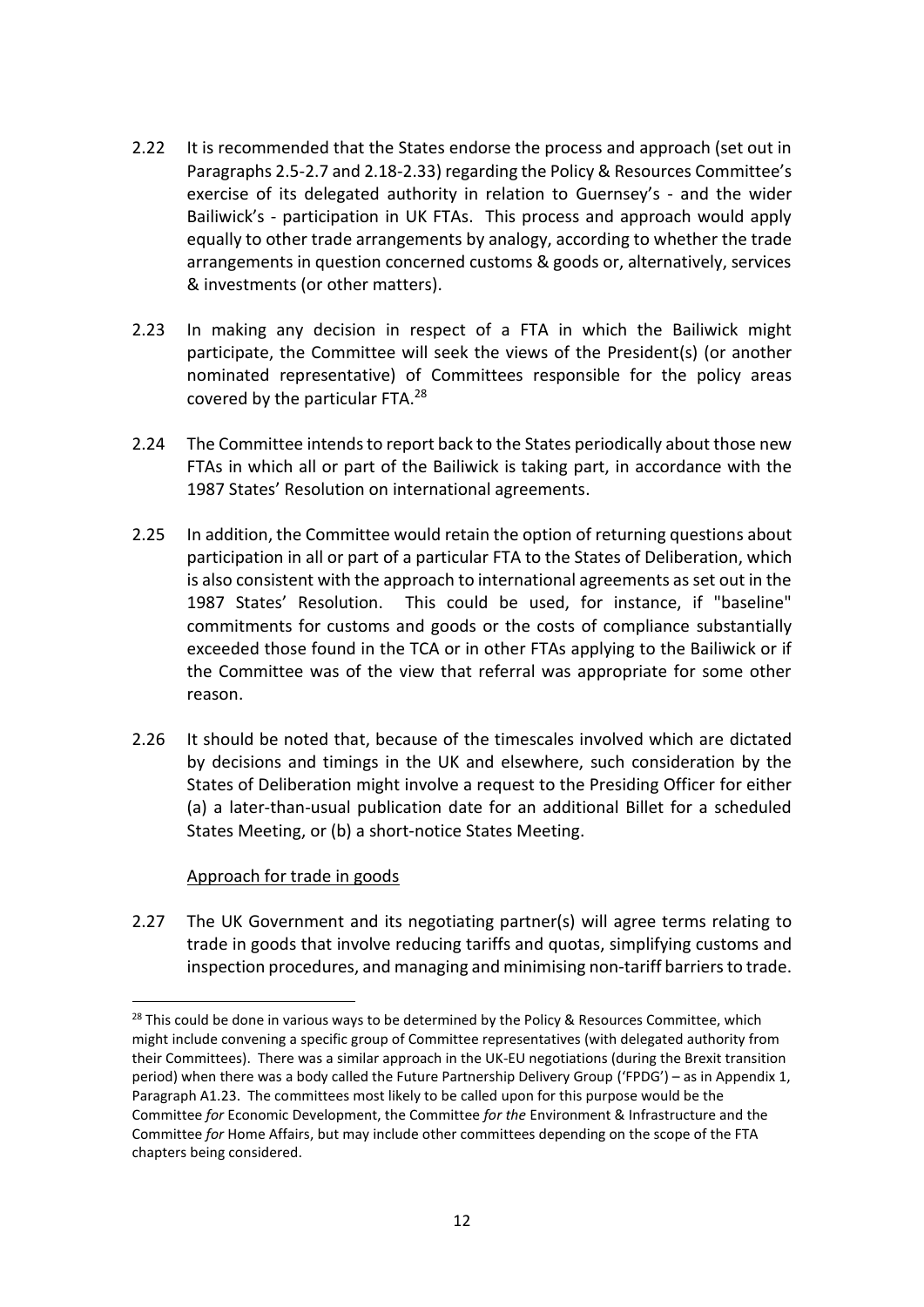Guernsey already applies any applicable tariff or quota for goods arriving from other countries, in accordance with its Customs Arrangement with the UK. The Bailiwick is also required to keep its customs regime 'correspondent' with that in the UK. Therefore, in broad terms, it is considered easier for the Bailiwick to participate in the customs elements of any UK FTA because the Bailiwick will already comply with many, if not all, of those terms.

2.28 For FTAs concerning trade in goods, there would be a presumption of "baseline" participation, where commitments, obligations and benefits would be the same as or similar to those found in the TCA and UK FTAs which already apply to the Bailiwick. This includes areas such as market access, customs facilitation, rules of origin, sanitary & phytosanitary measures, and technical barriers to trade.

### Approach for trade in services and investments

- 2.29 As each FTA is different depending on the trade interests of the UK and its negotiating partner(s), careful consideration needs to be given by the Bailiwick as to whether or not to participate in each FTA beyond the goods and customs "baseline" as the Bailiwick will have distinct trade interests for services and investments.
- 2.30 The UK Government requires a compliance process to be completed by the Bailiwick prior to the Bailiwick's participation in a FTA being considered by the UK and its trading partner. The Bailiwick will wish to participate in FTAs in a manner that best suits the Bailiwick's interests, taking into account matters such as economic activity, trade ambitions, administrative practicalities and similar factors – that might include only participating in certain parts of the FTA.
- 2.31 The obligations and commitments can be wide-reaching and vary according to each agreement. For example, they could include commitments and obligations ensuring equal and fair market access, regarding environmental standards, labour laws and procurement, and are generally aimed at achieving the full benefits of liberalised trade. The FTA may also include obligations regarding equal access to financial services, digital and e-commerce sectors and others which require oversight and regulatory compliance. It might require the Bailiwick to adopt certain population management measures to align with mobility requirements for certain professional, skilled and experienced workers<sup>29</sup>.
- 2.32 The Committee intends that the general approach to Guernsey's, or the wider Bailiwick's, participation in parts of FTAs relating to services and investments (and other supporting chapters) would be to seek provision within the FTA that would enable its service and investments aspects, if considered appropriate by

<sup>&</sup>lt;sup>29</sup> Further details are outlined in Appendix 7.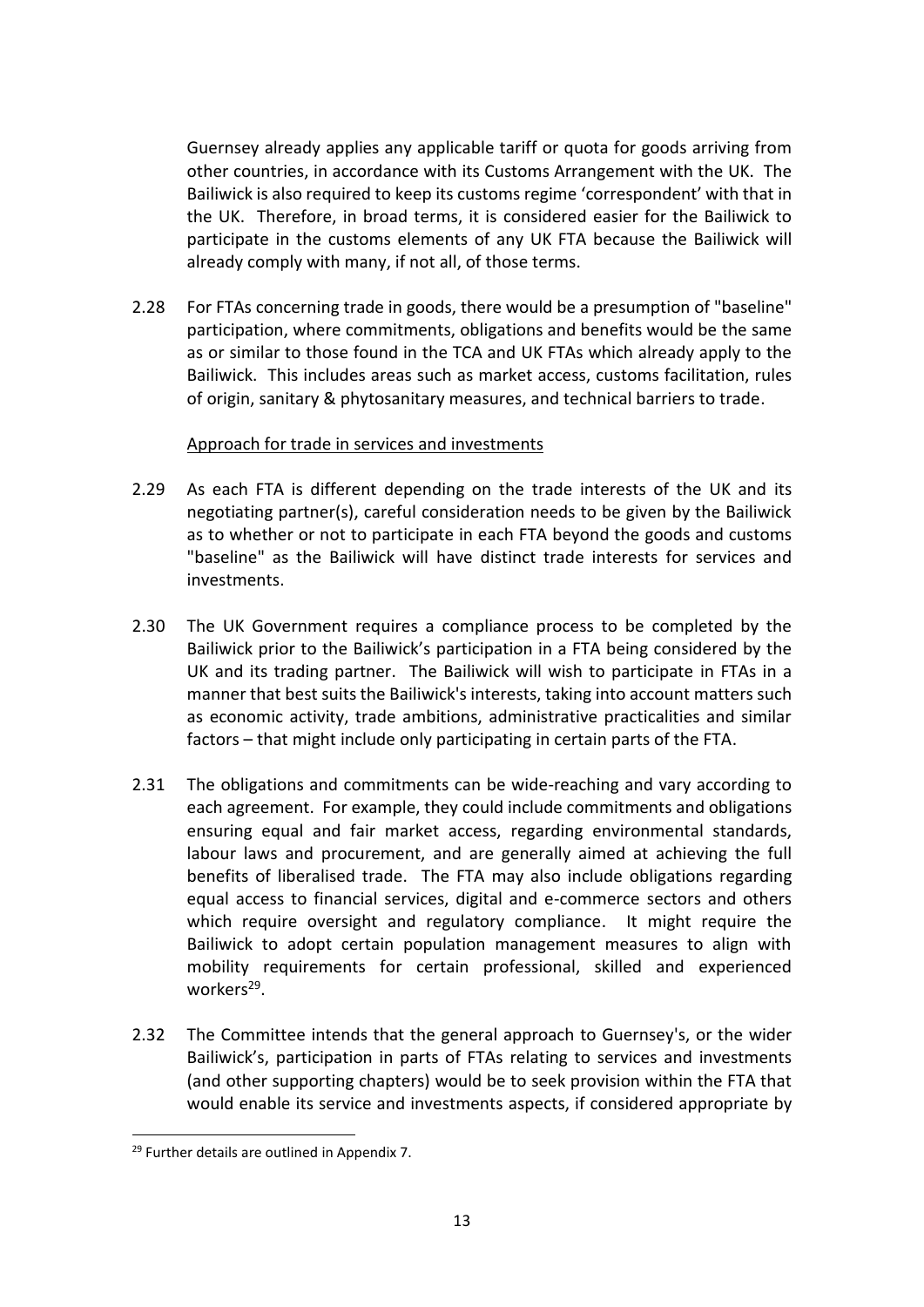the Bailiwick, to be extended to the Bailiwick in future (rather than at the time of the provisional application or coming into force of the FTA). This will allow full assessment and compliance work to be carried out, ensuring the Bailiwick has assessed all risk and benefits of such enhanced participation. In addition, it is proposed that the Bailiwick should seek a commitment from the UK, and, ideally, the partner country, to adopt a 'best endeavours' and timely approach to such future extension and related negotiations if the Bailiwick indicates that it wishes those additional parts of a FTA to be extended to it.

2.33 Once the States have agreed to Guernsey's participation in additional parts of a FTA (such as services and investments) for the first time, it could be that the Policy & Resources Committee would then decide the issue for subsequent FTAs under its existing delegated authority. This is because, as with customs and goods parts currently, there would be a "baseline" which the Committee could take account of when considering whether to agree to such additional participation in a FTA or to refer the question back to the States of Deliberation.

### Alderney and Sark

- 2.34 The Committee continues to work with the States of Alderney and the Chief Pleas of Sark to ensure that both islands are kept updated on the progress of the negotiations to enable them to provide input on their own positions<sup>30</sup>.
- 2.35 Owing to the nature of the intra-Bailiwick and Bailiwick-UK trading relationships, Alderney and Sark's inclusion for the customs and goods elements of any future UK FTAs (those to be extended to Guernsey) would be necessary in order to ensure that all the parts of the Bailiwick remain aligned. Should only part of the Bailiwick resolve to take part in future FTAs in respect of the "baseline", the direct consequences are likely to impact the trade in goods with the relevant FTA partner for that jurisdiction(s) only, but there are likely to be indirect consequences for relations with the UK. There may also be unforeseen consequences and wider implications for relations within the Bailiwick $31$ . It is also possible that if the three jurisdictions are not aligned, it could weaken the negotiating stance of one or more of them.
- 2.36 As noted above<sup>32</sup>, even in cases of non-participation, each of the jurisdictions of the Bailiwick is required to apply the UK's Global Tariff or preferential tariffs under FTAs because of the UK-Bailiwick Customs Arrangement.
- 2.37 Owing to the likely complexities involved in being included in additional aspects of FTAs (beyond customs and goods), it will be necessary to give further detailed

<sup>&</sup>lt;sup>30</sup> See also Paragraphs A1.25-A1.26 in Appendix 1 to this Policy Letter.

<sup>&</sup>lt;sup>31</sup> Adapted from Paragraph 7.1 of the TCA Policy Letter.

<sup>32</sup> Paragraph 2.3.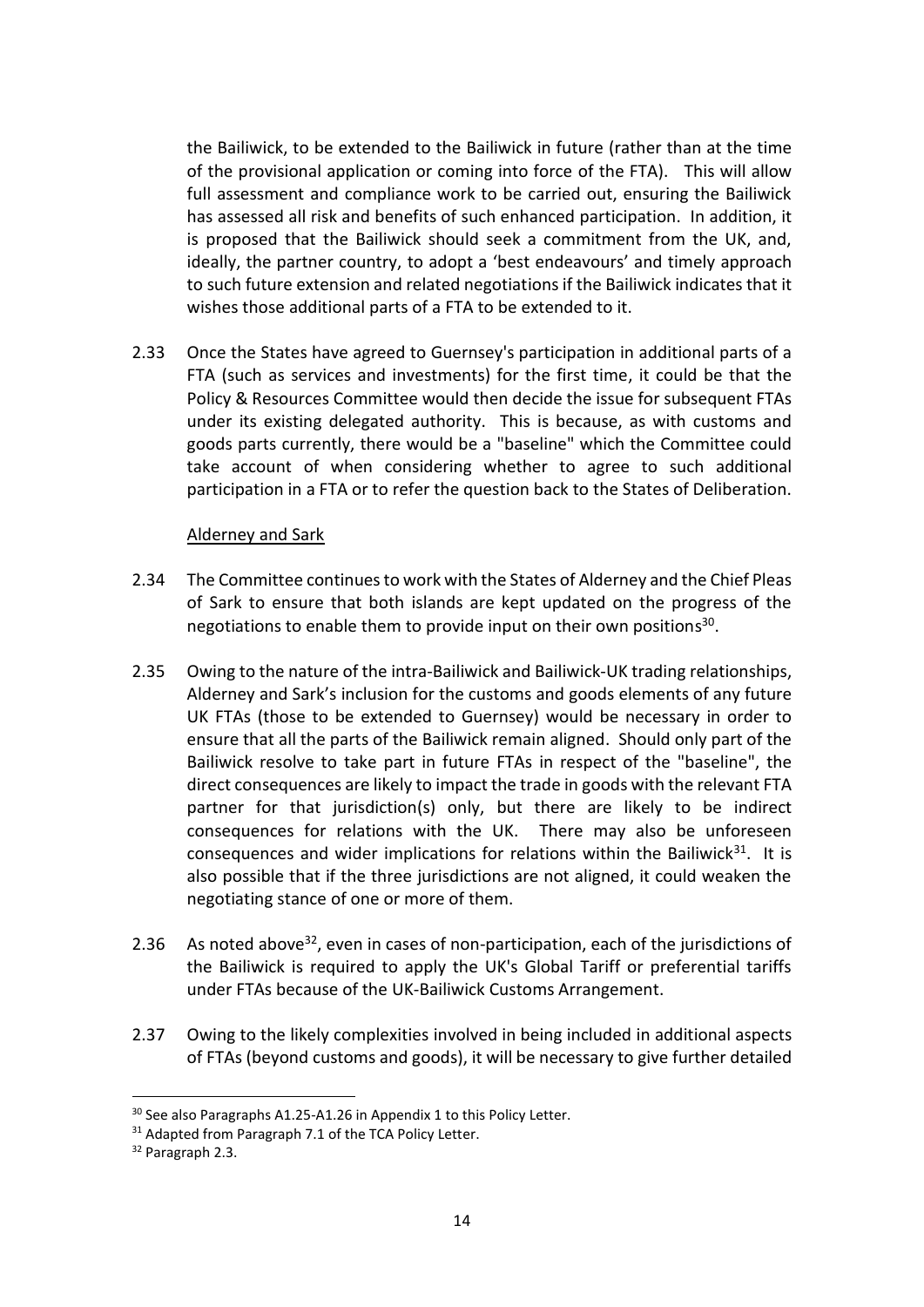consideration to the obligations arising from FTAs. It might be necessary to make significant legislative and/or policy changes to achieve compliance, which could differ across the Bailiwick because of the different circumstances in each of the islands. The obligations (and requisite changes) will need to be balanced against any benefits which could be achieved to ensure that any participation best suits the needs of each of the islands within the Bailiwick. It could potentially lead to differences in participation in FTAs (in whole or in part) in future.

- 2.38 Given the importance of each of the islands within the Bailiwick signifying their consent to be bound by obligations within any future UK FTAs which they wish to participate in, it is suggested that Alderney and Sark should establish a similar process for considering and consenting to FTAs within those islands. (Guernsey process outlined in Paragraphs 2.5-2.7 and 2.18-2.33 above.)
- 2.39 Consideration could be given as to whether Alderney and Sark would wish to consider inclusion within each new UK FTA on a case by case basis (for the customs and goods "baseline", as well as any additional elements where the Bailiwick may be seeking inclusion in a particular FTA). It would also be possible to explore whether Alderney and Sark would be willing to delegate authority to the Policy & Resources Committee in Guernsey to approve the Bailiwick's inclusion within FTAs for the customs and goods "baseline" only, with the relevant authorities from Alderney and Sark considering inclusion for any additional elements on a case by case basis, at a later stage, as will be the case in Guernsey.
- 2.40 If the States agrees to the Propositions for this Policy Letter, the Committee intends to discuss these matters with the governments of Alderney and Sark further, in order to find a way that the consent process can be streamlined for the Bailiwick as a whole while working to the UK's own condensed timelines.

## **3. Management of FTAs**

- 3.1 Each FTA will be different depending on the UK's and the trading partner's objectives, but each trade agreement will include various standard provisions to enable its day-to-day management (including but not limited to the following):
	- Governance usually a combination of general and specialised committees<sup>33</sup>;

 $33$  It is anticipated that the Bailiwick would agree arrangements with the UK for its participation in any committee(s) established to discuss implementation of any part of that FTA in line with the arrangements for the TCA, as set out in [a letter from the Rt Hon Lord Frost CMG,](https://assets.publishing.service.gov.uk/government/uploads/system/uploads/attachment_data/file/990199/Letter_from_Lord_Frost_on_engagement_regarding_EU_matters.pdf) dated 27<sup>th</sup> May, 2021, regarding engagement with the Devolved Administrations and Crown Dependencies on TCA implementation.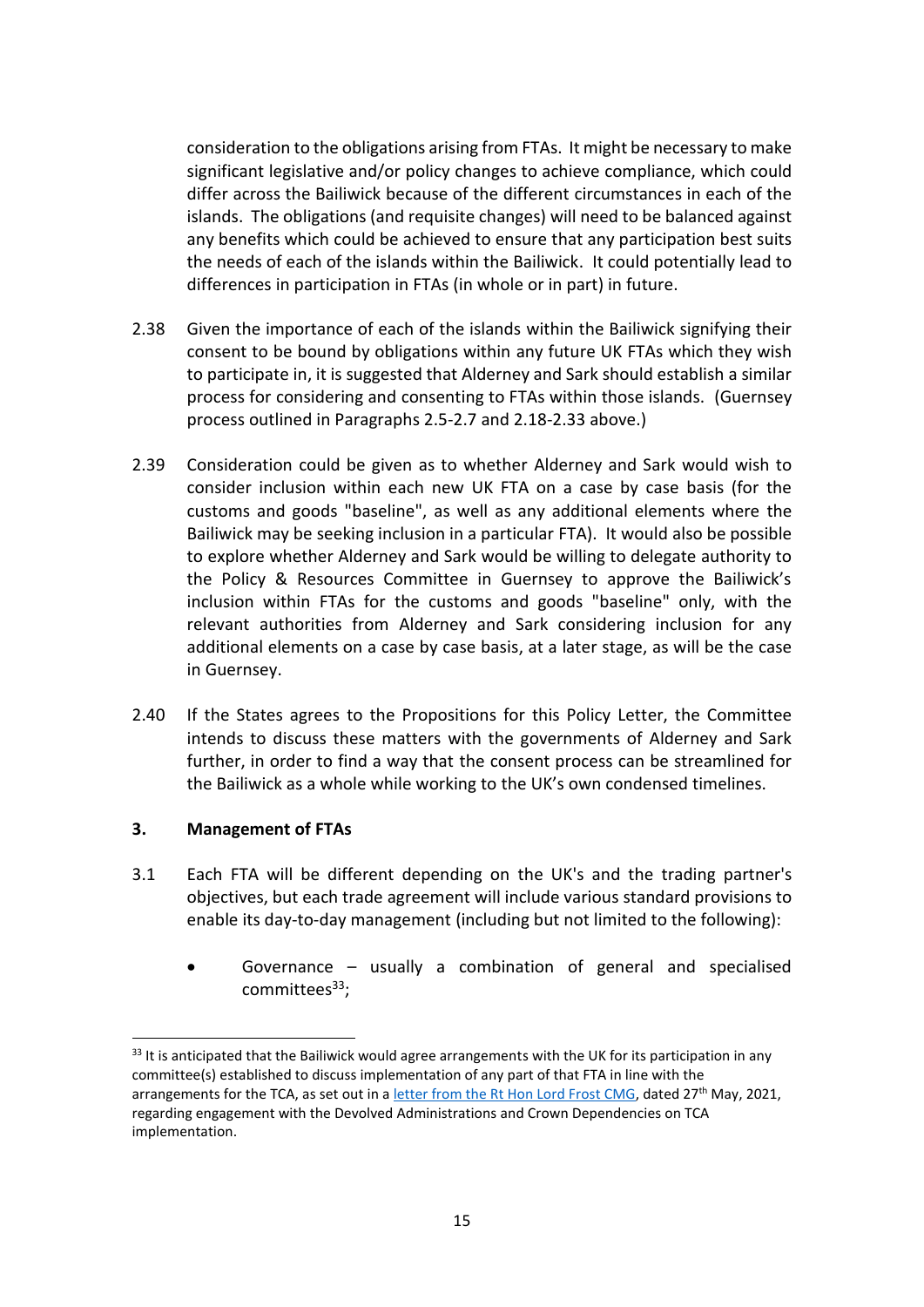- Dispute Resolution<sup>34</sup> which may apply to different chapters in different ways and with a series of escalating steps;
- Review  $-$  to allow the FTA to respond to changes over time;
- Termination  $-$  in cases where the FTA is no longer in the interests of a participating country or territory (usually involving a defined notice period).

## Governance

3.2 The UK has an ongoing obligation to represent the interests of the Bailiwick, taking account of the principles in the International Identity Framework<sup>35</sup>. This will include representation at committees established under FTAs<sup>36</sup>. In a Ministerial meeting in December 2020, it was agreed between the UK and Guernsey<sup>37</sup> to develop a mechanism to facilitate dealing with FTAs, in terms of both representation and any trade disputes. The principles and format for that UK-Bailiwick mechanism are still under consideration.

## Dispute resolution mechanisms

- 3.3 The UK Government would be responsible for representing the Bailiwick's interests within any international dispute. DIT is responsible for handling international trade disputes, including any concerns which may arise from or about the Bailiwick<sup>38</sup>. A UK-Bailiwick mechanism for managing international trade relations (including in the unlikely event of a dispute) is under discussion. The issue of differentiation (in the disputes context) between the different parts of the British family taking part in any given FTA will also need to be addressed.
- 3.4 In case there were to be any dispute or non-compliance issue that only related to one or two of the three Bailiwick jurisdictions, it is proposed that there would be an intra-Bailiwick process to deal with that. It is likely that would take the form of an agreement between Guernsey, Alderney and Sark which sets out the agreed principles for a timely and effective response and how any costs would be apportioned.

<sup>&</sup>lt;sup>34</sup> Trade agreements generally include specific provisions for a reciprocal dispute resolution mechanism ('DRM'). The DRM would allow for disputes to be discussed through a process of consultation, mediation and, ultimately, some form of arbitration.

<sup>&</sup>lt;sup>35</sup> As in Paragraph A1.17 in Appendix 1.

<sup>&</sup>lt;sup>36</sup> Although it may also be possible for the Bailiwick to represent itself, when appropriate, as in footnote 33.

<sup>&</sup>lt;sup>37</sup> UK Government represented by the Rt Hon Greg Hands MP, Minister of State for Trade Policy; Guernsey represented by Deputy Peter Ferbrache, as Chief Minister.

<sup>&</sup>lt;sup>38</sup> Trade disputes can be either 'defensive' (for the Bailiwick, that would be trade disputes that are caused by the Bailiwick's own trade policies) or 'offensive' (where trade distortion is caused by another country's trade policies and the Bailiwick raises a concern). Additionally, the disputes can be in relation to a FTA or other trade agreement or in regard to WTO principles or otherwise.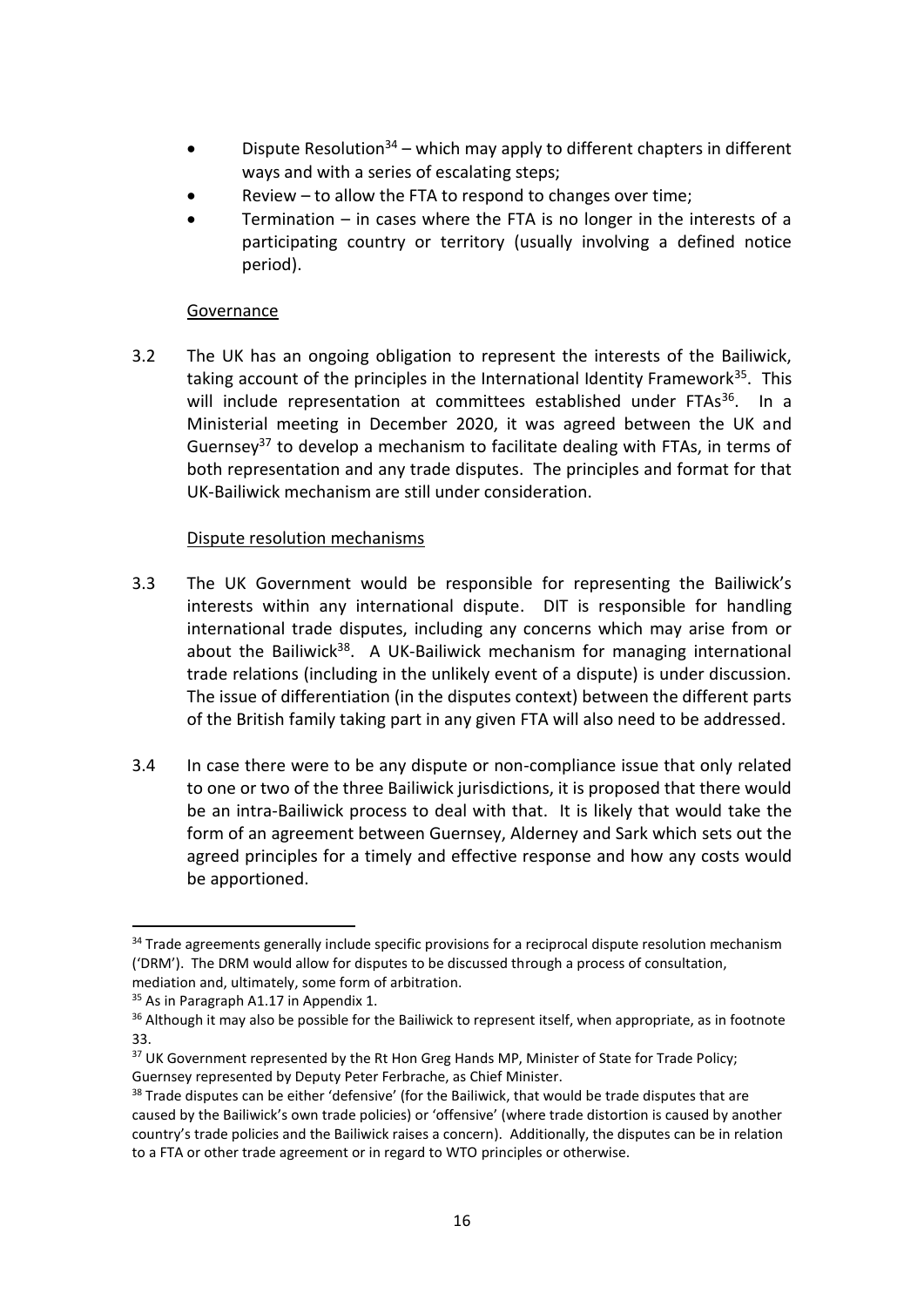### Review clauses

3.5 FTAs can contain general review clauses which would allow for amendment by mutual consent of the UK and the other country/organisation. This would require the consent of the Bailiwick in respect of any changes that would affect the Bailiwick's participation in the FTA.

## **Termination**

3.6 It is usual for FTAs to include a termination clause, so that any participating country or territory can withdraw from its terms after giving the required notice. If the UK or its FTA partner were to terminate the FTA, then the FTA should also cease to apply to the Bailiwick. It will also be important for FTAs to enable termination by the Bailiwick in isolation<sup>39</sup> (of the provisions which apply to the Bailiwick) – because of its distinct international identity and domestic autonomy – even if this is unlikely to arise in practice.

## **4. The Bailiwick's participation in the UK-EEA EFTA FTA**

- 4.1 On  $4<sup>th</sup>$  June, 2021, the UK announced<sup>40</sup> that it had concluded negotiations for a FTA<sup>41</sup> with Norway, Iceland and Liechtenstein, collectively known as the EEA EFTA States<sup>42</sup> (which are the three European Free Trade Association ('EFTA') States that are also part of the European Economic Area ('EEA')). This FTA now needs ratifying, including any necessary domestic parliamentary consent processes in the UK and the EEA EFTA States. Following agreement in principle, the legal text will be finalised.
- 4.2 The UK-EEA EFTA FTA will apply to the Bailiwick, in respect of customs and goods only, from the point of ratification of the FTA by the UK. The FTA broadly mirrors the TCA and contains similar obligations; in addition, there are no fisheries access commitments to consider. The agreement in effect replicates the goods and customs terms of the TCA for the wider EEA EFTA area. There is also an 'extension mechanism', together with a supporting side declaration, for the

<sup>&</sup>lt;sup>39</sup> There is a provision in the proposed EEA EFTA FTA to allow the Bailiwick (or another Crown Dependency) to seek to terminate its trading relationship under the FTA, separately to the UK.  $40$  Agreement in principle was [announced by the UK Government](https://www.gov.uk/government/news/uk-secures-new-deal-with-norway-iceland-and-liechtenstein) on  $4<sup>th</sup>$  June 2021.

<sup>41</sup> Free Trade Agreement between the United Kingdom or Great Britain and Northern Ireland and [Iceland, the Principality of Liechtenstein and the Kingdom of Norway.](https://www.efta.int/sites/default/files/documents/legal-texts/free-trade-relations/UK/EEA-EFTA-UK-FTA-text-compilation-4-June-2021.pdf) There is already a[n interim](https://www.gov.uk/government/news/united-kingdom-norway-and-iceland-sign-trade-continuity-agreement)  [continuity trade agreement](https://www.gov.uk/government/news/united-kingdom-norway-and-iceland-sign-trade-continuity-agreement) in place for trade between the UK and Iceland and Norway (signed 8<sup>th</sup> December, 2020). Before the end of the Brexit transition period, the UK's trade with the three countries was principally underpinned by the EEA Agreement. The new FTA is intended to replace that one for trade between UK and the EEA EFTA States.

<sup>&</sup>lt;sup>42</sup> The 27 EU Member States, together with the three European Free Trade Association (EFTA) States Iceland, Liechtenstein and Norway, make up the European Economic Area (EEA) Contracting Parties (the 31 EEA States). Norway, Iceland and Liechtenstein go by the term "EEA EFTA States" in order to clarify that the other EFTA State, Switzerland, is not party to the EEA Agreement.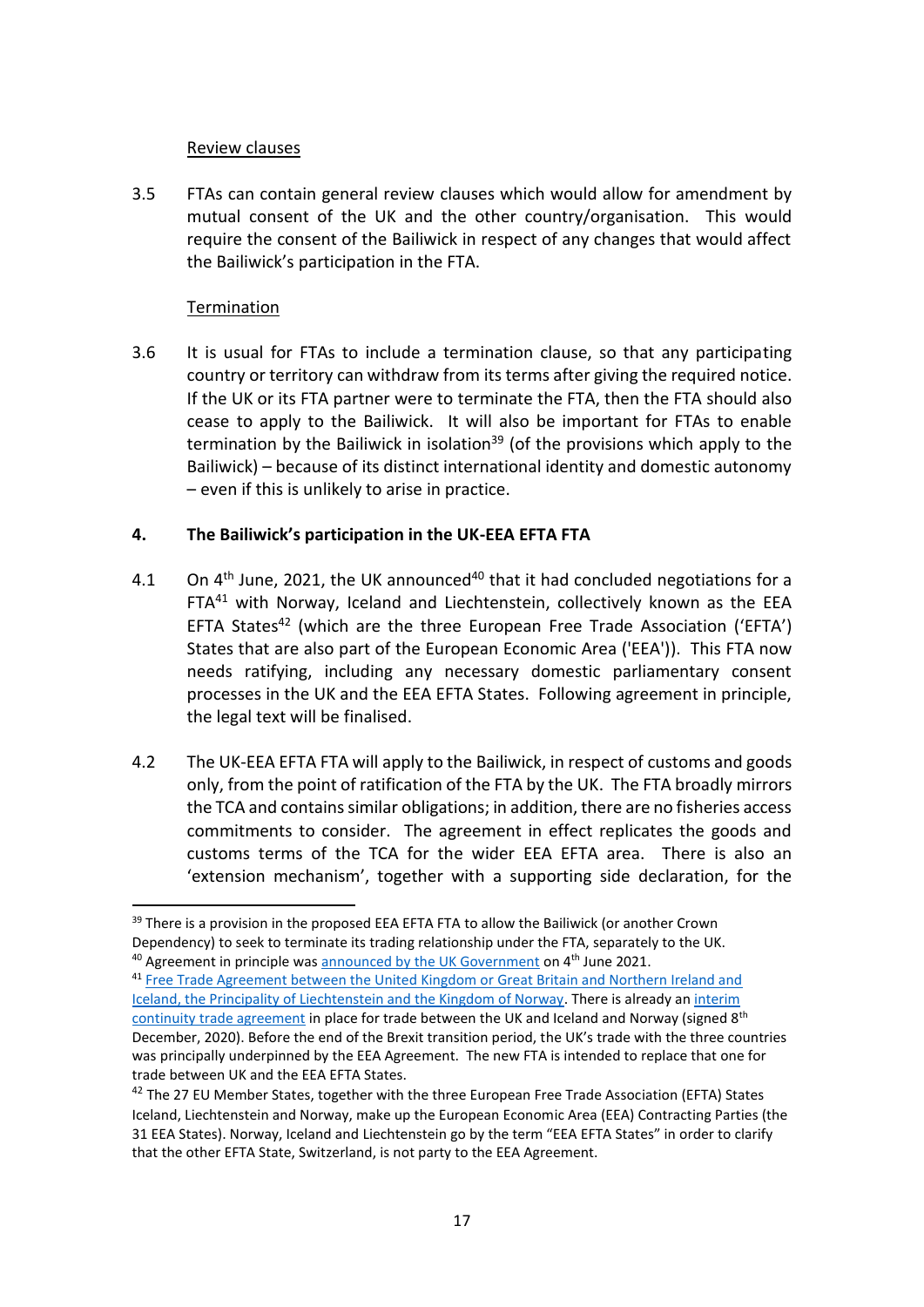Bailiwick (or parts of it) to be included in the additional elements (such as services and investments) of the UK-EEA EFTA FTA in the future, if the Bailiwick or any part of it so chooses.

- 4.3 Owing to the need to conclude the agreement at pace to secure the negotiated outcome and for the Bailiwick to consent to inclusion before the end of the UK's ratification process for the UK-EEA EFTA FTA, the Policy and Resources Committee considered Guernsey's inclusion in that FTA for trade in goods and the declaration committing the parties to further discussions about inclusion in services and the investments-related chapters. The Committee did so using the Committee's mandated responsibilities, the 1987 Resolution on international agreements and the June 2016 Resolutions (more information in Appendix 3).
- 4.4 It is understood that consideration is being given to this FTA by the relevant authorities in Alderney and Sark for inclusion of those islands on the same terms as Guernsey.

### **5. Next steps**

- 5.1 To protect and respect the Bailiwick's autonomy and democratic processes, it is necessary for the Bailiwick to indicate whether or not it wishes to be included in each UK FTA, or other agreement, before it is ratified in the UK (before the end of the period when the FTA is laid before the UK Parliament). This will enable the UK Parliament to consider the final legal text and, if content, the UK Government can ratify it on behalf of the UK as well as the Bailiwick, if it has consented to be included in the agreement.
- 5.2 If the States agrees to the Propositions for this Policy Letter, it will mean that it has endorsed the proposed process and approach to be used by the Committee when it makes decisions about Guernsey's participation in FTAs (or other trade arrangements) using its delegated authority under the 1987 Resolution on international agreements.
- 5.3 For any FTA which is to be extended to the Bailiwick (in whole or in part), the Law Officers of the Crown (or officers) would advise whether there are any additional legislative (or other) requirements to be implemented to ensure that the Bailiwick is compliant with the obligations in that agreement. In order to effect inclusion in any particular agreement, letters from the Policy & Resources Committee will be issued through the official channel to set out the formal request for Guernsey, or the wider Bailiwick, to be included in certain elements of the FTA. Further detail of the legislative requirements is set out in Section 6.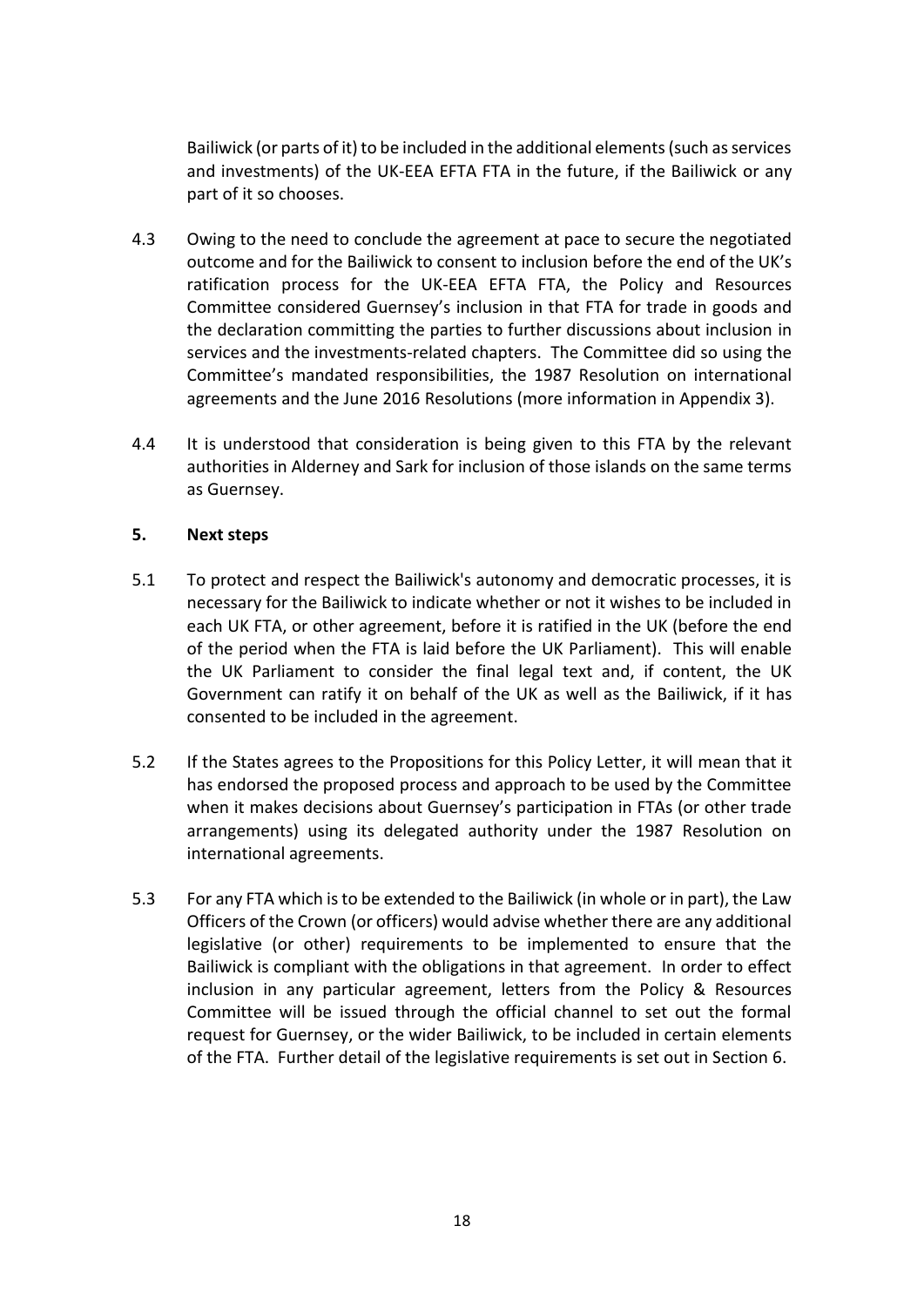## **6. Legislative requirements**

- 6.1 The UK and the Bailiwick both have 'dualist' legal systems, where, save in exceptional circumstances, treaty obligations exist on the international plane and must be given effect separately, whether through laws, regulatory practices, or governmental policies, as a part of the domestic framework. As Guernsey, Alderney and Sark are separate territories for whose international relations the UK is responsible, it is the Bailiwick's own administrations and assemblies that are responsible for applying and implementing international obligations, even though the UK remains ultimately responsible for compliance as a matter of international law.
- 6.2 The Bailiwick's inclusion in the customs and goods "baseline" of FTAs is principally underpinned by legislation relating to customs, agri-foods and manufactured goods. In accordance with the Customs Arrangement, customs legislation will be kept 'correspondent' with that in the UK. For the other two categories of legislation, which concern goods regulation, further development of the domestic legal framework is intended and will likely be equivalent to the arrangements in the UK.
- 6.3 Specific implementing legislation is unlikely to be required for particular FTAs; however, if it is, and in addition to any category-specific powers, there are general implementing powers contained in The International Trade Agreements (Implementation) (Bailiwick of Guernsey) Law, 2018<sup>43</sup>. This was one of the three principal pieces of legislation which was enacted in readiness for Brexit and which provides a power for the States to make Ordinances to implement any international trade agreement or resolve trade disputes arising therein. Given the pace at which FTA negotiations, agreement and ratification could occur, and in cases where legislative changes might be required rapidly, further thought is being given to supplementing the Ordinance-making power.
- 6.4 Were the Bailiwick (or any part of it) to seek participation in additional chapters of FTAs, it is highly likely that legislative changes would be required to ensure the Bailiwick (or relevant part of it) was compliant at that time with the new international obligations it was consenting to be bound by.

# **7. Compliance with Rule 4**

7.1 Rule 4 of the Rules of Procedure of the States of Deliberation and their Committees sets out the information which must be included in, or appended to, motions laid before the States.

<sup>43</sup> [The International Trade Agreements \(Implementation\) \(Bailiwick of](http://www.guernseylegalresources.gg/article/169926/International-Trade-Agreements-Implementation-Bailiwick-of-Guernsey-Law-2018) Guernsey) Law, 2018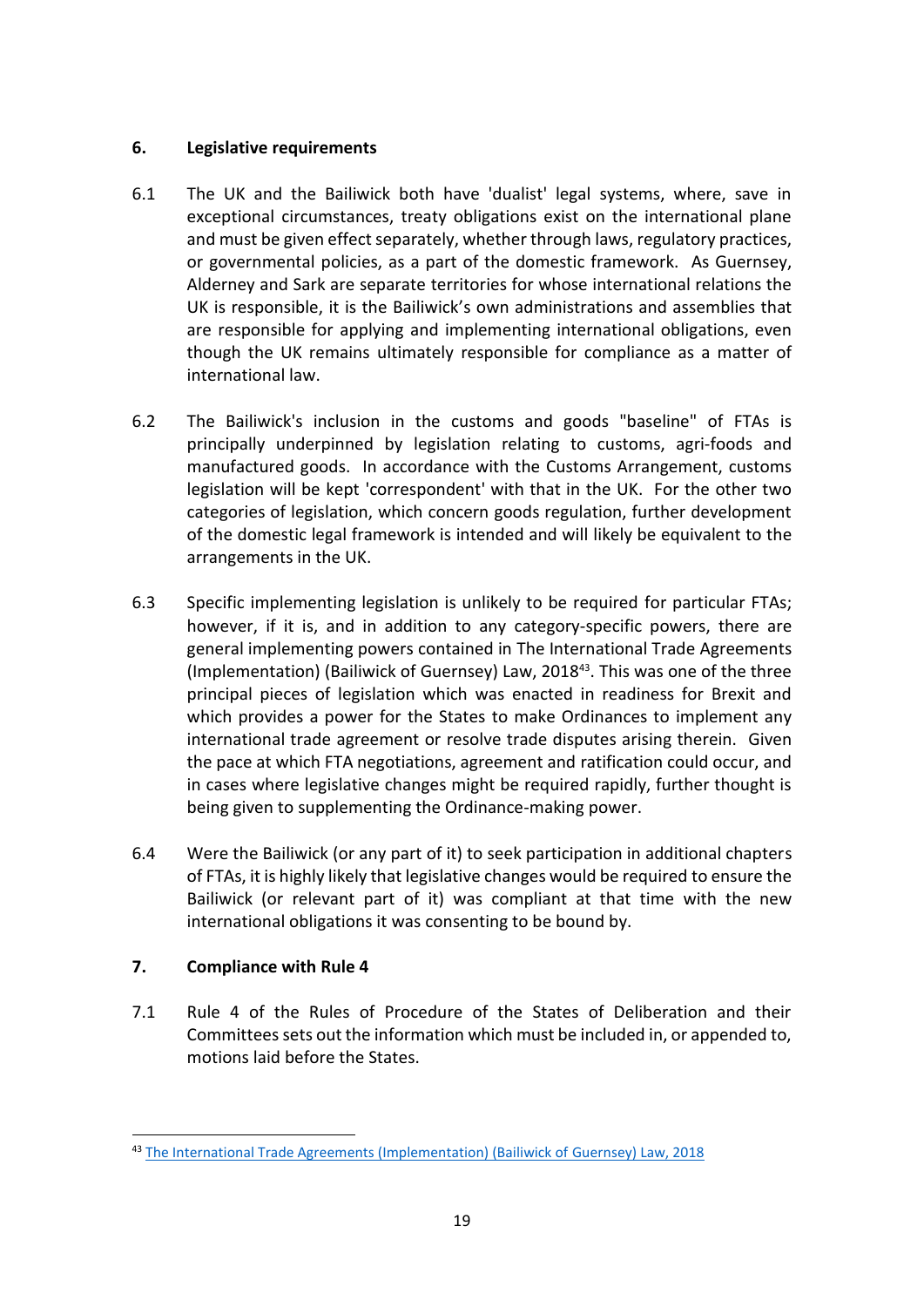- 7.2 In accordance with Rule 4(1), the Propositions have been submitted to Her Majesty's Procureur for advice on any legal or constitutional implications.
- 7.3 In accordance with Rule 4(3), the Policy & Resources Committee and the Committee *for* Economic Development have monitored, and continue to monitor, the resources used for FTA work, including work to help to mitigate and respond to any uncertain and changing operational, political and legal situations that may arise. This has meant and may continue to mean reviewing and changing legislation and assessing any opportunities or challenges that have arisen and may arise. Resources may continue to be required to ensure that the States can act swiftly to implement new arrangements. The use of resources, from across the organisation, will continue to be kept under review.
- 7.4 In accordance with Rule 4(4) of the Rules of Procedure of the States of Deliberation and their Committees, it is confirmed that the Propositions above have the unanimous support of the Committee.
- 7.5 In accordance with Rule 4(5) of the Rules of Procedure of the States of Deliberation and their Committees, the Propositions relate to the duties of the Committee because its mandate includes responsibilities to, "advise the States and to develop and implement policies and programmes relating to: (a) leadership and co-ordination of the work of the States" and "(c) external relations and international and constitutional affairs, which includes: … 2. relations with the United Kingdom and other jurisdictions; 3. relations with the European Union and other supranational organisations; 4. relations with the other islands of the Bailiwick …; [and] representing, or overseeing the representation of, and negotiating for, the Island; …" The Committee considers that the measures outlined in this Policy Letter touch on all those aspects of its mandate.
- 7.6 The Committee was directed by the States to lead on Guernsey's (and the wider Bailiwick's) engagement with the UK Government for potential participation in the TCA and in FTAs. The States made Resolutions in that regard in the June 2016, January 2020 and December 2020 Brexit Policy Letters (as in Paragraphs 2.9-2.11). At times, these negotiations have proceeded at an extremely fast pace.
- 7.7 The UK's withdrawal from the EU and related matters remain key external influences for the Bailiwick. The States confirmed<sup>44</sup> that managing the effects of Brexit is one of the four key strategic priorities for the States of Guernsey at this time<sup>45</sup>.

<sup>&</sup>lt;sup>44</sup> In Resolution 1 arising from the Government Work Plan debate in March 2021.

<sup>&</sup>lt;sup>45</sup> As identified in the [Government Work Plan](https://www.gov.gg/CHttpHandler.ashx?id=136247&p=0) – Stage 1 and the States' [Resolutions](https://www.gov.gg/CHttpHandler.ashx?id=137654&p=0) of 26<sup>th</sup> March, 2021. Also explained in the [Government Work Plan 2021-2025](https://www.gov.gg/CHttpHandler.ashx?id=140789&p=0) (due for debate in July 2021).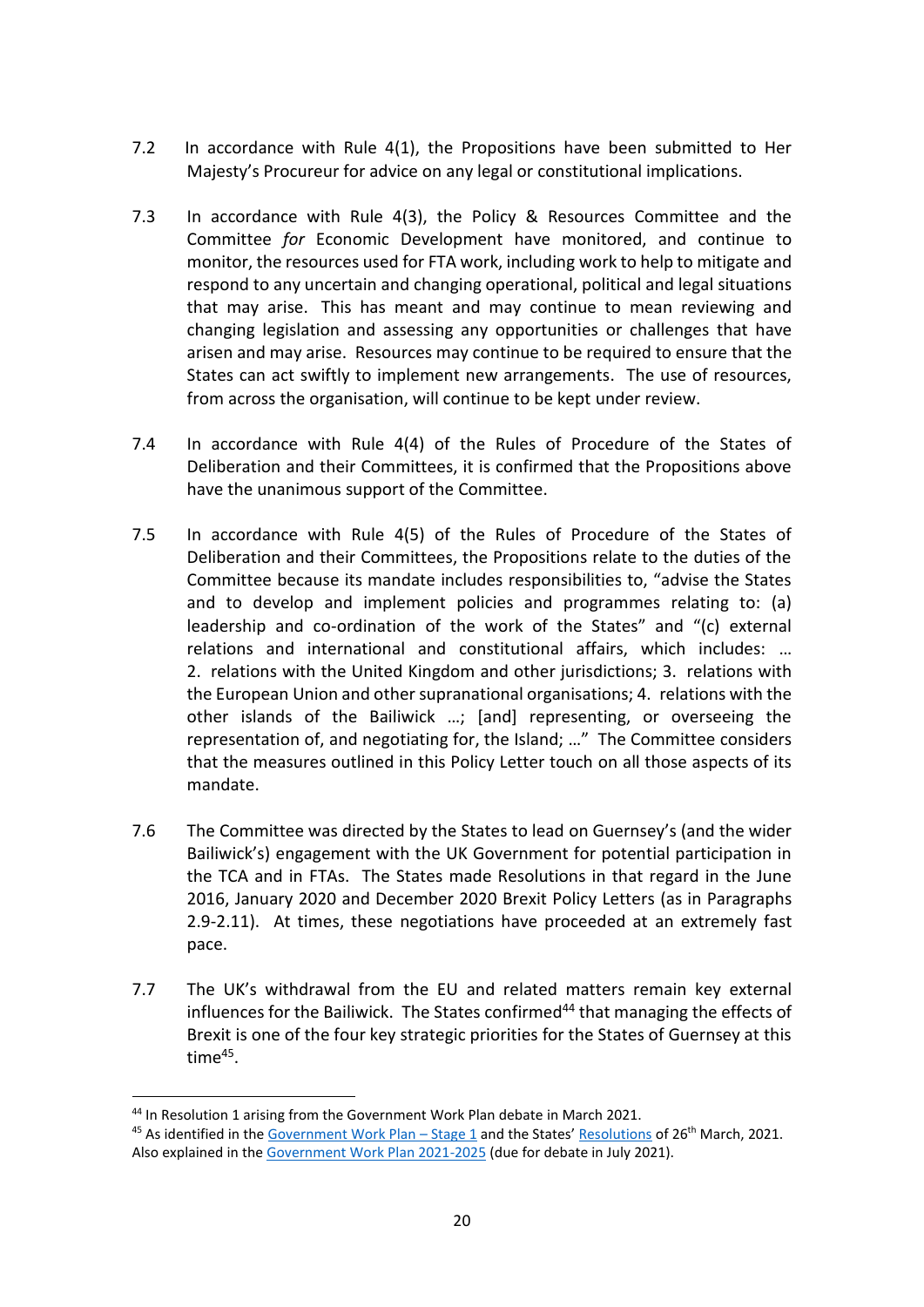7.8 The Committee's consultation with other parties is outlined in Appendix 8, in accordance with Rule 4(5).

Yours faithfully

P T R Ferbrache President

H J R Soulsby Vice-President

M A J Helyar J P Le Tocq D J Mahoney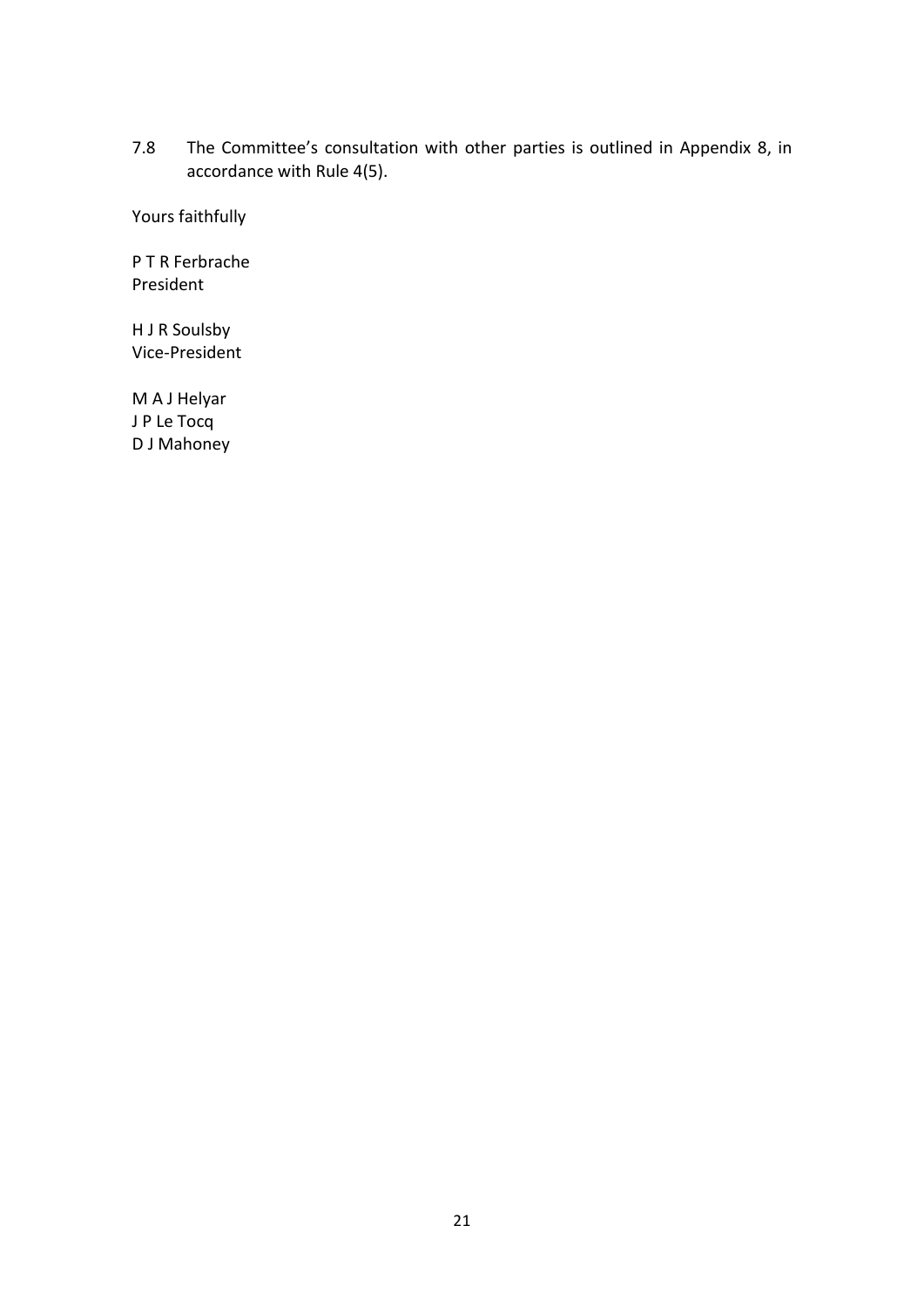#### **APPENDIX 1**

#### **BACKGROUND TO THE UK'S TRADE NEGOTIATIONS**

### UK-EU Trade and Cooperation Agreement and continuity FTAs – preparing for the end of the Brexit transition period

- A1.1 Following the United Kingdom's ('UK') withdrawal<sup>46</sup> from the European Union ('EU') and during the Brexit transition period (in 2020), the UK and EU negotiated a Trade and Cooperation Agreement ('TCA') (for trade, security and other cooperation). The three parliaments of the Bailiwick (the States of Deliberation, the States of Alderney and Chief Pleas of Sark) each agreed on 27<sup>th</sup> December, 2020, to participate in the TCA insofar as it applies to the Bailiwick, in particular in respect of fisheries and the trade in goods. It was considered that the terms of the TCA satisfied the objectives agreed by the three parliaments of the Bailiwick in June 2016 and January 2020 (the main areas for engagement with the UK Government for the States of Guernsey are detailed in Appendix 3; whilst the full list of Bailiwick objectives and a comparison with the outcome of the UK-EU negotiations is set out in table 1 of the TCA Policy Letter).
- A1.2 In addition to the Bailiwick's participation in the TCA, the three parliaments of the Bailiwick also agreed to participate in other agreements from the end of the Brexit transition period, including **continuity FTAs** which had been "rolled over" by the UK<sup>47</sup>. The Bailiwick's agreed approach is that those FTAs which previously had effect in the Bailiwick by virtue of the Bailiwick's relationship with the EU would continue to apply to the extent that Protocol 3 applied.

<sup>46</sup> The UK's referendum about membership of the EU took place in June 2016. The UK left the EU at 11pm on 31<sup>st</sup> January, 2020. The Brexit transition period then lasted from 31<sup>st</sup> January, 2020 until 11pm on  $31<sup>st</sup>$  December, 2020. The TCA came into effect from 11pm on  $31<sup>st</sup>$  December, 2020.

<sup>&</sup>lt;sup>47</sup> Resolution 5 of the TCA Policy Letter, "to note the inclusion of the Bailiwick in various FTAs (which have previously had effect in the Bailiwick by virtue of the Bailiwick's relationship with the EU, and the operation of which has been "rolled over" by the UK) and other agreements which will take effect at the end of the Brexit transition period and to agree that there shall be implemented such measures (including legislative measures) as the Policy & Resources Committee, in relation to Guernsey, the Policy and Finance Committee of the States of Alderney, in relation to Alderney, and the Policy and Finance Committee of the Chief Pleas of Sark, in relation to Sark, thinks fit for the purpose of ensuring that Guernsey, Alderney and Sark may comply and remain in compliance with obligations that arise from the inclusion of the Bailiwick in such agreements."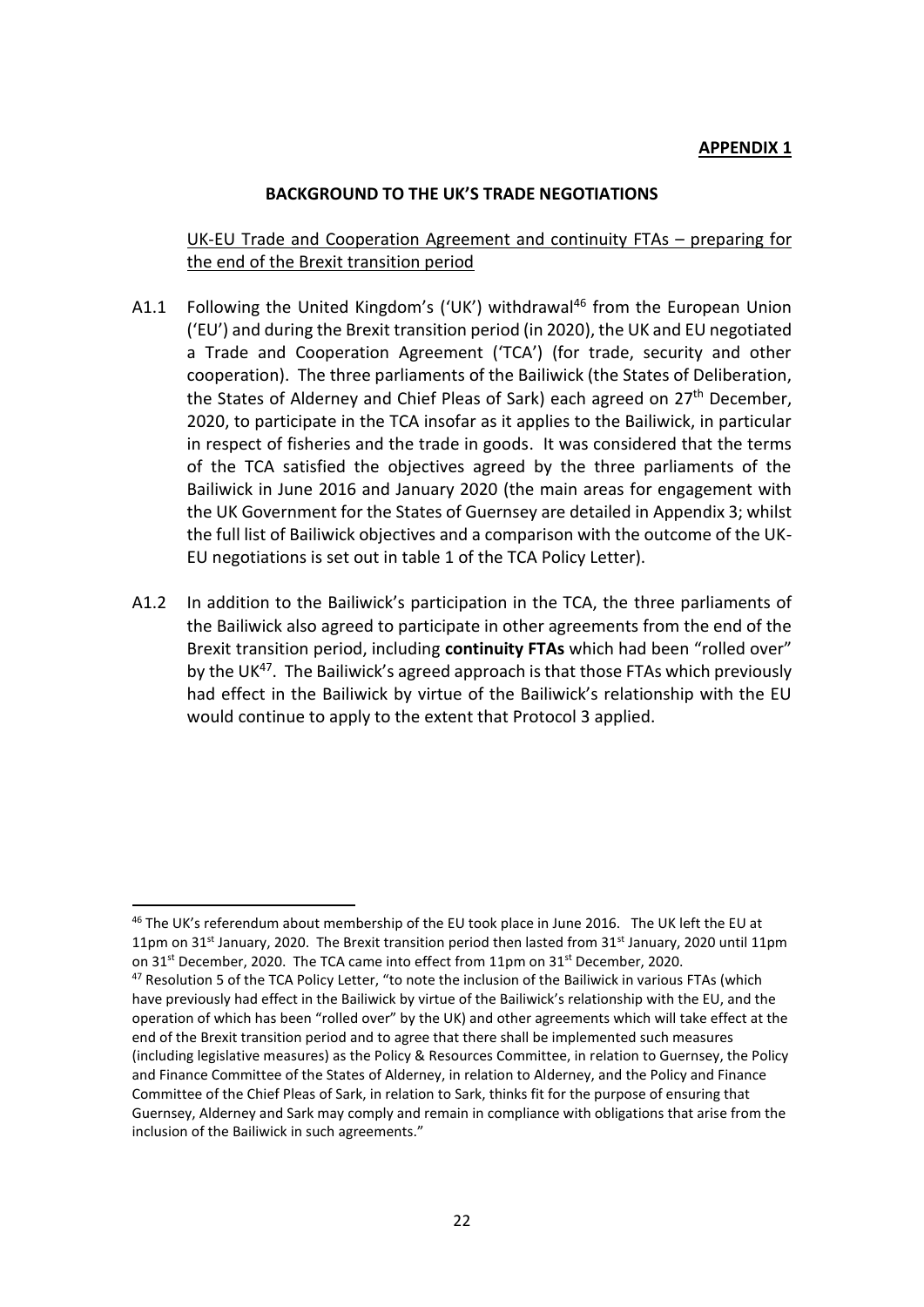## The UK-Bailiwick of Guernsey Customs Arrangement<sup>48</sup>

- A1.3 The Bailiwick entered into a Customs Arrangement with the UK<sup>49</sup> which came into effect at 11pm on 31<sup>st</sup> December, 2020.<sup>50</sup> "The Customs Arrangement provides that the Bailiwick will form part of a single British Islands customs territory and that common customs tariffs applicable to third countries are applied at Bailiwick borders in the same way as at any UK border."<sup>51, 52</sup> Certain obligations arise from that Customs Arrangement.
- A1.4 There are three Arrangements which together recognise that the Bailiwick, along with Jersey and the Isle of Man, will be treated as part of the UK's customs area and that trade between the Islands and the UK should continue, undisrupted, without customs' tariffs and without new checks at the borders between the members of the Arrangements (the UK, Bailiwick of Guernsey, Jersey and the Isle of Man).
- A1.5 One of the effects of this arrangement is that if the Bailiwick does not participate in a particular FTA which has been entered into by the UK, the Bailiwick must still apply the common customs tariffs for imported goods which have been agreed under the FTA between the UK and the partner country. However, any goods originating in the Bailiwick and exported to the partner country would not benefit from any preferential tariffs which may have been agreed under the FTA.

#### The extension of the UK's membership of the WTO to the Bailiwick of Guernsey

A1.6 The UK's WTO membership was extended to the Bailiwick from 11pm on  $31<sup>st</sup>$ December, 2020, at the end of the Brexit transition period, when the UK became an independent member of the WTO.<sup>53,54</sup> "The extension of the UK's WTO

<sup>48</sup> Arrangement between the Government of the United Kingdom of Great Britain and Northern Ireland [and the States of Guernsey \(the Government of Guernsey\) Concerning the Establishment and Operation](https://assets.publishing.service.gov.uk/government/uploads/system/uploads/attachment_data/file/759122/Guernsey-UK_Customs_Arrangement_final.pdf)  [of a United Kingdom-Crown Dependencies Customs Union,](https://assets.publishing.service.gov.uk/government/uploads/system/uploads/attachment_data/file/759122/Guernsey-UK_Customs_Arrangement_final.pdf) signed 26<sup>th</sup> November, 2018.

<sup>&</sup>lt;sup>49</sup> As outlined in the TCA Policy Letter and in a Policy Letter on 'Customs Duties and Associated Powers Required in Respect of Brexit' - [Billet d'État XIX](https://gov.gg/CHttpHandler.ashx?id=113623&p=0) of 2018 [\(Resolutions of 18](https://gov.gg/CHttpHandler.ashx?id=114559&p=0)<sup>th</sup> July, 2018)

<sup>&</sup>lt;sup>50</sup> As outlined in paragraphs 9.10 to 9.14 of [the TCA Policy Letter.](https://gov.gg/CHttpHandler.ashx?id=134861&p=0)

<sup>&</sup>lt;sup>51</sup> From the TCA Policy Letter Paragraph 9.10

<sup>&</sup>lt;sup>52</sup> As stated in the TCA Policy Letter (Paragraph 9.12), "Under this Customs Arrangement, Guernsey can set its own prohibitions and restrictions as long as they can be justified under certain protocols. The four member jurisdictions within the arrangement (the UK, Guernsey, Jersey and the Isle of Man) form a safety and security zone and the carriers of any goods entering the zone are required to submit a safety and security declaration. This provides a safeguard from the import of high level dangerous goods and from security risks."

<sup>53</sup> [Billet d'État IV of 2019](https://gov.gg/CHttpHandler.ashx?id=117770&p=0) - 'Extending the United Kingdom's Membership of the World Trade Organization' - and [Resolutions](https://gov.gg/CHttpHandler.ashx?id=117933&p=0) approved by the States of Deliberation on 18<sup>th</sup> February, 2019, the Policy & Finance Committee of Alderney on 16<sup>th</sup> April, 2019 and the Chief Pleas of Sark on 27<sup>th</sup> March, 2019. <sup>54</sup> Confirmed in the letter from the UK's Foreign Secretary to the Director-General of the WTO, dated 15<sup>th</sup> October, 2019. There is a Memorandum of Understanding (MoU) between the Government of the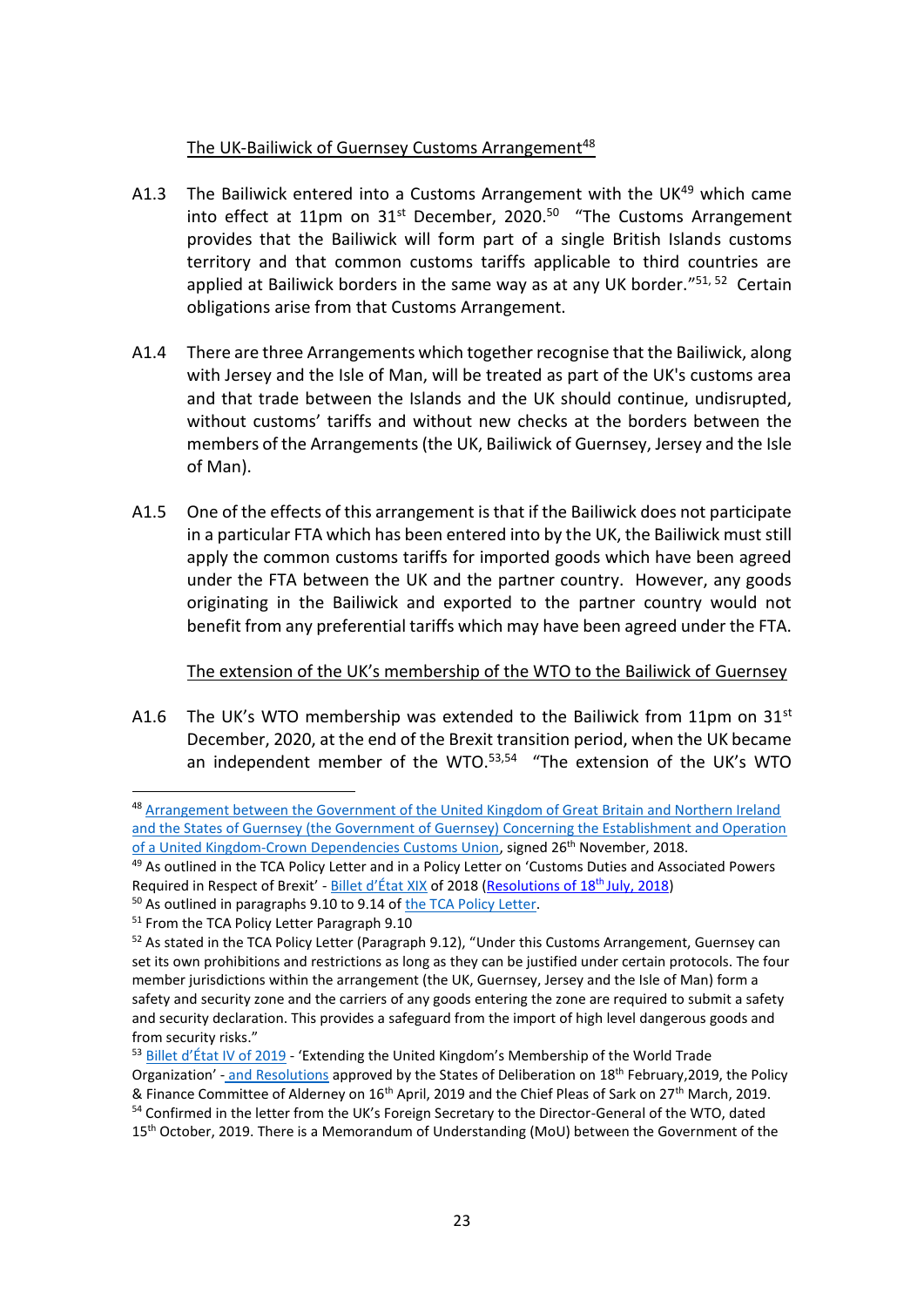membership ensures that the Bailiwick has access to the international rules of fair trade for goods and services as well as the trade-related aspects of intellectual property." <sup>55</sup> WTO membership provides opportunities for the Bailiwick to access any FTAs negotiated by the UK, which are based on WTO standards but may provide for more preferential trade terms as agreed under each particular FTA.

- A1.7 Any Bailiwick trade which is not covered by the TCA or a FTA will be covered by WTO rules in any event. This offers "trade certainty but does not eliminate tariffs being applied to exports from the Bailiwick, which could be considerably higher than tariffs applied to goods from countries where a FTA exists. In general, FTAs offer lower maximum tariffs and preferential treatment for the parties compared to those provided for by the WTO."<sup>56</sup>
- A1.8 While WTO membership is not a requirement for the Bailiwick to be party to any UK FTAs, confirmation of adherence to the WTO rules and obligations is required for agreeing any FTAs. This means that the Bailiwick must demonstrate the same level of compliance as the UK in respect of its membership of the WTO. Partaking in the UK's WTO membership provides a compliance baseline in support of the Bailiwick's participation in any potential future FTAs.<sup>57</sup>

UK's approach to pre-existing international trade agreements which it was party to whilst a member of the EU - continuity ('roll over') agreements

- A1.9 As part of its preparations for withdrawal from the EU, the UK approach has been to seek continuity for the various pre-existing international trade agreements and arrangements which it was party to while a member of the EU.<sup>58</sup> The UK has sought to become a party to those international agreements in its own right, either bilaterally with partner countries or by acceding to various relevant multilateral agreements in its own right (rather than as part of the EU).
- A1.10 Not all the EU agreements were converted into UK 'roll over' (continuity) agreements by the end of the Brexit transition period, either due to willingness of the treaty partner or due to a lack of time to agree the necessary terms to roll

United Kingdom and the States of Guernsey concerning the relationship between the United Kingdom of Great Britain and Northern Ireland and the Bailiwick of Guernsey in relation to World Trade Organization matters, dated 9<sup>th</sup> October, 2019, which sets out the intended manner in which to operate the extension of the UK's membership to the Bailiwick and future co-operation in that context. The MoU does not create legal obligations between the participants and is not intended to alter or affect the constitutional relationship between the UK and the Bailiwick.

<sup>55</sup> Taken from Paragraph 10.2 of the TCA Policy Letter.

<sup>56</sup> Adapted from Paragraph 7.12 of the TCA Policy Letter.

 $57$  This paragraph is adapted from Paragraph 9.4 of the WTO Policy Letter (Billet d'État IV of 2019).

<sup>&</sup>lt;sup>58</sup> As set out in the January 2020 Policy Letter, paragraphs 3.16 to 3.18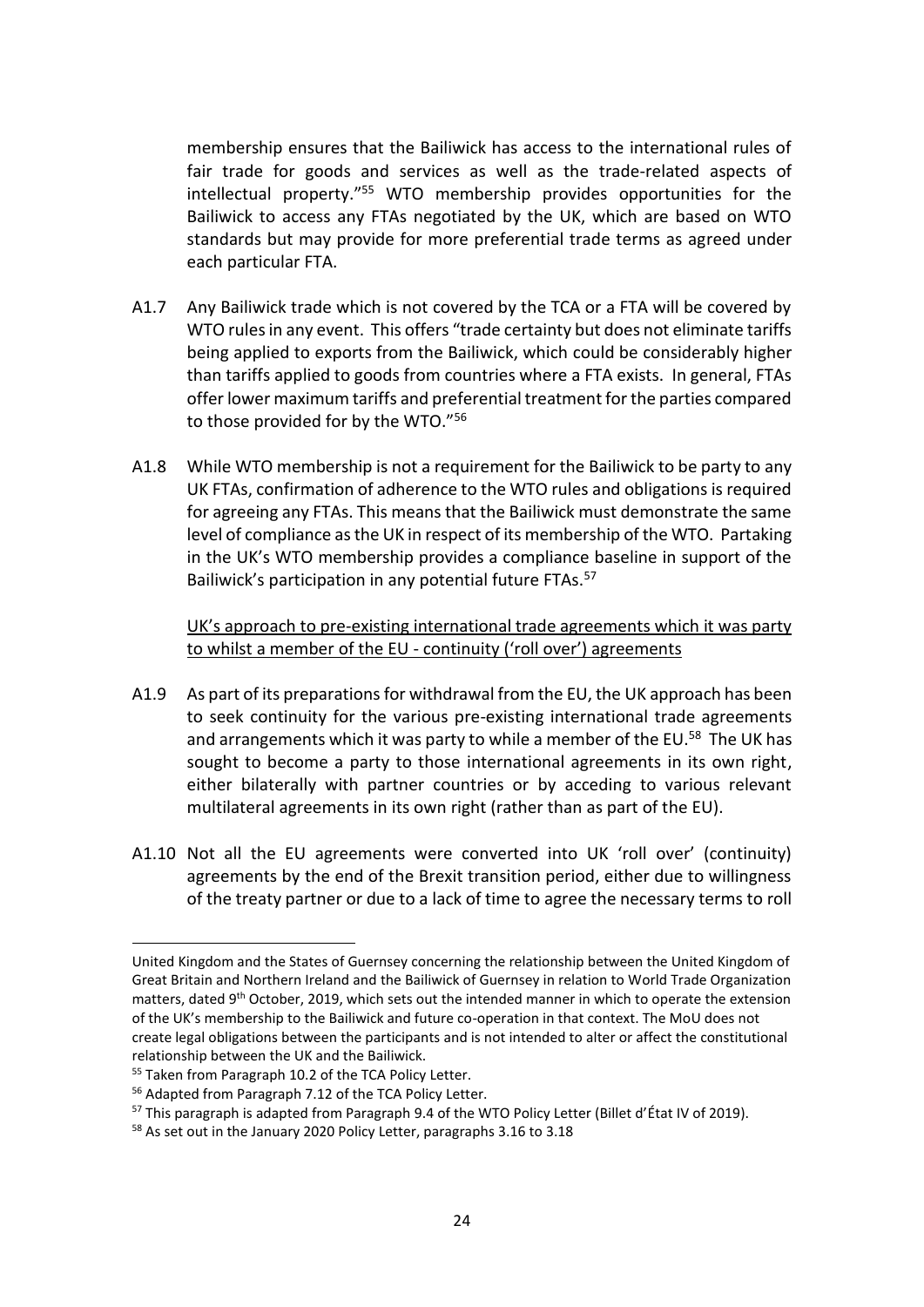over the agreement. This means that some of the preferential trading terms enjoyed by the Bailiwick under the Protocol 3 relationship (when the UK was a member of the EU) were lost at the end of the Brexit transition period.

- A1.11 Some of those pre-existing agreements and arrangements relate to Protocol 3<sup>59</sup>, including customs matters and agri-foods/sanitary/phytosanitary measures. The Bailiwick had agreed to adopt a continuity approach for, "EU international agreements that apply by virtue of, and to the extent provided for by Protocol 3<sup>"60</sup>. Therefore, certain agreements and arrangements have been transitioned in respect of the Bailiwick, but where it was not relevant, proportionate or practical to do so, they were not extended to the Bailiwick at the end of the Brexit transition period. The option remains for such agreements to be extended at a later date if required.
- A1.12 Of those pre-existing EU-third country trade agreements, such as FTAs, partnership agreements or economic cooperation agreements, as of  $31<sup>st</sup>$ December 2020, the UK had secured approximately 30 trade agreements with 58 countries, which for the purposes of trading goods continue to apply to the Bailiwick to the extent that Protocol 3 applied $61$  (as was the case under the UK's membership of the EU and due to the Bailiwick's resulting relationship with the EU.)

### 2021 and beyond (after the end of the Brexit transition period)

A1.13 The work in relation to Brexit and its implications for the Bailiwick did not end on 31<sup>st</sup> December, 2020 (the end of the Brexit transition period) nor with the initial implementation of the TCA. The work encompasses continued compliance with WTO obligations, the TCA and continuity FTAs, other opportunities and challenges for relationships and agreements with the UK, EU and other jurisdictions, and further development of constitutional resilience. The work will need to continue to be prioritised and adequately resourced.

<sup>&</sup>lt;sup>59</sup> From 1<sup>st</sup> January, 1973 until 31<sup>st</sup> January, 2020, the Bailiwick had a special relationship with the EU that was set out in Protocol 3 to the UK's Act of Accession to the European Community (1972) ('Protocol 3'). The Protocol 3 relationship is explained in Appendix 2 of the December 2020 Policy Letter.

 $60$  From the January 2020 Policy Letter, paragraph 3.17. Examples of the types of agreements transitioned relating to Protocol 3 are shown in Section 11 of the TCA Policy Letter.

 $61$  In addition, as advised in paragraph 11.7 of the TCA Policy Letter, the UK-Japan CEPA formed part of the UK's original trade continuity programme, but the terms of that agreement were renegotiated such that it fell outside of the parameters of the continuity programme. The Bailiwick's inclusion remains based on a Protocol 3 relationship for that agreement but includes a provision to extend other elements to the Bailiwick in the future, such as the cross border supply in services, financial services and digital elements.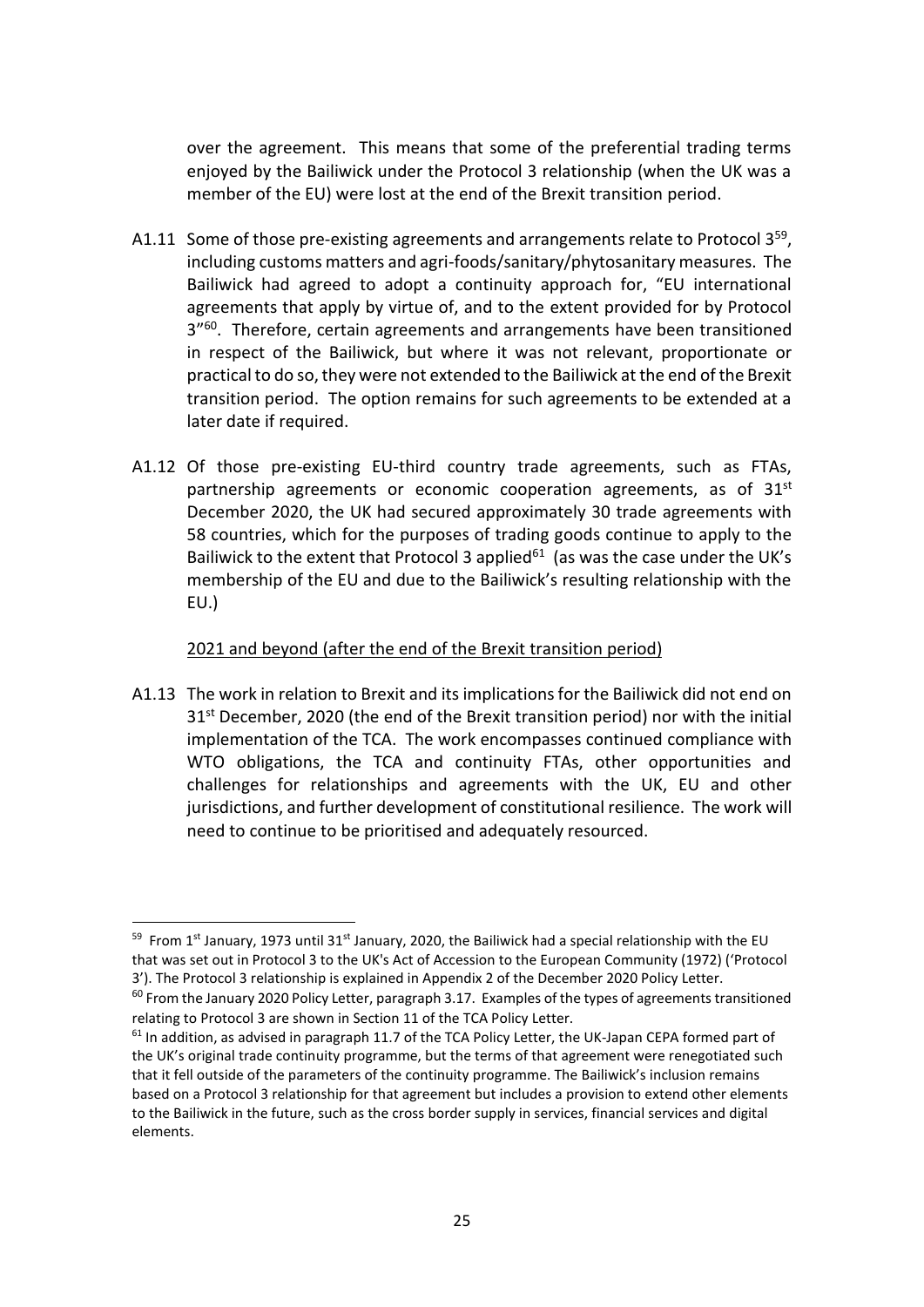- A1.14 Guernsey's Government Work Plan<sup>62</sup> recognises managing the effects of Brexit and Guernsey's international obligations as one of the four main priorities for government in this political term (2020-2025).
- A1.15 Ongoing work is required to ensure that the Bailiwick continues to participate in, and remain compliant with, the TCA and any existing UK-third country FTAs insofar as they relate to the Bailiwick. Work is also continuing for compliance checks and cost-benefit assessments for considering whether to request extension of any new UK FTAs beyond the baseline.

### Representing the Bailiwick's interests during the FTA negotiations phase

- A1.16 The islands of the Bailiwick are self-governing dependencies of the Crown, with their own directly elected legislative assemblies, their own administrative, fiscal and legal systems, and their own courts of law. However, neither the Bailiwick, nor any of its constituent jurisdictions, are sovereign States. The UK has responsibility for the formal international relations of the Bailiwick, as it does for Jersey, the Isle of Man and the Overseas Territories. Usually, the UK Government negotiates international agreements on behalf of the Bailiwick $63$ , either at the request of the Bailiwick (or any of its constituent jurisdictions) or if the Bailiwick agrees to such a suggestion by the UK Government. Generally, international agreements which apply to the UK can be extended to all or any of the islands at the time of ratification, accession or at a later date.
- A1.17 The UK Government and Guernsey signed an International Identity Framework ('the Framework') in 2008<sup>64</sup>. The Framework seeks to develop Guernsey's international identity through an agreed set of principles with the UK. In particular, the Framework states that "the UK will not act internationally on behalf of Guernsey without prior consultation" and that "the UK recognises that the interests of Guernsey may differ from those of the UK, and the UK will seek to represent any differing interests when acting in an international capacity."
- A1.18 Accordingly, the Bailiwick has not been directly represented at the UK-FTA negotiations but has, instead, been represented by the UK Government. This might be considered a risk because of the potential difficulty in ensuring that the

 $62$  [Government Work Plan](https://www.gov.gg/CHttpHandler.ashx?id=136247&p=0) – Stage 1 and the States' [Resolutions](https://www.gov.gg/CHttpHandler.ashx?id=137654&p=0) of 26<sup>th</sup> March, 2021; and Government [Work Plan 2021-2025](https://www.gov.gg/CHttpHandler.ashx?id=140789&p=0) (due for debate in July 2021).

 $63$  The States of Guernsey has sought agreement from the UK Government, acting on behalf of the Crown, to enable Guernsey to negotiate certain international agreements directly with other countries, rather than being represented in the negotiations by the UK. Entrustment has been used on various occasions, including in relation to tax transparency agreements, an asset sharing agreement with the US and, more recently, for Guernsey to enter into a social security agreement with Latvia, which was signed in September 2020.

<sup>&</sup>lt;sup>64</sup> [Framework for developing the international identity of Guernsey](https://www.gov.gg/CHttpHandler.ashx?id=122853&p=0) – signed between Guernsey and UK governments on 18<sup>th</sup> December, 2008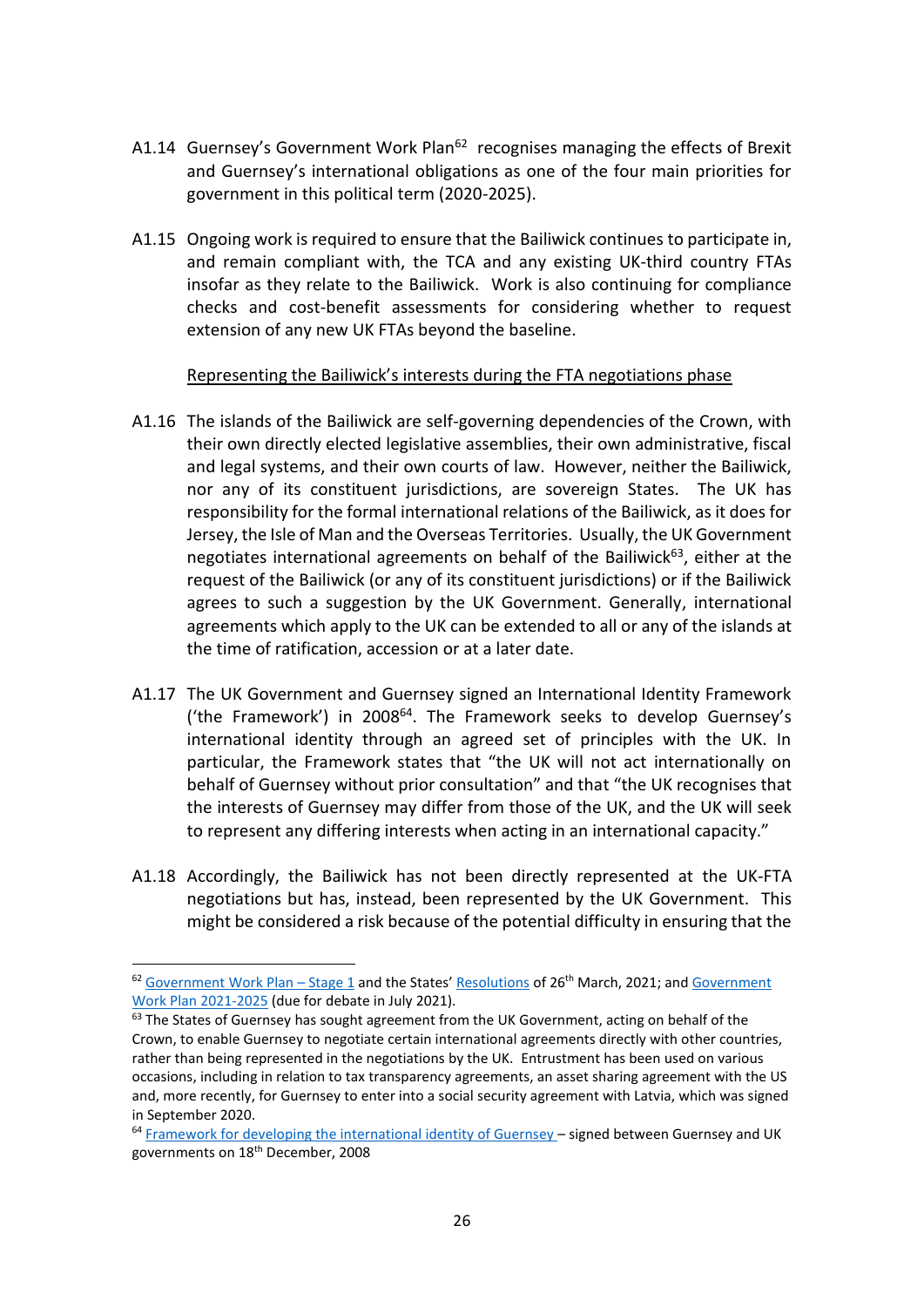Bailiwick's interests are fully understood and therefore accurately presented by the UK negotiators, and, in turn, well understood by the potential trading partner. To mitigate that risk, Guernsey has continued to build on strong relationships at Ministerial and official level across various UK Government Departments.

- A1.19 The UK Government is responsible for representing the Bailiwick's interests in these trade negotiations even where they differ from those of the UK. The UK Government has repeatedly acknowledged this responsibility (some examples are shown in Appendix 4).
- A1.20 Officials from the States of Guernsey have been working closely with the UK Government, particularly with the Department for International Trade (DIT), the Department for Business, Energy and Industrial Strategy and the Ministry of Justice. Political liaison has been through engagement with the Minister of State for Trade Policy in DIT, the Rt Hon. Greg Hands MP. There have also been meetings with other Ministers, including the Lord Chancellor.
- A1.21 The Bailiwick has sought to maximise opportunities and minimise risks from the effects on it of the UK's departure from the EU – including the opportunities to participate in future UK FTAs.

Bailiwick of Guernsey governance structure – negotiations phase

- A1.22 The Committee was directed by the States of Deliberation to lead on Guernsey's participation in the UK-EU negotiations on the future relationship, as well as to seek opportunities for Guernsey in any new UK trading relationship including with the EU and with other countries outside of the EU, including any new FTAs and exploring extension of the UK membership of the WTO<sup>65</sup>.
- A1.23 Two groups were formed in January 2020 to offer support, advice and guidance to the Committee during the UK-EU negotiations phase, to ensure a collaborative approach with other Principal Committees as the many facets of UK-EU negotiations crossed all Committee mandates. In broad terms, the Future Partnership Delivery Group ('FPDG') was the political group comprising representatives of the Policy & Resources Committee and each Principal Committee, the States of Alderney, Chief Pleas of Sark and senior civil servants; and the Trade Policy Advisory Panel ('TPAP') was the business representative group enabling engagement with industry and external stakeholders. As the UK commenced negotiations on FTAs with other international partners (such as Japan and the USA), those groups also considered the Bailiwick's position towards inclusion within the UK's FTAs. Both groups were disbanded at the end of March 2021, at the end of the TCA 'cooling off period'.

<sup>&</sup>lt;sup>65</sup> Resolutions of the June 2016 Policy Letter.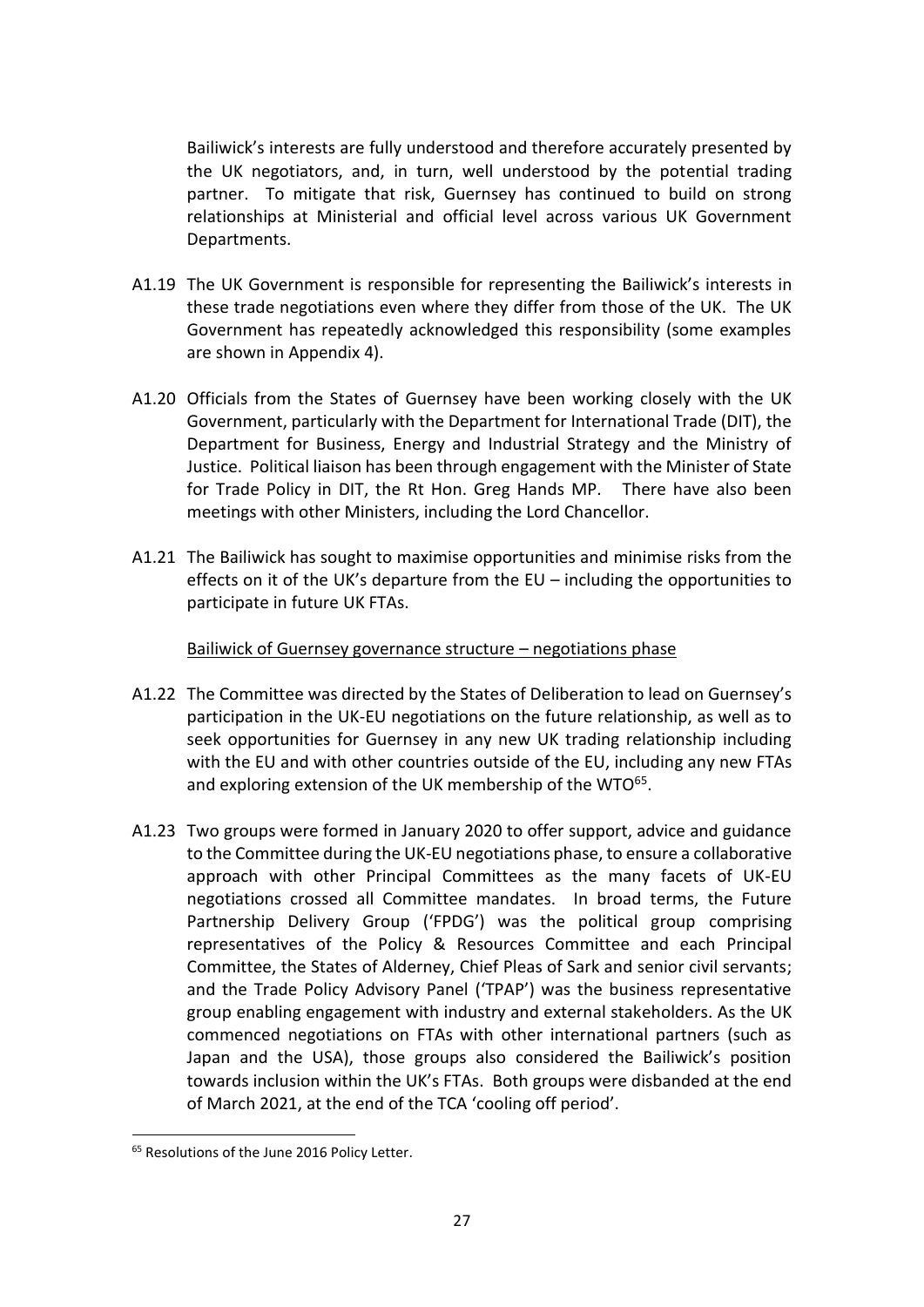A1.24 A new group, the Trade Policy Forum ('TPF') was set up in 2021 to establish regular, constructive engagement with external stakeholders on future trade policy for Guernsey. This includes consideration of TCA implementation matters and discussions in relation to UK FTAs (and associated negotiations) and other trade matters. The TPF comprises political representatives from the Policy & Resources Committee, Committee *for* Economic Development and the Committee *for* Home Affairs, representatives from industry and external stakeholders. Other representatives will be invited to attend as necessary.

#### Alderney and Sark

- A1.25 The Committee, on behalf of the Bailiwick, has led the engagement with the UK Government in respect of the FTA negotiations (and previously in the UK-EU negotiations with the EU) to ensure that the interests of the entire Bailiwick are understood by the UK Government, including when the interests of the three islands of the Bailiwick may differ. Liaison between Alderney, Sark and Guernsey (including other Guernsey Committees) occurs for technical and operational matters, or where shared legislation, policy or practice exists or could be beneficial.
- A1.26 Issues have been, and continue to be, discussed in meetings between the islands of the Bailiwick to ensure that Alderney and Sark's matters and positions are known and understood – including when appropriate in the Bailiwick Council, the Alderney Liaison Group and the Sark Liaison Group – as well as in less formal fora as matters arise.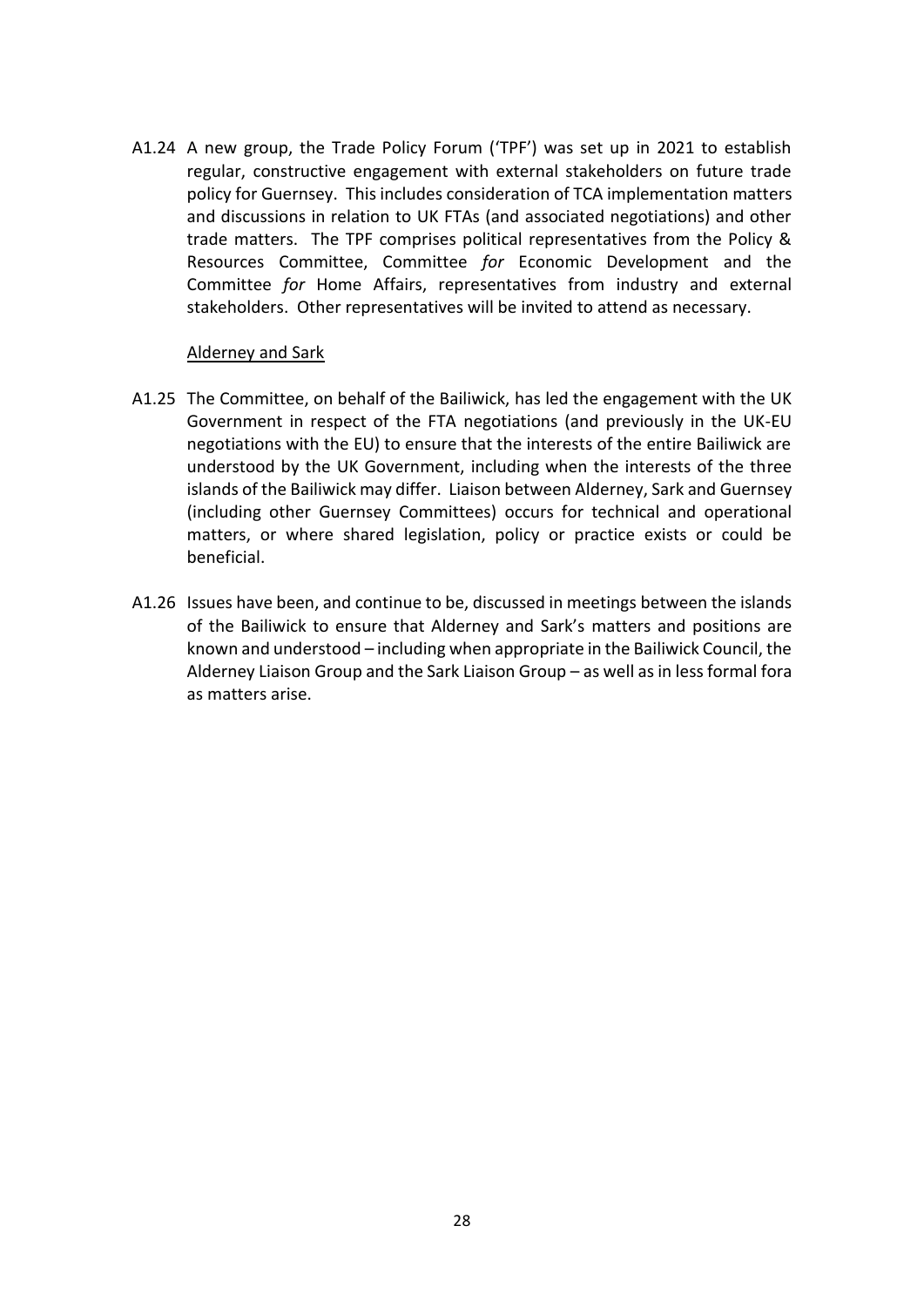#### **SUMMARY OF MAIN REFERENCES TO FTAs FROM CERTAIN POLICY LETTERS CONSIDERED BY THE STATES OF DELIBERATION**

(MAIN FOCUS OF THOSE POLICY LETTERS IS THE UK'S WITHDRAWAL FROM THE EU AND BAILIWICK'S RELATIONSHIPS WITH UK AND EU)

A2.1 Since 2016, the States of Deliberation has considered various matters relating to the UK's withdrawal from the EU, which has included the potential for new trading opportunities to arise as the UK seeks to develop its new international trade agenda. Below is a summary of certain Policy Letters with references to international trading opportunities and FTAs.

## A2.2 **June 2016 – "Managing the implications for Guernsey because of the UK's changing relationship with the EU" – Policy & Resources Committee**

The first main Brexit Policy Letter<sup>66</sup> set the high level objectives for Guernsey and the potential for new opportunities following the UK's exit from the EU. This Policy Letter was also approved by Alderney's Policy & Finance Committee and by Sark's Policy & Performance Committee (July 2016)<sup>67</sup>. Paragraph 6.9.3 of that Policy Letter noted the opportunities for new trading relationships that could arise following the UK's withdrawal from the EU:

"Importantly, when the UK leaves the EU, the EU will no longer have the competence to enter into international trade agreements on the UK's behalf as is currently the case under the Treaty of Lisbon. This will enable the UK to enter into new trade agreements of its own. This change may therefore provide new trading opportunities for Guernsey as it has been hitherto unable to extend EU trade agreements, except in so far as Protocol 3 applies. However, experience suggests that it is likely to take the UK many years to negotiate new trade agreements."

The Policy Letter also set out the main areas for engagement with the UK during the UK's negotiations with the EU (set out in paragraph 7.4 and Appendix 4) – see Appendix 3 of this FTA Policy Letter.

<sup>66</sup> ['Urgent Proposition' at the States' Meeting of 29 June 2016](https://gov.gg/CHttpHandler.ashx?id=102958&p=0) – 'Managing the Implications for Guernsey because of the UK's Changing Relationship with the EU' an[d Resolutions](https://gov.gg/CHttpHandler.ashx?id=102996&p=0) for [Billet d'État XX](https://gov.gg/CHttpHandler.ashx?id=102873&p=0) -29th [June,](https://gov.gg/CHttpHandler.ashx?id=102873&p=0) 2016

 $67$  Approved by Sark's Policy & Performance Committee on  $12<sup>th</sup>$  July, 2016 and approved by Alderney's Policy & Finance Committee on 19<sup>th</sup> July, 2016. A statement recognising the UK's decision to leave the EU was made by the President of the States of Alderney at its meeting on 20<sup>th</sup> July, 2016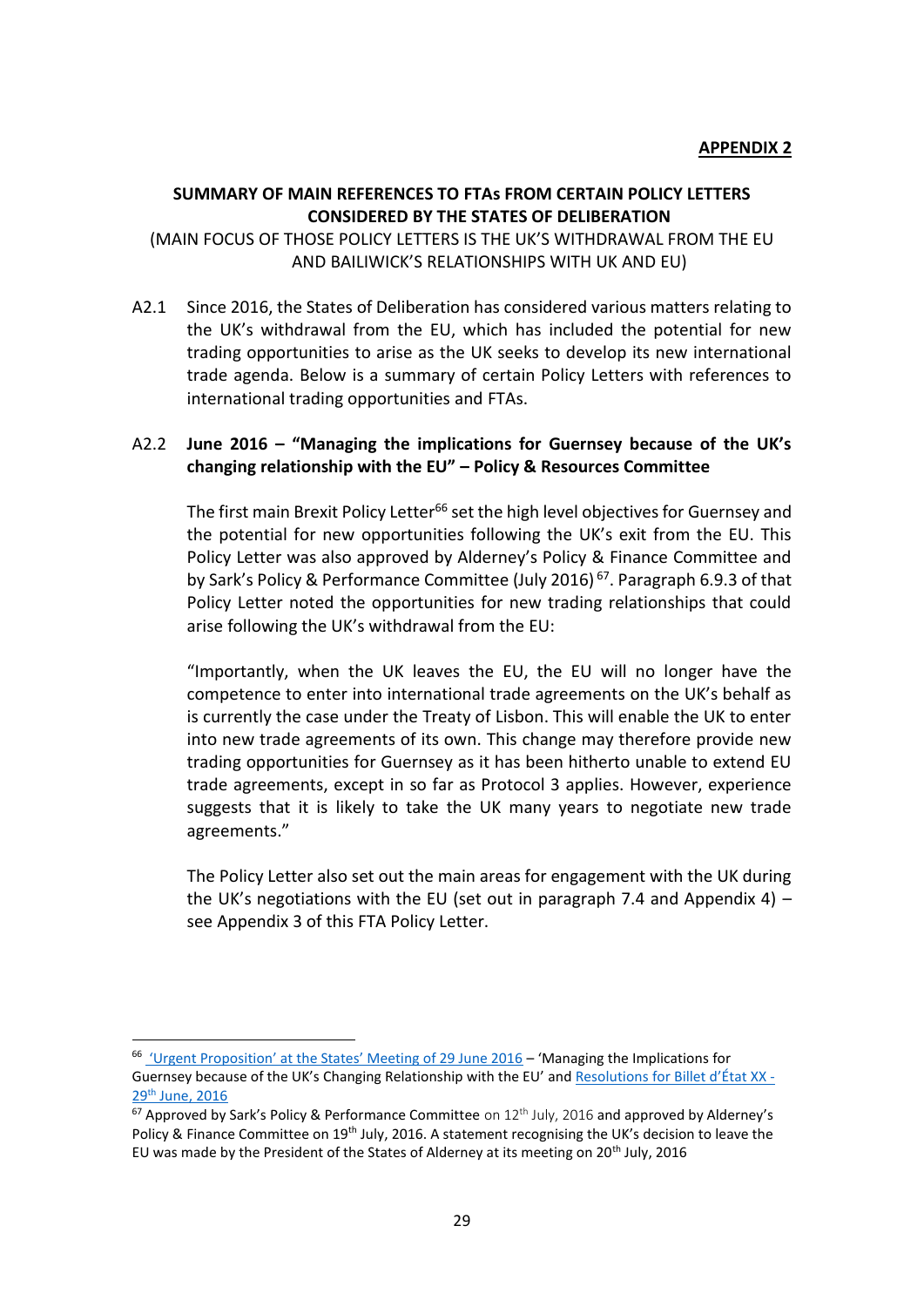## A2.3 **March 2017 – Acknowledging the Triggering of Article 50 of the Treaty on European Union in Respect of 'Protocol 3'**

In March 2017, the States of Deliberation considered a Policy Letter<sup>68</sup> that ensured due parliamentary process by formally acknowledging the UK's withdrawal from the EU. That Policy Letter was also approved by Alderney's Policy & Finance Committee and by Chief Pleas of Sark (April 2017).<sup>69</sup>

That Policy Letter set out the objectives of the then UK Government's negotiating objectives for its withdrawal from the EU, which included (as summarised in paragraph 6.1 of that Policy Letter) "Securing new trade agreements with other countries – We will forge ambitious free trade relationships across the world".

Paragraph 6.4 of that Policy Letter set out the importance for Guernsey of these future trading opportunities: "Also of interest to Guernsey, is that the UK Government will seek a new network of regional and free trade agreements, including with the EU alongside some sort of new customs arrangement. The opportunity for Guernsey to have access to any such agreements [is seen] as being essential."

That Policy Letter outlined the four initial priority areas that had been established for engagement with the UK government in the course of the negotiations, set out in paragraph 6.9. This included:

"Customs and goods: the maintenance of Guernsey's trade links with the UK and the EU provides stability and protection for its businesses in order to safeguard and build on its trading relationships. No doors for new trading opportunities should be closed to the islands and with that in mind, the extension of the UK's membership of the World Trade Organisation (WTO) will become a priority".

### A2.4 **November 2017 – "Protecting the interests of the Bailiwick of Guernsey as the UK leaves the EU" – Policy & Resources Committee.**

In November 2017, the States of Deliberation considered the third main Brexit Policy Letter<sup>70</sup> which set out the rationale for repealing the European Communities (Bailiwick of Guernsey) Law 1973, for implementing relevant EU measures into domestic law and other legislative provisions to provide continuity

<sup>&</sup>lt;sup>68</sup> Billet d['État VI of 2017](https://gov.gg/CHttpHandler.ashx?id=105987&p=0) – 'Acknowledging the Triggering of Article 50 of the Treaty on European Union in Respect of "Protocol 3"' and [Resolutions](https://gov.gg/CHttpHandler.ashx?id=106445&p=0) of 8<sup>th</sup> March, 2017.

 $^{69}$  Approved by Alderney's Policy and Finance Committee on 25<sup>th</sup> April 2017 (acknowledged by the States of Alderney on 24<sup>th</sup> May, 2017) and by Chief Pleas of Sark on 26<sup>th</sup> April 2017.

 $70$  [Billet d'État XXI of 2](https://www.gov.gg/CHttpHandler.ashx?id=110188&p=0)017 – 'Protecting the Interests of the Bailiwick of Guernsey as the UK Leaves the EU and [Resolutions](https://gov.gg/CHttpHandler.ashx?id=110743&p=0) of 8<sup>th</sup> November, 2017.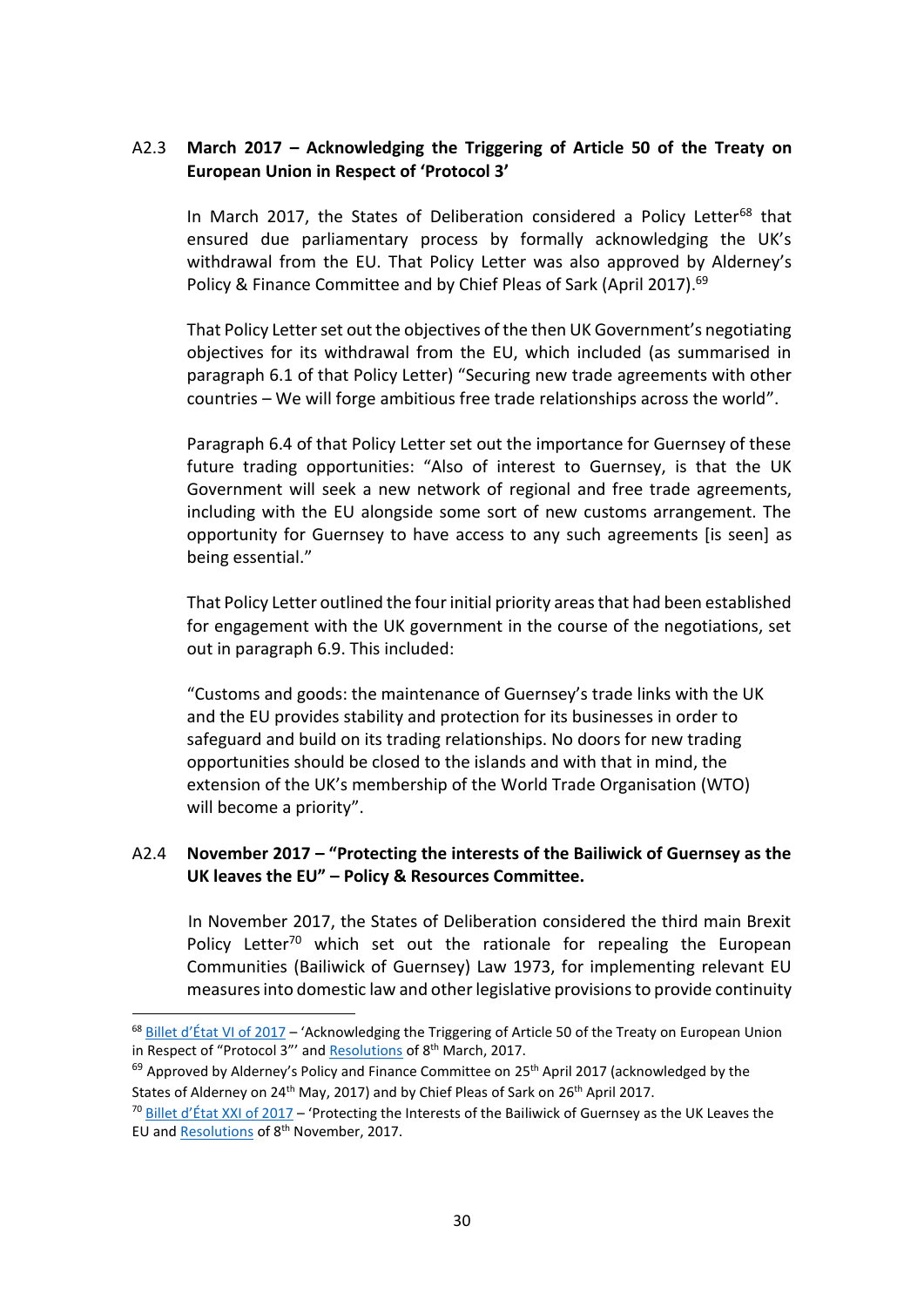and certainty during the Brexit process.This was also approved by Alderney's Policy & Finance Committee and by Sark's Chief Pleas (December 2017)<sup>71</sup>. That Policy Letter noted the importance of Guernsey being able to benefit from any new opportunities arising from the UK's withdrawal from the EU. Part of the work required was to enact an enabling Projet de Loi for the purpose of the implementation of any international agreement relating to trade, in reference to international trading agreements and other instruments and associated materials. The Law Officers of the Crown prepared the relevant legislation - The International Trade Agreements (Implementation) (Bailiwick of Guernsey) Law,  $2018<sup>72</sup>$ . The relevant Projet was approved by all three Bailiwick parliaments and the law was granted Royal Sanction in December 2018.

## A2.5 **January 2020 – "The Withdrawal Agreement between the United Kingdom and European Union - Implications for the Bailiwick of Guernsey" – Policy & Resources Committee**

The fourth main Brexit Policy Letter<sup>73</sup> provided an update on Bailiwick-related developments that had taken place in advance of the UK's exit from the EU, sought approval of the next steps and directed preparation of any necessary legislation. It was considered and approved in Guernsey, Sark and Alderney (January 2020)<sup>74</sup>.

The Policy Letter explained (in paragraphs 3.16 and 3.17) the UK's intention to 'roll over' agreements (including FTAs) which it had participated in by virtue of its EU membership. The UK approach was to seek to become a party to the international agreements in its own right either bilaterally with partner countries or by acceding to various relevant international agreements. The Policy & Resources Committee agreed in March 2019 to adopt a continuity approach in respect of EU international agreements that applied by virtue of, and to the extent provided by, Protocol 3 so that the various international agreements would continue to apply post-Brexit insofar as Protocol 3 applied. Alderney and Sark's relevant Committees also adopted a similar approach.

<sup>&</sup>lt;sup>71</sup> Alderney's Policy and Finance Committee on 5<sup>th</sup> December, 2017 and by Sark's Chief Pleas on 7<sup>th</sup> December, 2017.

<sup>&</sup>lt;sup>72</sup> [The International Trade Agreements \(Implementation\) \(Bailiwick of Guernsey\) Law, 2018](http://www.guernseylegalresources.gg/article/169926/International-Trade-Agreements-Implementation-Bailiwick-of-Guernsey-Law-2018) approved by the States of Deliberation at its meeting of 6<sup>th</sup> June, 2018; approved by the Chief Pleas of Sark at its meeting of 4<sup>th</sup> July, 2018; approved by the States of Alderney at its meeting of 25<sup>th</sup> July, 2018.  $73$  [Billet d'État II of 2020](https://gov.gg/CHttpHandler.ashx?id=122861&p=0) – 'The Withdrawal Agreement Between the United Kingdom and European

Union – Implications for the Bailiwick of Guernsey' and [Resolutions](https://gov.gg/CHttpHandler.ashx?id=123020&p=0) of  $17<sup>th</sup>$  January, 2020.

<sup>&</sup>lt;sup>74</sup> Approved by Alderney's Policy & Finance Committee on 23<sup>rd</sup> January, 2020 and by Sark's Policy & Finance Committee on 20<sup>th</sup> January, 2020.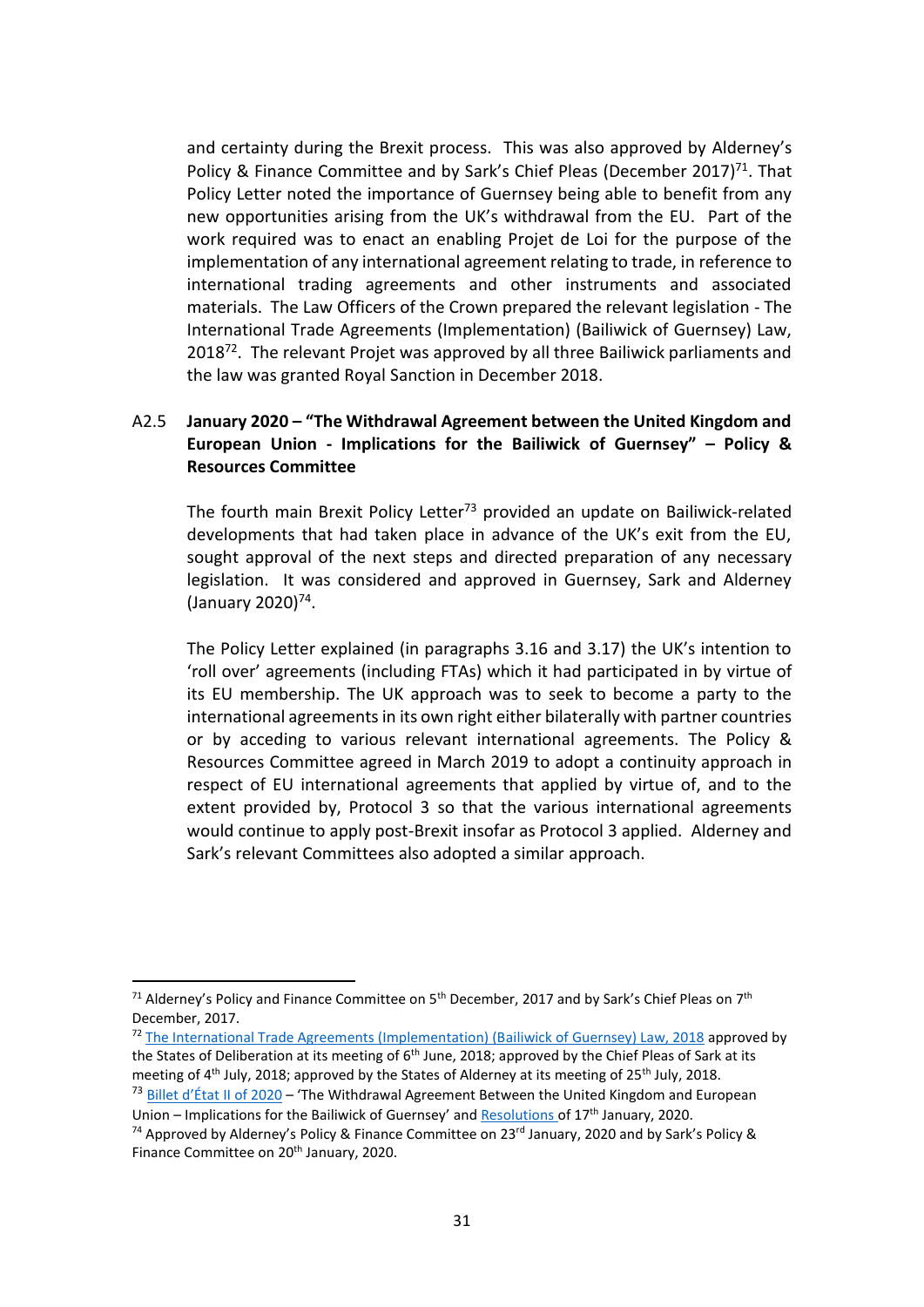## A2.6 **December 2020 – "The Bailiwick's Participation in the UK-EU Trade and Cooperation Agreement" – Policy & Resources Committee**

The fifth main Brexit Policy Letter<sup>75</sup> (the TCA Policy Letter) set out the outcome of negotiations between the UK and EU and the terms of the agreement reached, insofar as they would apply to the Bailiwick of Guernsey. The Policy Letter summarised the terms of the agreement in comparison to the Brexit objectives agreed in successive Policy Letters since 2016, and authorised the Policy & Resources Committee to agree and signal approval of the TCA if the Committee was of the view that the terms and conditions of that agreement gave satisfactory effect to the principles agreed by the States<sup>76</sup>. The Policy Letter was considered and approved in Guernsey, Alderney and Sark (December 2020).

The Policy Letter set out the UK's approach to continuity agreements following its departure from the EU and the ability for the UK to start negotiations on new international agreements, which the Bailiwick could seek to benefit from (as set out in section 11 of that Policy Letter). Resolution 5 of that Policy Letter asked the States of Deliberation: "To note the inclusion of the Bailiwick in various free trade agreements (which have previously had effect in the Bailiwick by virtue of the Bailiwick's relationship with the EU, and the operation of which has been "rolled over" by the UK) and other agreements which will take effect at the end of the Brexit transition period and to agree that there shall be implemented such measures (including legislative measures) as the Policy & Resources Committee, in relation to Guernsey, the Policy and Finance Committee of the States of Alderney, in relation to Alderney, and the Policy and Finance Committee of the Chief Pleas of Sark, in relation to Sark, thinks fit for the purpose of ensuring that Guernsey, Alderney and Sark may comply and remain in compliance with obligations that arise from the inclusion of the Bailiwick in such agreements."

There is further information about the TCA Policy Letter in Appendix 1 paragraph A1.1 and Appendix 5.

<sup>&</sup>lt;sup>75</sup> Billet d'[État XXIX](https://www.gov.gg/CHttpHandler.ashx?id=134861&p=0https://www.gov.gg/CHttpHandler.ashx?id=134861&p=0) of 2020 – 'The Bailiwick's Participation in the UK-EU Trade and Cooperation Agreement' – and [Resolutions](https://www.gov.gg/CHttpHandler.ashx?id=134872&p=0) of 27<sup>th</sup> December, 2020. Approved by the States of Deliberation, States of Alderney and Chief Pleas of Sark at their (separate) meetings on 27<sup>th</sup> December, 2020.

 $76$  The TCA Policy Letter included an Appendix which listed and summarised all the Brexit-related Policy Letters to date.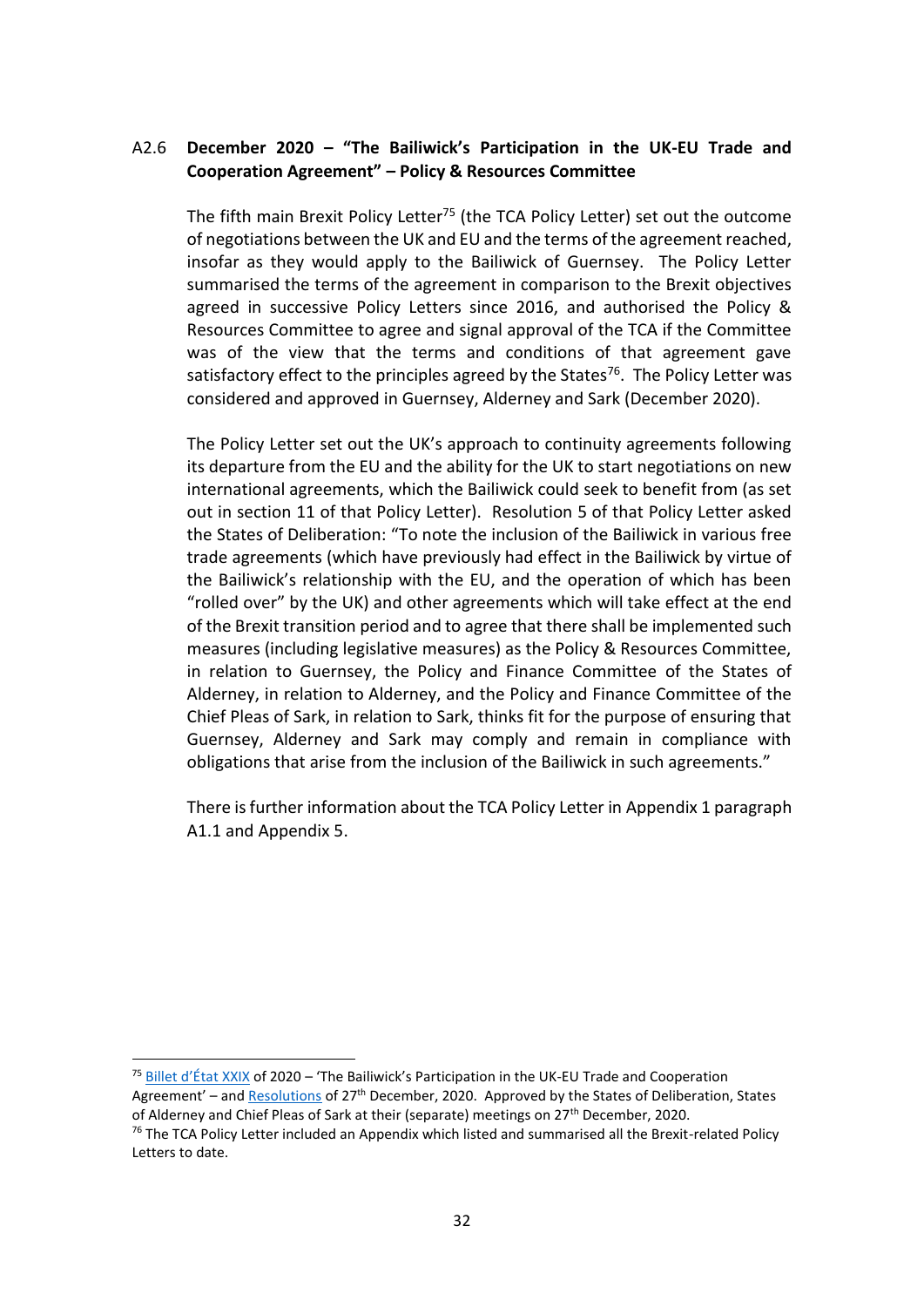## **APPENDIX 3**

### **PREVIOUS RESOLUTIONS OF THE STATES OF DELIBERATION**

Guernsey's objectives in relation to the UK's withdrawal from the EU and new trading relationships

- A3.1 Guernsey's objectives were set out in the June 2016 Policy Letter ('Managing the Implications for Guernsey because of the UK's Changing Relationship with the EU') **<sup>77</sup>**. Appendix 3 contained the negotiating objectives and considerations (which were also replicated elsewhere, including in the TCA Policy Letter in 2020):
	- a) "Negotiating considerations relationship with the UK"
	- b) "Negotiating objectives relationship with the EU"

Paragraph 7.4 (also duplicated for ease of reference in Appendix 4 to that 2016 Policy Letter) was the "Main areas for engagement with the UK Government for the States of Guernsey".

- A3.2 The Resolutions of 29<sup>th</sup> June, 2016, included one which was for, "the Policy & Resources Committee to lead on the negotiations with the UK, in accordance with its mandate, in particular to: "(i) engage with the UK in the four main areas of concern outlined in paragraph 7.4; (ii) seek to protect and secure the best interests of Guernsey in its trading relationship and for those resident in the Bailiwick; (iii) to take all other necessary measures that may be considered appropriate; and (iv) to note that that the Policy & Resources Committee will undertake to keep States Members advised of progress."
- A3.3 The last two points from paragraph 7.4 of that June 2016 Policy Letter are particularly pertinent to the Bailiwick's potential participation in any UK FTAs and are copied below for ease of reference.

## "7.4 Main areas for engagement with the UK Government for the States of Guernsey

In order to ensure that Guernsey's interests are best served in the negotiations with the UK it will need to ensure it monitors and engages with the UK Government to:

(i) Ensure the interests of Guernsey residents are taken into account by the UK / EU exit agreement. This includes ensuring that Guernsey

 $77$  ['Urgent Proposition' at the States' Meeting of 29 June](https://gov.gg/CHttpHandler.ashx?id=102958&p=0), 2016 – 'Managing the Implications for Guernsey because of the UK's Changing Relationship with the EU' ('the June 2016 Policy Letter') and **[Resolutions](https://gov.gg/CHttpHandler.ashx?id=102996&p=0)**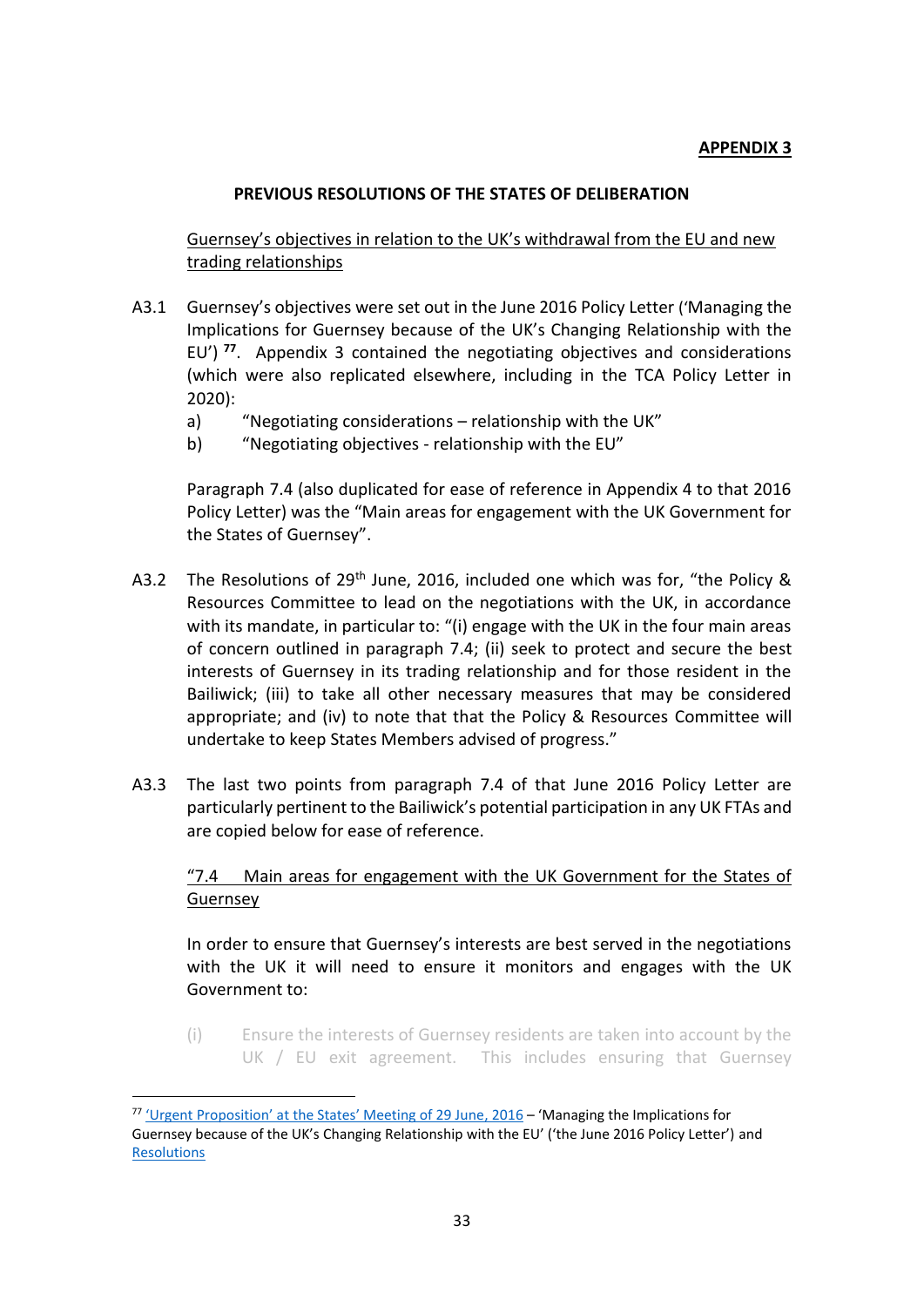residents/persons with EU rights do not suffer any detriment compared to those resident in the UK;

- (ii) Ensure, where possible, the arrangements for free movement of goods described in Protocol 3 are replicated in some way. This may be through extension of the relevant part of any new UK / EU relationship. The States should also ensure that the best interests of Guernsey residents and businesses are served under that new agreement;
- (iii) Ensure there is no detriment to the existing, and historic, constitutional relationship between Guernsey and the UK. Work to mitigate against any risks of unintended consequences; and
- (iv) Seek opportunities for Guernsey in any new UK trading relationship including with the EU and with other countries outside of the EU, including any new free trade agreements and exploring extension of the UK membership of the WTO."
- A3.4 The January 2020 Policy Letter<sup>78</sup> also contained an overarching objective for the UK-EU negotiations and the States resolved (inter alia): "To agree, in particular, that any agreement or protocol in respect of the Bailiwick should be underpinned by the principles of relevance, proportionality and practicality taking into account the island nature of the Bailiwick, its size and population and unique needs arising out of the same."

## 1987 States' Resolution on International Agreements

A3.5 For information about the 1987 Resolution on international agreements, refer to Billet d'État IV of 6<sup>th</sup> February, 1987, and Resolutions of 25<sup>th</sup> February, 1987.

## Resolution:

"That each international agreement in the application of which to this Island the Insular Authorities are invited to acquiesce shall be referred by the Bailiff to the States Advisory and Finance Committee and that the States Advisory and Finance Committee shall make to the Bailiff its recommendations as to whether a notification of acquiescence in the application of an agreement to this Island either in whole or with reservations or of non-acquiescence should be made and thereupon the Bailiff shall communicate with the proper quarter in accordance with such recommendations provided that:-

(a) where the terms of any international agreement appear to the States

 $78$  [Billet d'État II of 2020](https://gov.gg/CHttpHandler.ashx?id=122861&p=0) – 'The Withdrawal Agreement between the United Kingdom and European Union – Implications for the Bailiwick of Guernsey' and [Resolutions](https://gov.gg/CHttpHandler.ashx?id=123020&p=0)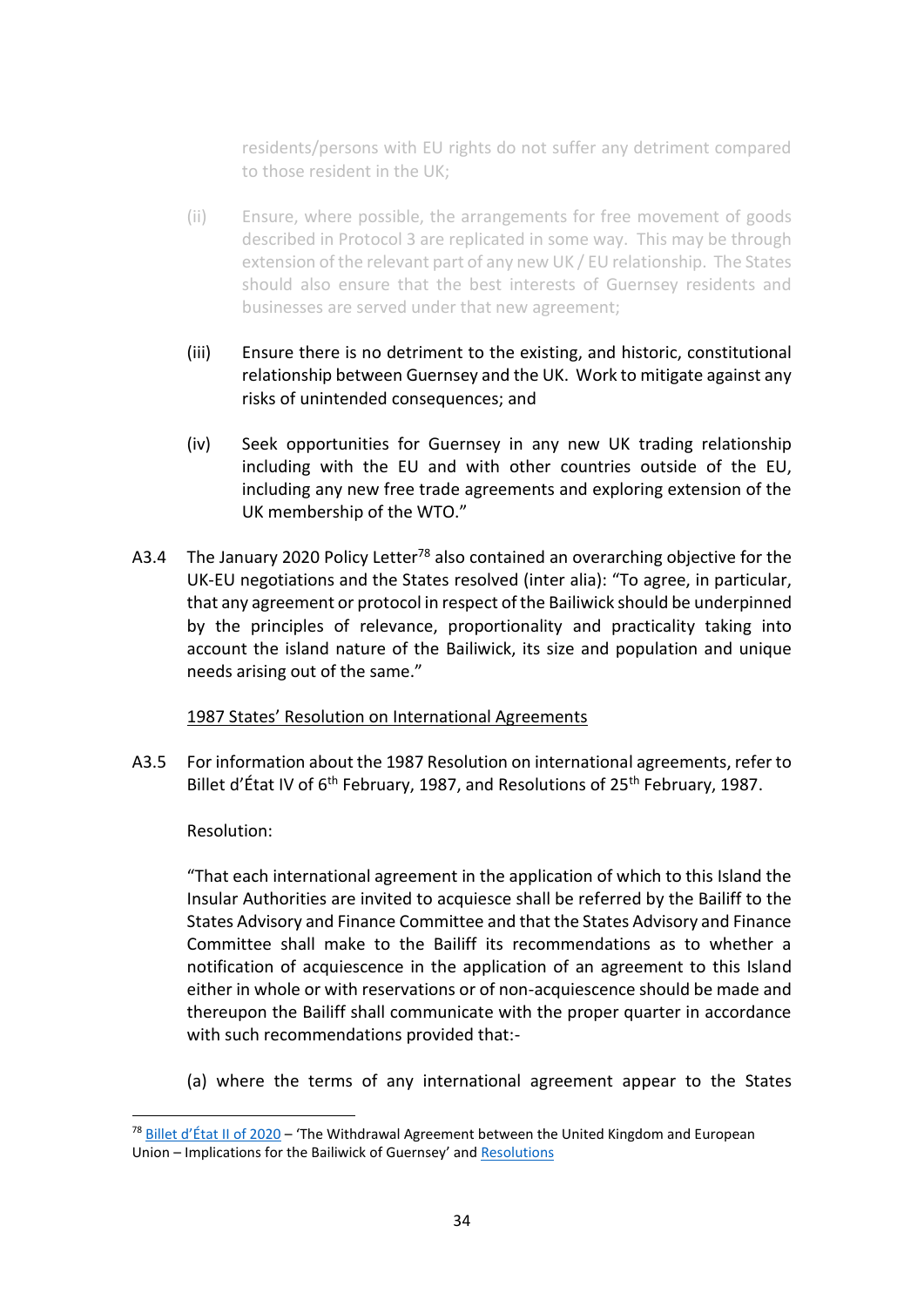Advisory and Finance Committee to involve questions of human rights and fundamental freedoms, or matters which, in the opinion of the States Advisory and Finance Committee are likely to be considered controversial, the terms of the proposed agreement shall be laid before the States;

(b) where the subject matter of the agreement relates to a subject which is the concern of any other States Committee, the States Advisory and Finance Committee shall refer the agreement to that Committee with a request for its views;

(c) where the States Advisory and Finance Committee or a States Committee concerned considers it necessary or expedient that the matter of acquiescence or non-acquiescence in the application to this Island of an agreement should be submitted to the States for a decision, the matter shall be so submitted by the States Advisory and Finance Committee together with any necessary clarification and recommendations; and

(d) where the views of the States Advisory and Finance Committee and of any other States Committee concerned are not in accord on the matter, the difference between them shall be submitted by the States Advisory and Finance Committee to the States for a decision thereon."

A3.6 In accordance with the Resolutions of  $27<sup>th</sup>$  January, 2016<sup>79</sup>, relating to the work of the Constitutional Investigation Committee, and in accordance with the States' Resolutions of 25th August, 2020<sup>80</sup>, following consideration of a Requête entitled 'Extension of the Bailiwick of the UK-US Extradition Treaty of 2003 and Changes to Processes Relating to the Approval of International Instruments', the Policy & Resources Committee is currently reviewing the 1987 Resolution with a view to requesting the States to update it (later in 2021).

<sup>79</sup> Billet d'[État I of 2016](https://www.gov.gg/CHttpHandler.ashx?id=99517&p=0) – 'Proposal to Achieve Greater Autonomy in the Legislative Process and International Affairs for Guernsey' – and [Resolutions](https://www.gov.gg/CHttpHandler.ashx?id=100130&p=0) of 27<sup>th</sup> January, 2016.

<sup>80</sup> Requête, 'Extension of the Bailiwick of the [UK-US Extradition Treaty of 2003 and Changes to Processes](https://www.gov.gg/CHttpHandler.ashx?id=123357&p=0)  [Relating to the Approval of International Instruments'](https://www.gov.gg/CHttpHandler.ashx?id=123357&p=0) by Deputy J Merrett and others; and Resolutions of 25<sup>th</sup> [August, 2020.](https://www.gov.gg/CHttpHandler.ashx?id=129581&p=0)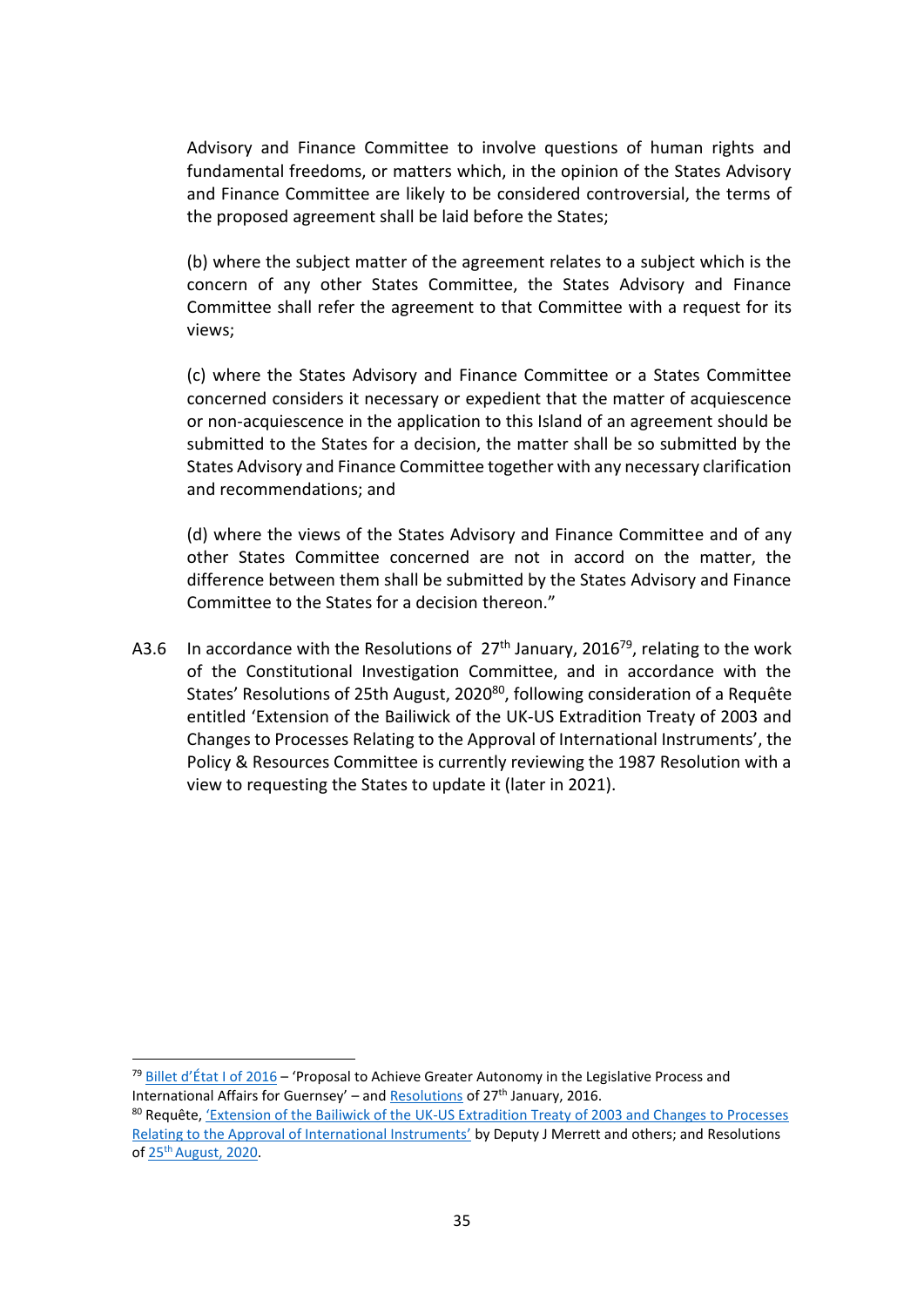### **RECENT CORRESPONDENCE WITH THE UK GOVERNMENT WHICH INCLUDES REFERENCES TO FTAs OR OTHER TRADING RELATIONSHIPS WITH (NON-EU) COUNTRIES OR ORGANISATIONS**

- A4.1 There has been regular engagement and correspondence with the UK Government to ensure that the Bailiwick's interests are understood and fully represented during the UK's trade negotiations with other countries and organisations. A summary of some of the correspondence relating to the UK-EU future relationship and the Bailiwick's participation in the TCA was included in Appendix 1 of the TCA Policy Letter.
- A4.2 Some of the correspondence is directly relevant to the Bailiwick's participation in UK-Rest of World FTAs and is summarised below.
- A4.3 The UK Prime Minister, the Rt Hon Boris Johnson MP wrote to the then Chief Minister, Deputy Gavin St Pier, in September 2019 about the UK's withdrawal from the EU and the Crown Dependencies' part in the new UK-EU relationship. He said that the UK government was, "keen to further strengthen this [UK – Bailiwick of Guernsey/Crown Dependencies] relationship after the UK has left the European Union, when **the UK Government will be negotiating its own free trade agreements on behalf of the entire British family, including the Crown Dependencies**."<sup>81</sup> (emphasis added)
- A4.4 On 2<sup>nd</sup> March, 2020, a joint letter was sent to the Chancellor of the Duchy of Lancaster setting out aspirations of the Bailiwick of Guernsey, Jersey and the Isle of Man for participation in any future UK-EU agreement. This was in response to the publication on 27<sup>th</sup> February of the UK's approach to the negotiations. The overriding objectives, as set by each of the islands, were summarised as including, "Setting our own priorities; retaining autonomy of our own laws; maintaining our tax sovereignty and continuing to set our own fiscal policies; keeping the Common Travel Area; being in control of our own waters; and managing our own borders." It was further stated that it was, "our intention **to be constructive and collaborative partners in** the UK-EU negotiations on the future relationship, as well as **the UK's negotiations with the rest of the world**." (emphasis added)
- A4.5 On 31<sup>st</sup> March, 2020, Guernsey's Minister for External Relations wrote to the Paymaster General to confirm the Bailiwick's position for participation in any UK-EU and RoW agreements and said, "**The Bailiwick's part in** the UK-EU future relationship (and **UK-Rest of the World relationships**) **needs to be practical, relevant and proportionate to the needs of the Bailiwick**." (emphasis added)

<sup>81</sup> [Letter from Prime Minister to Deputy St Pier 13](http://bridge/teamsite/externalrelations/Topic%20-%20Finance%20Industry/BO%20-%20beneficial%20ownership/2019.09.13%20Letter%20from%20Prime%20Minister%20to%20Deputy%20St%20Pier%20on%20relationship%20with%20Bailiwick.pdf)<sup>th</sup> September, 2019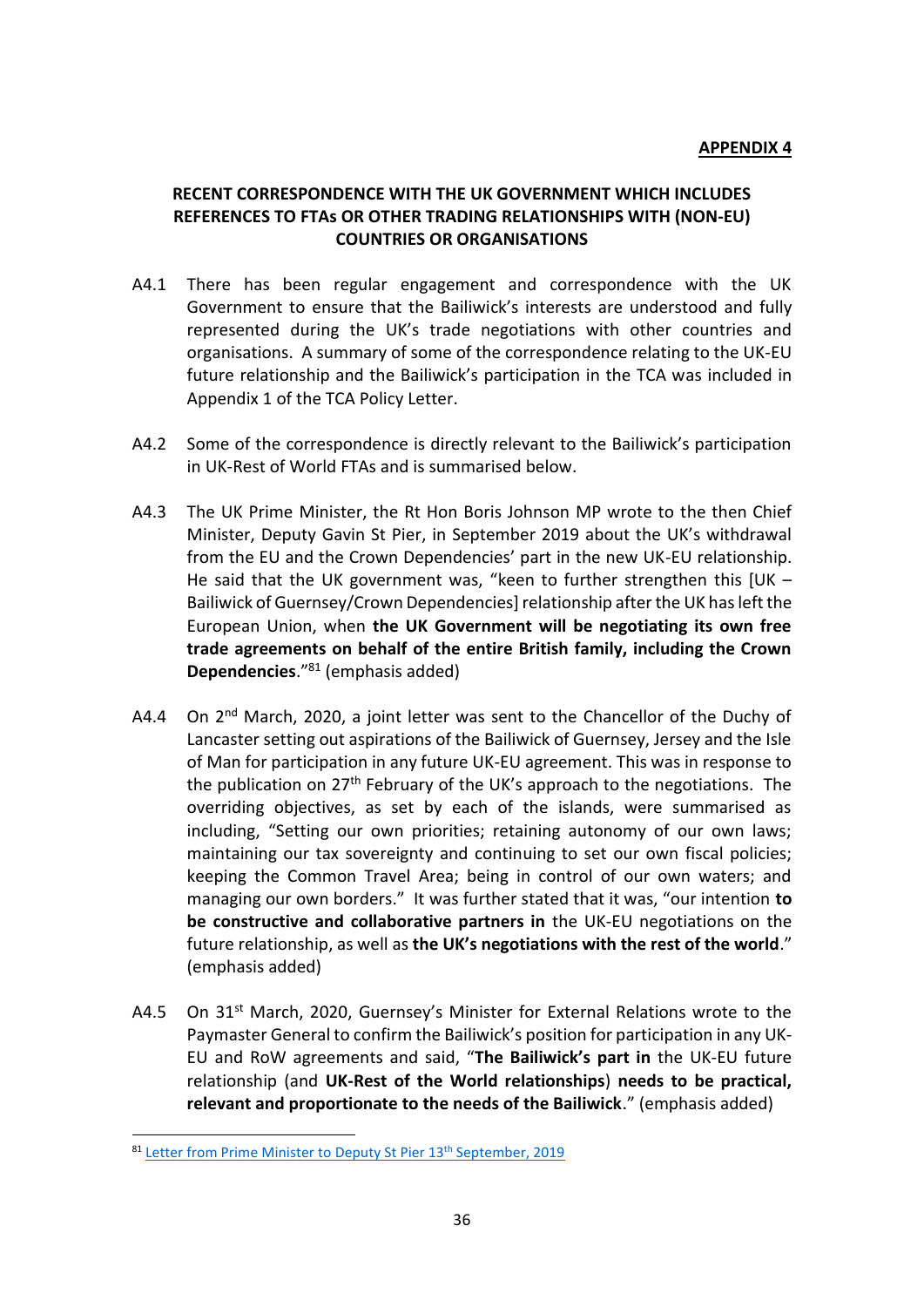A4.6 The UK has provided assurances throughout the Brexit transition period, in respect of the UK-EU negotiations, that the Government recognises the historic constitutional relationship between the Bailiwick and the Crown. On  $1<sup>st</sup>$  May, 2020, the Parliamentary Under-Secretary of State for Justice, Alex Chalk MP, reaffirmed the UK's commitment to representing the Bailiwick's interests (including in RoW FTA negotiations) and to the principles of the constitutional relationship:

"This Government recognises and values the historic relationship between Guernsey and the Crown. I am glad the Prime Minister's recent recognition of this relationship has assured you that our position on this remains unchanged. … This Government takes its constitutional responsibilities towards the Crown Dependencies very seriously. We respect your autonomy in domestic matters and we look forward to working together on matters of mutual interest."

- A4.7 Mr Chalk also said that the **UK Government** would, "**continue to engage with you in a collaborative and transparent way as we seek to represent your interests**, and the interests of the whole British family, **during** the EU negotiations as well as **negotiations for new Free Trade Agreements with other countries in the rest of the world.**" (emphasis added)
- A4.8 On 22<sup>nd</sup> July 2020, the Rt Hon Greg Hands MP, Minister of State for Trade Policy provided further assurance that the UK would represent the Crown Dependencies during all negotiations for agreements with other countries, with a particular reference to Rest of World FTAs. "I **recognise the constitutional role the UK Government has in representing your interests internationally, including through our RoW FTAs**."' "…the UK Government confirmed that it's [sic] **priority in its approach to including the Crown Dependencies in RoW FTAs is to ensure coverage in those areas that support the effective functioning of the UK-CD customs union**". (emphasis added)
- A4.9 On 19<sup>th</sup> August, 2020, following a number of negotiating rounds between the UK and the EU, the Paymaster General confirmed that the **UK** was continuing to seek to secure the **best possible outcome for the Bailiwick in the negotiations** between the UK and EU and **for RoW FTAs**, which would meet the objectives agreed by the States of Deliberation in June 2016 and again in January 2020. "I note your concerns over the possibility of precedent being set during EU negotiations for other FTA negotiations. I understand that my colleague, Minster Hands, has committed to **regular engagement with you on the UK's approach to including the Crown Dependencies in Rest of the World FTAs**."<sup>82</sup> (emphasis

 $82$  These exchanges highlighted the UK's commitment to ensure that the Bailiwick could participate in UK FTAs to the fullest extent possible and not just for the purposes of goods or customs matters only (which was the case for the TCA).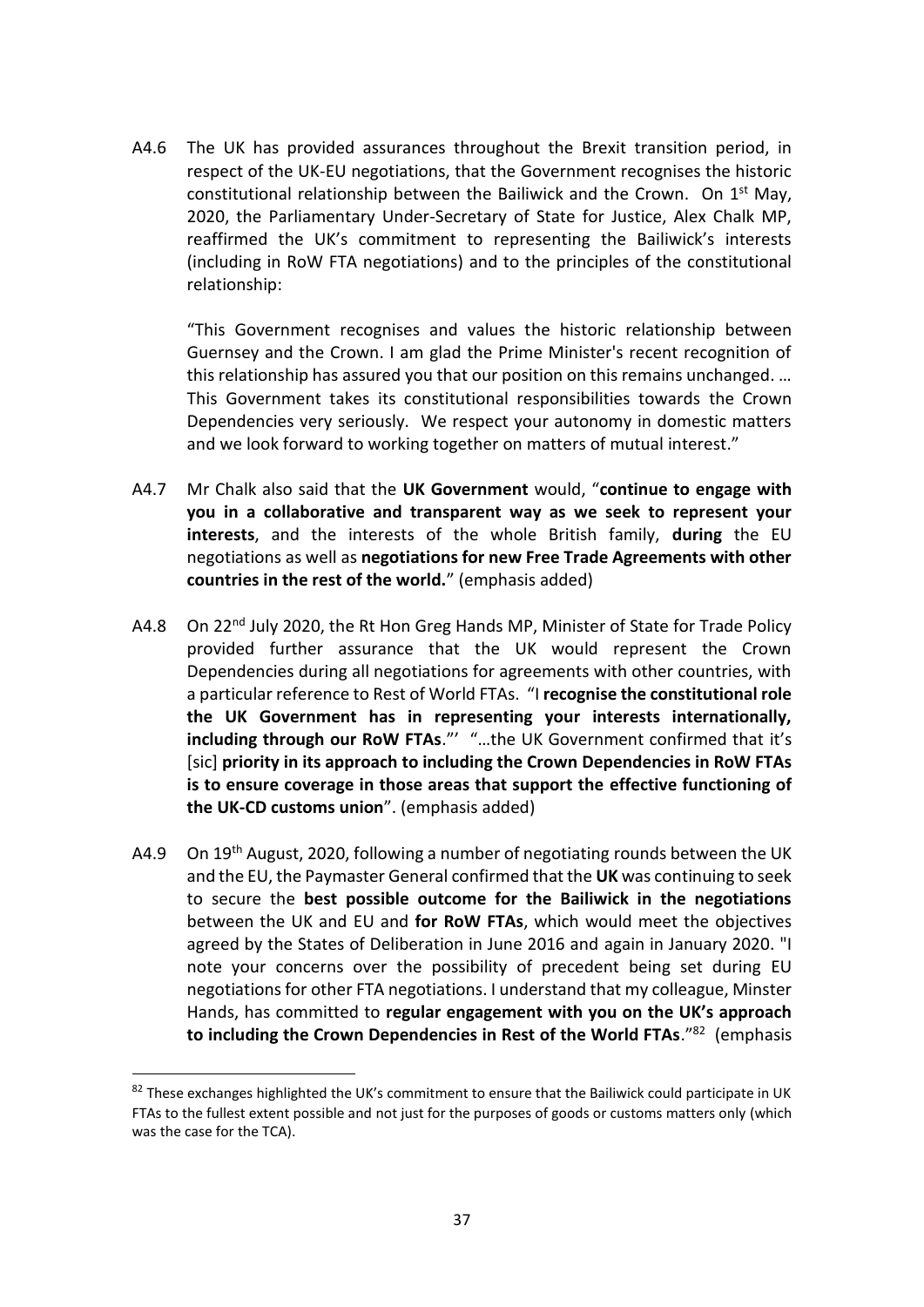added) "We will…focus our attention and efforts on securing the best possible goods-based arrangement for your jurisdictions."

A4.10 The Lord Chancellor wrote to the Committee<sup>83</sup> in December 2020 to set out the UK's interpretation of how, at the domestic level, the UK and Bailiwick will work together to meet the obligations of the TCA. The letter reaffirmed that the UK Government remains committed to the principles set out in the International Identity Framework and to the development of Guernsey's international identity. It also stated that the UK Government would continue to work with Guernsey whilst developing new trading relationships with other countries:

"I am pleased to reaffirm the UK Government's commitment to the much valued and long-standing constitutional relationship between the UK and Guernsey. I look forward to continuing to strengthen that relationship, in line with the Justice Select Committee Reports and Government responses of 2010-14; and the Framework for Developing the International Identity of Guernsey, signed in 2008. The UK Government **will continue to work closely with Guernsey**, in positive collaboration and in the context of our existing constitutional relationship, **as we** implement the Agreement and **develop new trading relationships with other countries**. The UK Government continues to support Guernsey and the other Crown Dependencies seeking Letters of Entrustment in additional policy areas, where appropriate, recognising as it does the value to the Crown Dependencies of representing their own interests on the international stage." (emphasis added)

<sup>83</sup> Letter dated 24<sup>th</sup> December, 2020, from the Lord Chancellor and Secretary of State for Justice to the [President of the States of Guernsey Policy & Resources Committee.](https://gov.gg/CHttpHandler.ashx?id=137898&p=0) The letter was primarily about Guernsey's participation in the agreement between the UK and the EU.

The letter was read in full during the debate in the States of Deliberation on 27<sup>th</sup> December, 2020. The letter was noted in the Resolutions of the States of Deliberation that day. It was subsequently added (for completeness) as Appendix 9 to the TCA Policy Letter (together with an explanatory note to that effect).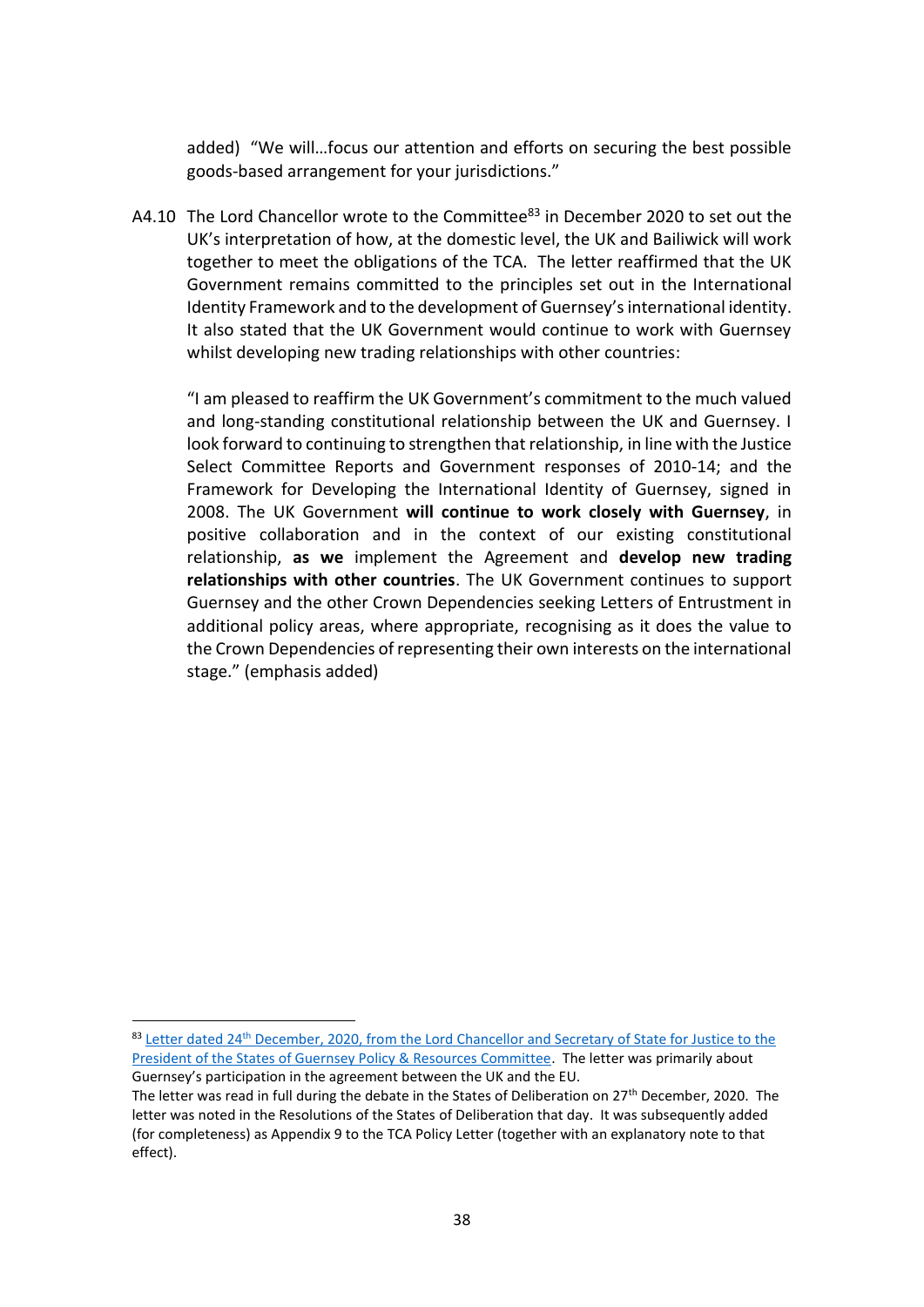#### **THE PRINCIPLES OF THE BAILIWICK'S COMMITMENTS IN RESPECT OF GOODS FOR THE TCA**

EXTRACTS FROM 'THE BAILIWICK'S PARTICIPATION IN THE UK-EU TRADE AND COOPERATION AGREEMENT' POLICY LETTER (DECEMBER 2020)<sup>84</sup>

- A5.1 The principles relating to the Bailiwick's participation in the goods and customs elements of the TCA were described in the TCA Policy Letter. That Policy Letter primarily focussed on the requirements which the Bailiwick needed to meet to be able to take part in the TCA. It also covered the basis for the Bailiwick's participation in continuity FTAs and referred to future UK FTAs to be negotiated following the end of the transition period.
- A5.2 Decisions by the three parliaments of the Bailiwick to participate in the TCA were based on the principles that had already been agreed by those parliaments, as due to the timings involved with the negotiations a finalised legal text was not available to base those decisions on. Due to the fast pace of negotiations currently being undertaken by the UK for other FTAs, it will be necessary to take a similar approach to FTAs.
- A5.3 Paragraphs 1.20-1.27 of the TCA Policy Letter outlined the chapters of the TCA that the Bailiwick was being asked to participate in for the purpose of trade in goods. For ease of reference, those chapters are:
	- Chapter 1 National Treatment and Market Access for Goods (including trade remedies): To facilitate trade in goods between the UK and the EU and to maintain liberalised trade in accordance with the provisions of the agreement.
	- Chapter  $2$  Rules of Origin: To lay down the provisions for determining the origin of goods for the purpose of the application of the preferential tariff treatment under the TCA.
	- Chapter 3 Sanitary and Phytosanitary ('SPS') Measures: To set out the measures that are required to ensure human, animal and plant health is protected by the individual parties while facilitating the trade and movement of agri-foods between them. This chapter includes an Annex setting out related process matters.
	- Chapter 4 Technical Barriers to Trade ('TBT): To facilitate trade in goods by preventing, identifying and eliminating unnecessary TBTs. This chapter includes associated Annexes. These Annexes are either relevant to current trade in goods, or areas of potential future economic opportunity

<sup>84</sup> [Billet d'État XXIX of 2020](https://gov.gg/CHttpHandler.ashx?id=134861&p=0) – 'The Bailiwick's Participation in the UK-EU Trade and Cooperation Agreement' - and [Resolutions,](https://www.gov.gg/CHttpHandler.ashx?id=134872&p=0) approved by the States of Deliberation, the States of Alderney and the Chief Pleas of Sark on 27<sup>th</sup> December, 2020.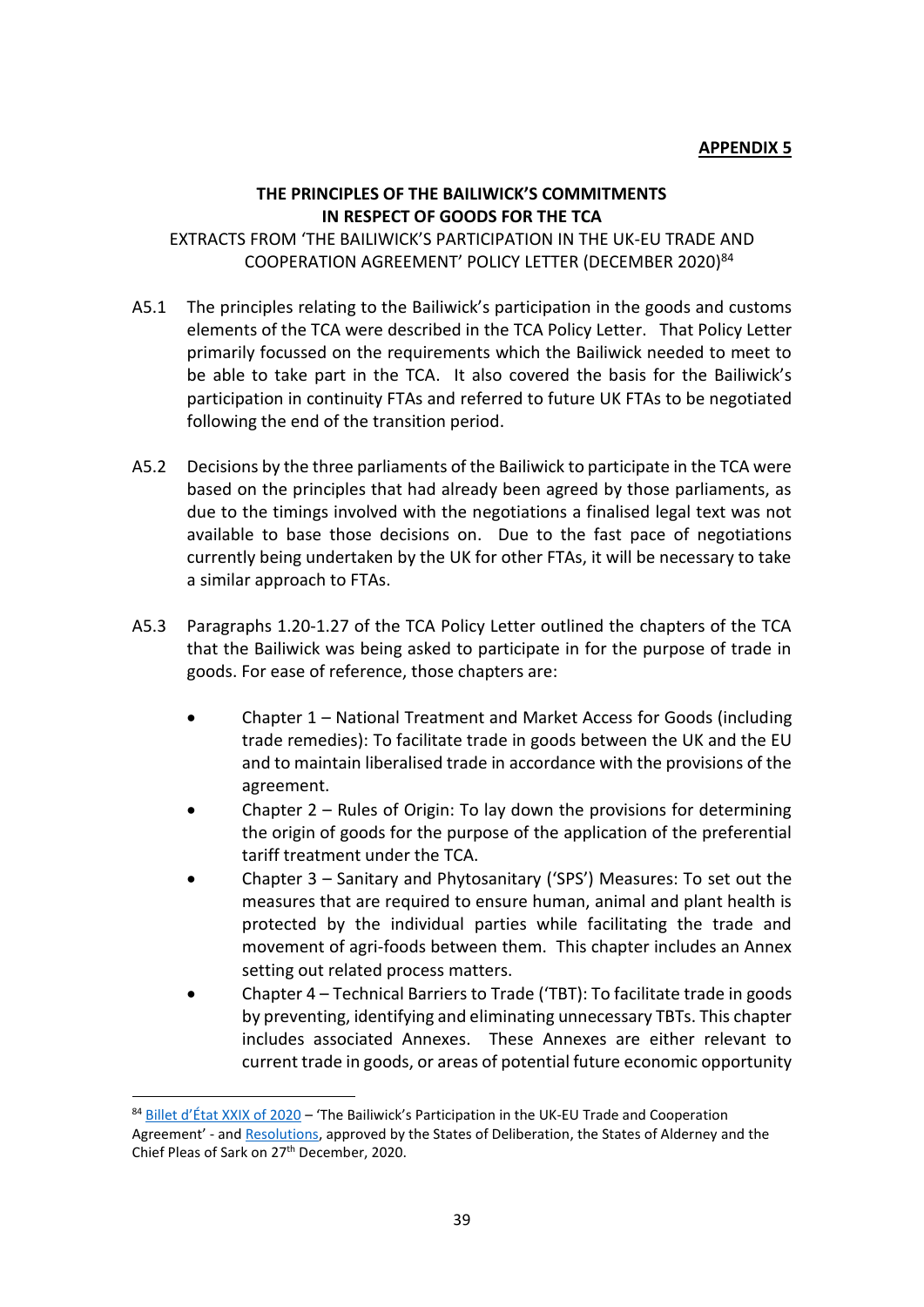and industry development. The following five Annexes are an integral part of the chapter:

- o Annex on Chemicals: To facilitate the trade of chemicals and related products, ensure high levels of protection for the environment, and human and animal health, and provide for cooperation between the UK (and the Bailiwick) and the EU responsible authorities.
- o Annex on Organic Products: To set out the provisions and procedures for fostering trade in organic products in accordance with the principles of non-discrimination and reciprocity. It means recognition of equivalence by the UK (and the Bailiwick) and the EU of their respective laws.
- o Annex on Motor Vehicles and Equipment and Parts thereof: To apply to trade between the UK (and the Bailiwick) and the EU for all categories of motor vehicles, equipment and parts thereof.
- o Annex on Trade in Wine: To ensure that science relating to wine making, referred to as oenological practices, complies with the international standards published by the International Organisation of the Vine and Wine ('OIV').
- $\circ$  Annex on Medicinal Products: To apply provisions relating to the marketing of finished medicinal products for human or veterinary use, as well as intermediates, including biological products for human and veterinary use and active pharmaceutical ingredients ('API').
- Chapter  $5 -$  Customs and Trade Facilitation: To ensure that there are compatible and effective administrative and enforcement customs procedures in place to facilitate trade whilst also ensuring proper protection, safety and security processes are in place to protect citizens, and national prohibitions and restrictions and financial interests of both the UK and the EU. (Note: the Bailiwick is not included in any aspects relating to maintaining an Authorised Economic Operators ('AEO') partnership programme, either within this Chapter or in the Annex on AEOs)
- o Protocol on Mutual Administrative Assistance in Customs Matters: To formalise and support the mutual assistance between customs authorities as agreed within the Customs and Trade Facilitation Chapter."
- A5.4 Further details on the goods relationship, and what participation in the above Chapters and Annexes of the TCA means for the Bailiwick, were set out in Section 3 of the TCA Policy Letter, Paragraphs 3.1-3.68.
- A5.5 Paragraphs 3.3-3.5 of the TCA Policy Letter made specific reference to the Bailiwick's possible approach to inclusion within future UK FTAs:
	- "3.3 Under Protocol 3, the EU rules on customs matters and quantitative restrictions applied to the Bailiwick under the same conditions as they applied to the United Kingdom. In the application of Protocol 3, the Bailiwick was treated as being part of the UK Member State and,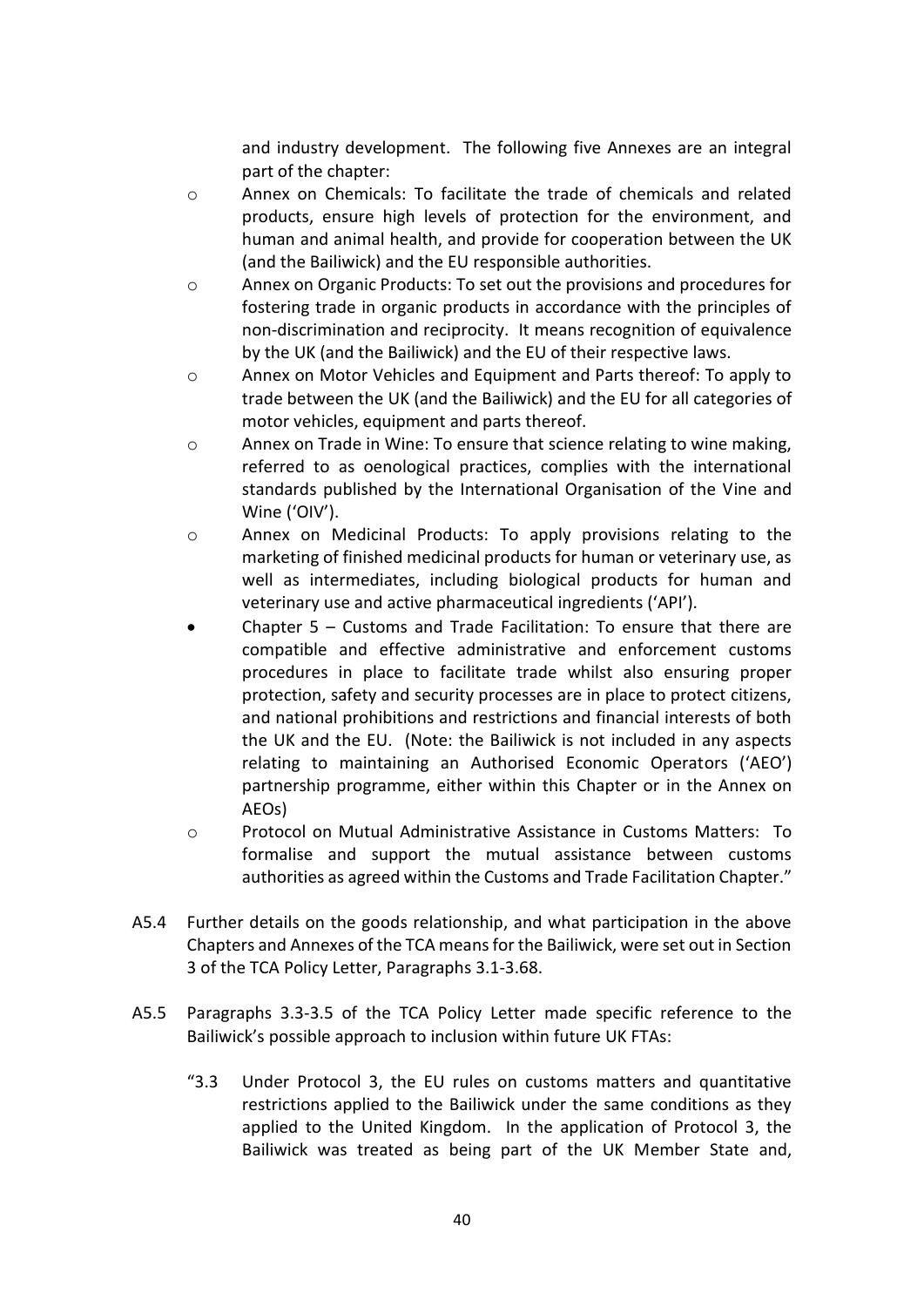therefore, as part of the EU Customs Union. It also provided the basis for alignment in regulatory standards for trade in agri-food products. It is not possible to recreate Protocol 3 through the participation in a UK-EU trade agreement, or, indeed, through any other trade agreement with new trading partners. This is because Protocol 3 directly governed the Bailiwick's relationship with the EU (including the EU's external-facing Common Commercial Policy<sup>85</sup>). With the end of Protocol 3, a new approach to the Bailiwick's inclusion in Free Trade Agreements ('FTAs') will need to be found – one that adheres to the principles of relevance, proportionality and practicality, whilst respecting the Bailiwick's autonomy. In terms of the UK-EU negotiations, this meant seeking to recreate (at least) a customs and goods-based relationship.

- "3.4 The Customs Arrangement negotiated with the UK in 2018 is a customs union<sup>86</sup> as defined by the WTO. This British Islands Customs Union provides one basis on which the Bailiwick could partake in future UK - Rest of World FTAs. The Bailiwick can also take part in any UK FTA as a territory for whose international relations the UK is responsible.
- "3.5 This provides some flexibility meaning the Bailiwick is not obliged to join all FTAs that the UK enters into; however, as part of the British Islands' Customs Union, it is bound to apply any preferential tariffs to goods imported under all UK FTAs. The Bailiwick is able to ensure its interests are served by participation in such international agreements that best suit the Islands' economic needs, without undermining the Customs Arrangement."

<sup>85</sup> [EU Common Commercial Policy](https://eur-lex.europa.eu/legal-content/EN/TXT/?uri=LEGISSUM%3Aa20000)

<sup>86</sup> The WTO defines a customs union as 'the substitution of a single customs territory for two or more customs territories'.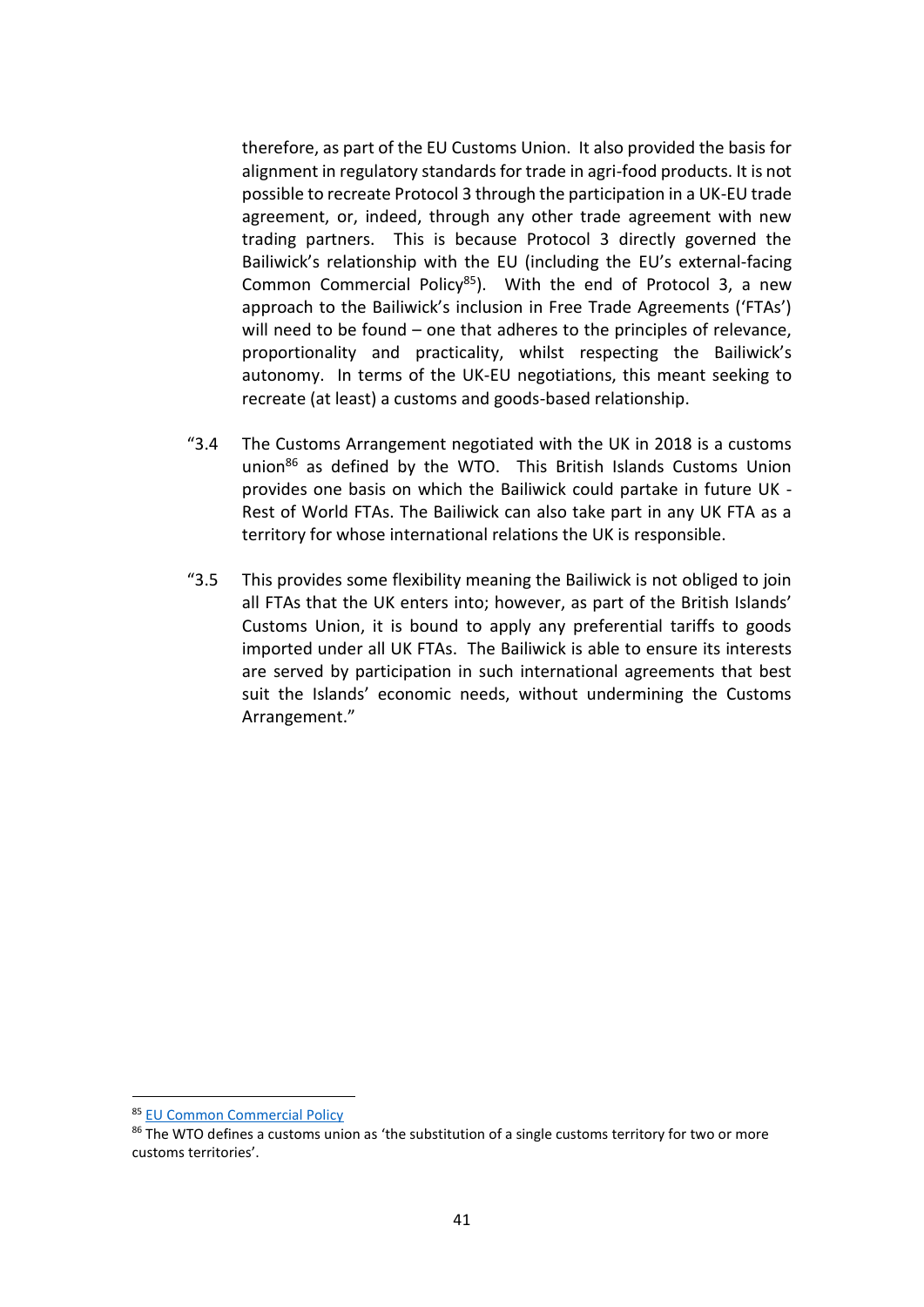#### **APPENDIX 6**

#### **THE BAILIWICK'S PARTICIPATION IN THE UK-EEA EFTA FTA**

#### The UK-EEA EFTA FTA

A6.1 The UK-EAA EFTA FTA covers trade in goods, services and investment, digital trade, capital movements, government procurement, intellectual property, competition, subsidies, small and medium sized enterprises, good regulatory practices and regulatory cooperation, recognition of professional qualifications, trade and sustainable development.

#### The Bailiwick's participation in the UK-EU EEA EFTA FTA

- A6.2 Participation in the goods elements of the UK-EEA EFTA FTA is extremely important for those Bailiwick businesses which already export goods to these countries and offers trade stability. The effect of the Bailiwick's participation is that the Bailiwick will benefit from preferential tariffs on any goods originating in the Bailiwick and exported to the EEA EFTA States, as agreed under the FTA. If the Bailiwick had not been included, preferential tariffs resulting from the UK-EEA EFTA FTA would still have to be applied by the Bailiwick to goods originating from the EEA EFTA States imported into the Bailiwick, due to the UK-Bailiwick Customs Arrangement.
- A6.3 Following negotiations, it was considered that this FTA should apply to the Bailiwick in respect of trade in goods only at this time. The Bailiwick's participation in this FTA provides for post-Brexit continuity for trade in goods, through commitments that are the same as or similar to the TCA (though there are no fisheries access commitments to consider), together with a commitment for further discussions in the future about trade in services and investments, so that the services chapters can be extended to the Bailiwick if agreement is found on the terms of that extension.
- A6.4 Due to the shortness of time available to agree the FTA, it was not possible for the Bailiwick's (nor the other Crown Dependencies) participation in the services parts of the FTA to be considered by the EEA EFTA negotiators. However, an 'extension mechanism', together with a supporting side agreement, about the Bailiwick participating in the services and investments elements of the FTA at a later date has been included.
- A6.5 In addition, the EEA EFTA States have also agreed to include a clause within the territorial extension article which allows the Bailiwick to seek to terminate the trading relationship under the FTA separately to the UK. This is important for the Bailiwick's autonomy and international identity, although it is unlikely to arise in practice. The Bailiwick's participation in the FTA would also cease if the UK (or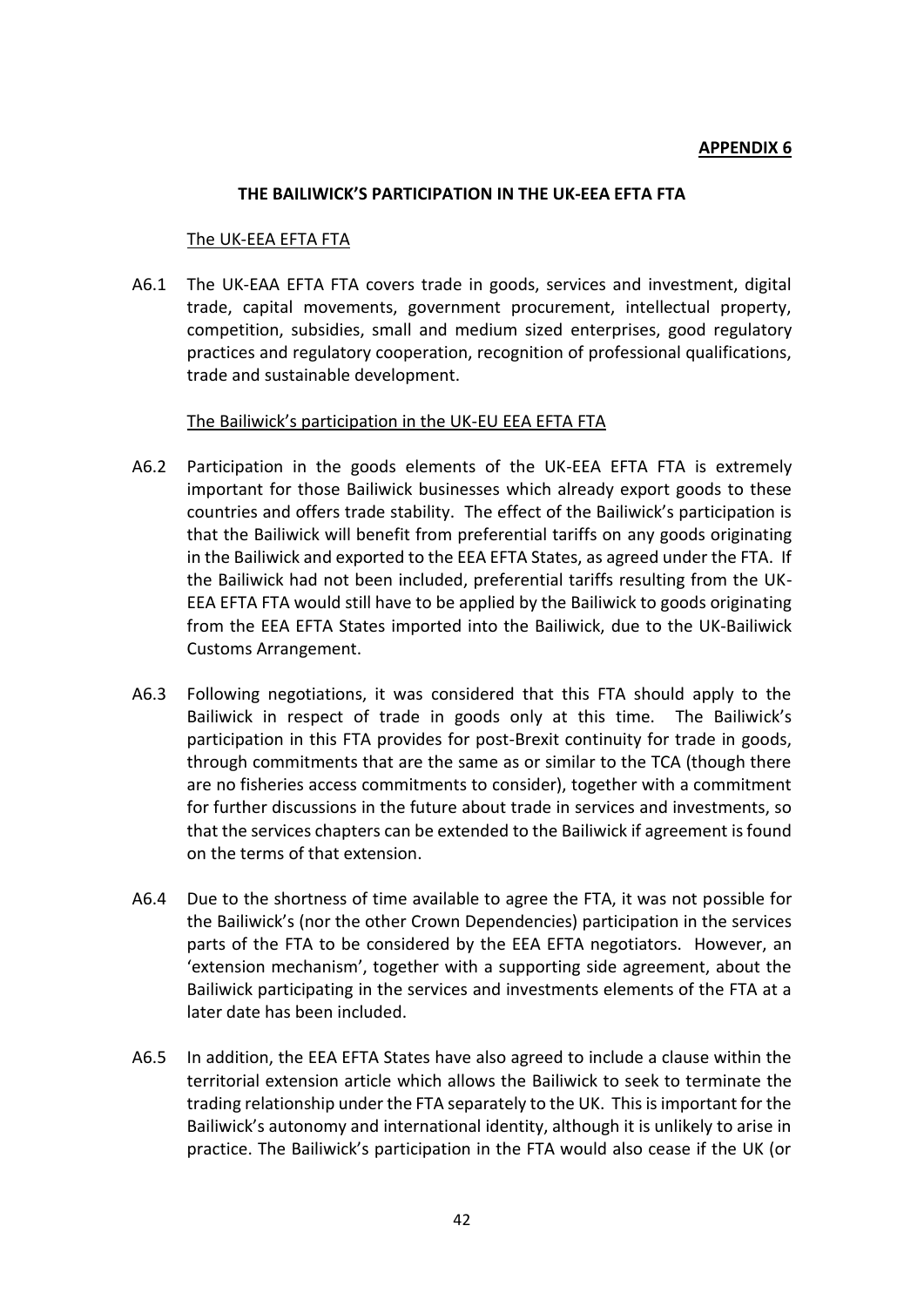EEA EFTA States) decided to end the FTA altogether.

### Process to approve the Bailiwick's participation

- A6.6 In order to meet the short timescales, a local consent process was required for the Bailiwick to agree to participate in this FTA before it is considered and ratified by the UK Parliament. It is understood that this is likely to be soon; one factor being condensed timescales for ratification of the FTA by the EEA EFTA States.<sup>87</sup> Such action was necessary to protect the constitutional position that new international obligations must be consented to by the three jurisdictions of the Bailiwick before they apply in respect of the islands.
- A6.7 Consequently, the Committee considered Guernsey's participation in the UK-EEA EFTA FTA using the Committee's mandated delegated authority derived from the 1987 States' Resolution on international agreements and other relevant previous States' decisions.<sup>88</sup> In using this delegated authority, the Committee noted the earlier significant engagement during the negotiations process through various forums across the States of Guernsey, including the Finance Sector Forum, the Future Partnership Delivery Group ('FPDG') and at the recently formed Trade Policy Forum ('TPF'). It also noted that officers from relevant service areas across the States of Guernsey had assisted in their areas of expertise in regard to the likely effects and obligations which would arise from the possible extension of the UK-EEA EFTA FTA to the Bailiwick. The Committee *for* Economic Development has been regularly updated regarding all aspects of future trade policy and the wider negotiations and it is understood that it supports Guernsey's participation in this FTA.
- A6.8 By delegated authority under the aforementioned 1987 States' Resolution, the Committee approved Guernsey's inclusion in the following chapters of the UK-EEA EFTA FTA relating to trade in goods:
	- (i) National Treatment and Market Access;
	- (ii) Rules of Origin;
	- (iii) Customs Administration and Trade Facilitation;
	- (iv) Sanitary and Phytosanitary Measures; and
	- (v) Technical Barriers to Trade;
- A6.9 The Committee also approved the approach taken by the UK Government to agree a joint declaration with the EEA EFTA States regarding further inclusion in other parts of the FTA in the future. The declaration commits the parties to

 $87$  For example, the date of the next Norwegian parliamentary election is September 2021.

<sup>88</sup> As outlined in Paragraphs 2.9-2.11, Paragraph 2.19 and Paragraph 4.3 in the main body of the Policy Letter.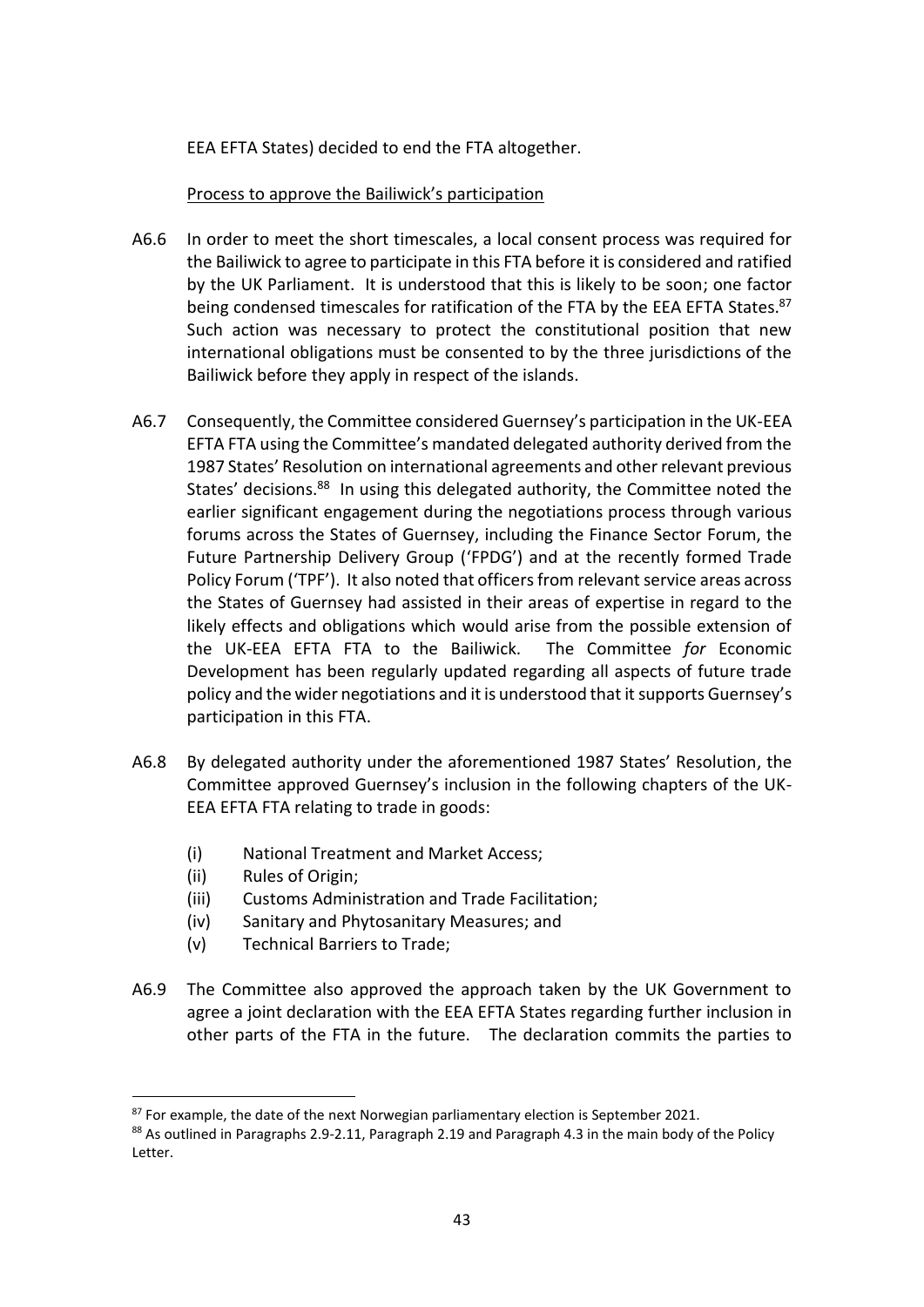further discussions about inclusion in trade in services and investments-related chapters as soon as possible.

A6.10 As stated in Section 4 of this Policy Letter, it is understood that consideration is being given to this FTA by the relevant authorities in Alderney and Sark for inclusion of those islands on the same terms as Guernsey.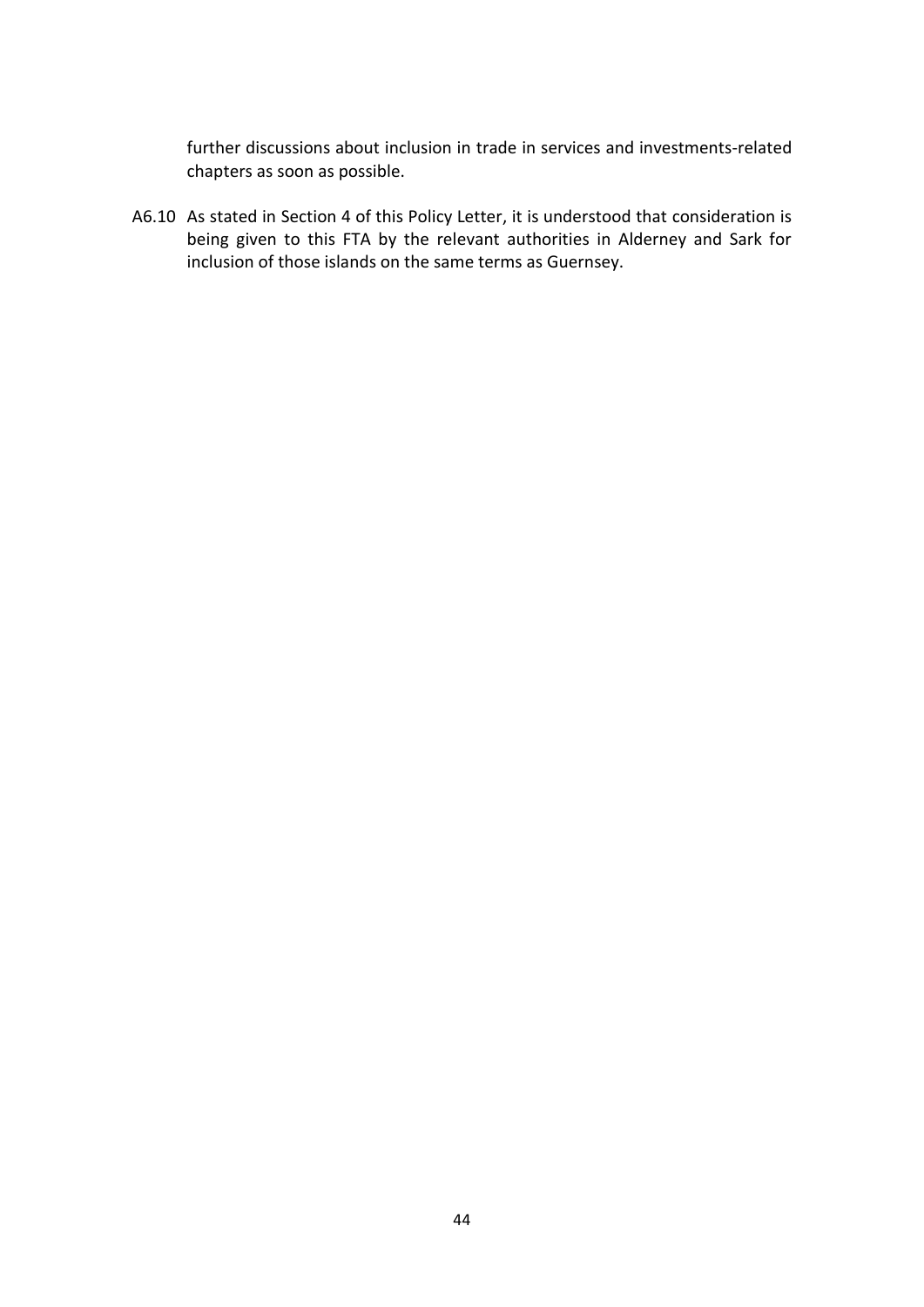## **MATTERS TO BE CONSIDERED FOR GUERNSEY/THE BAILIWICK'S POSSIBLE PARTICIPATION IN FTAS**

### What are the benefits to Guernsey and the Bailiwick to be part of a UK FTA?

- A7.1 Now that the UK has left the EU and has become an independent trading nation, the situation for the Bailiwick has also had to change. The Bailiwick, along with the other Crown Dependencies of Jersey and the Isle of Man, also needs to establish and secure its place in the world to ensure that future trade interests are protected.
- A7.2 In December 2018, Policy & Resources Committee and the Committee *for* Economic Development developed and released a consultation to Bailiwick businesses which sought to identify the impacts of Brexit on business. Businesses were also asked questions to identify the flows of goods imported and exported globally from the Bailiwick.
- A7.3 Whilst the consultation was primarily about the impacts of the UK's withdrawal from the EU, it clearly identified that the Bailiwick is a global exporter of locally manufactured products, with exports now estimated to be c.£100m annually in goods such as medical devices, electronics, software, and specialised plant equipment. A large proportion of these businesses will benefit from FTA preferential market access depending on the country of export.
- A7.4 In addition to FTAs with individual countries, there is potentially further benefit from multilateral agreements such as the Comprehensive and Progressive Agreement for Trans-Pacific Partnership ('the CPTPP'). Established in 2011, the CPTPP currently covers 11 Pacific Rim countries (Australia, Brunei, Chile, Japan, Malaysia, Mexico, New Zealand, Peru, Singapore, Canada and Vietnam) which ensures preferential tariffs and market access for goods and services between those countries.
- A7.5 Whilst Guernsey's interest in the trade in goods is clear, the other potential benefits of future FTAs are still to be realised (which will be carefully considered with Sark and Alderney and also with industry, through the forums established such as the Trade Policy Forum). Securing preferential access within FTAs could ensure opportunities not only for goods, but also for services, such as professional and financial services and IP. As the UK continues to negotiate with international trade partners, it is important that the Bailiwick's interests are also included, where relevant, proportionate and practical.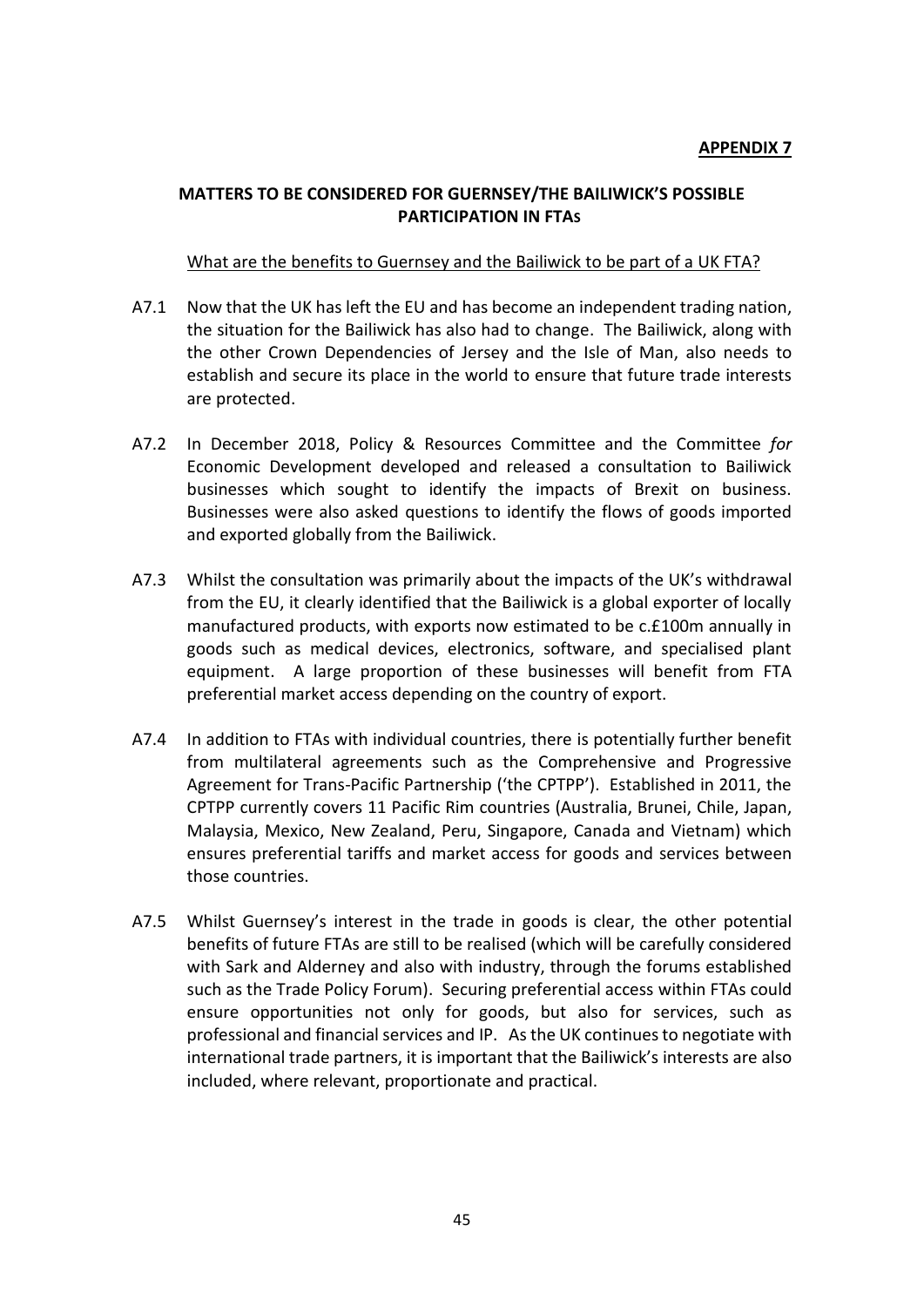# Why should the Bailiwick seek the option for future inclusion in the services elements of FTAs?

- A7.6 Where the Bailiwick's interests in a particular trade agreement are not clear, or there needs to be further analysis or consideration, it is intended that the Bailiwick's position be reserved for further negotiation at a later date. This is to ensure that it is possible to be included later in relevant chapters of a FTA. This is particularly relevant for trade in services.
- A7.7 For trade in services, tariffs and quotas are not applied as it is difficult, if not impossible, to track these intangible elements of trade. Trade in services can be restricted by other means, through applying controls around how services are delivered and offered to consumers. These are known as the modes of supply: 1) Cross-Border supply; 2) Consumption Abroad; 3) Local Presence; 4) Temporary Entry. This presents a complex picture for the Bailiwick. The following elements are generally included in services chapters of FTAs:
	- general commitments on cross-border trade in services across modes 1- 3 <sup>89</sup>;
	- 'mode 4' or mobility provisions, which seek to liberalise the rules that allow temporary entry of natural persons from the trading partner's territory for the purposes of supplying services;
	- investment-related provisions;
	- commitments relating to domestic regulatory framework; and
	- mutual recognition of professional qualifications ('MRPQ'), e.g. medical, legal and other professional qualifications).
- A7.8 In order to liberalise trade across the four modes, countries will agree certain approaches to liberalising trade to make access to each other's economies easier for business. Sometimes this means levelling domestic regulation and treating international business in the same way as domestic businesses. This does not prevent domestic regulation; it simply leads to a levelling of the playing field for businesses based within and outside the country.
- A7.9 In many cases, goods are sold together with a wide range of services and therefore both goods and services trade need to be considered very carefully together. For example, the purchase of machinery (goods) may also include services such as remote or in-country training or repair by remote access. There are different obligations and commitments which need to be agreed to achieve the full range of benefits of each FTA and these need to be considered carefully.

<sup>&</sup>lt;sup>89</sup> Together with annexes of sector-specific application of commitments ('positive listing') or of sectorspecific exceptions ('negative listing').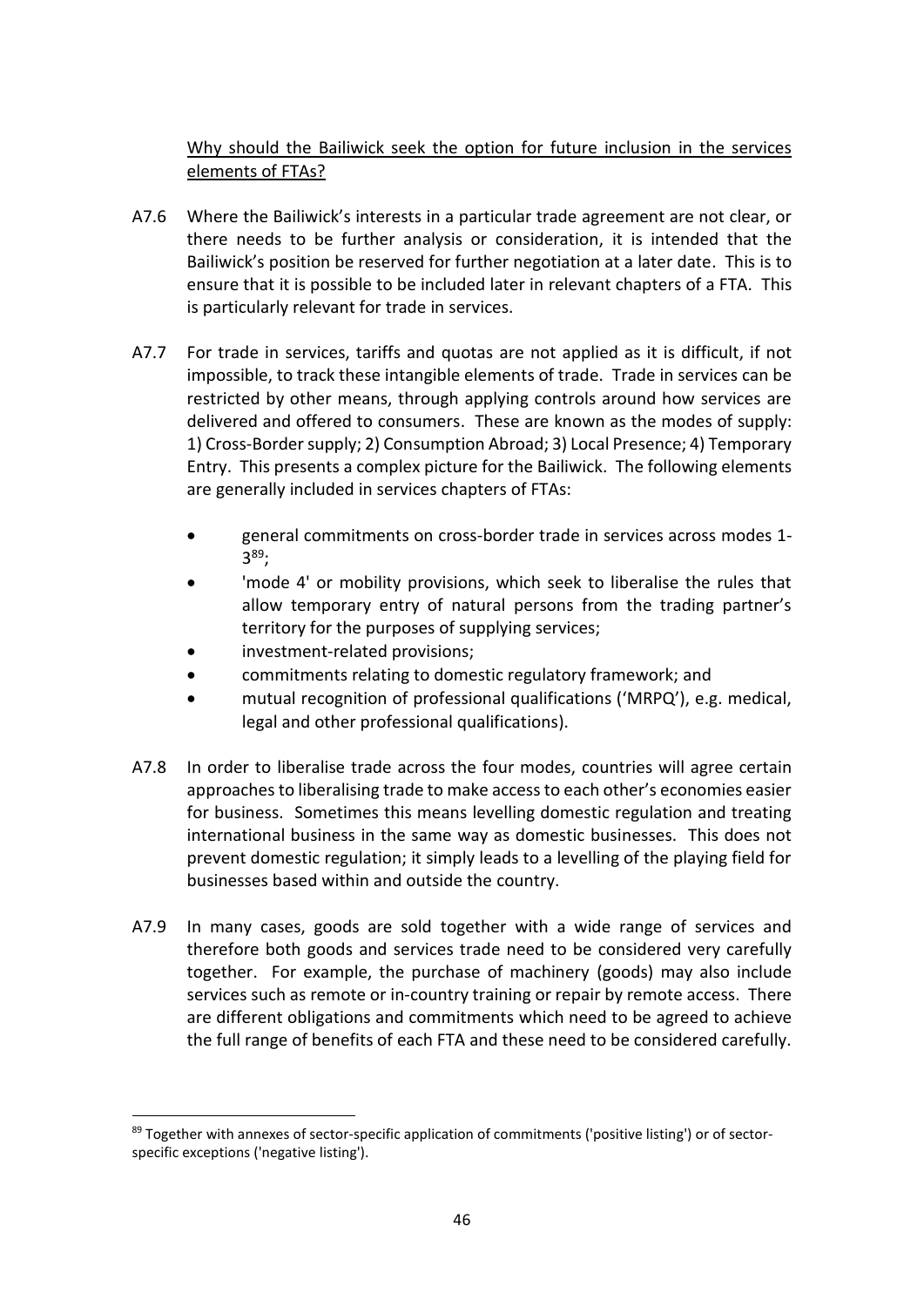## FTAs currently being considered/negotiated by the UK

- A7.10 The timescales for inclusion within any UK FTA is dictated by the UK's negotiating programme. The pace is set by the UK and the negotiating trade partner. The list below sets out some of the ongoing UK Government consultation relating to potential future bilateral and multilateral FTAs:
	- On 18th July, 2019, the UK Government published a consultation document<sup>90</sup> on the potential of joining Comprehensive and Progressive Agreement for Trans-Pacific Partnership ('the CPTPP');
	- On 2<sup>nd</sup> March, 2020, the UK Government published a consultation document on a potential UK-USA FTA;<sup>91</sup>
	- In December 2020, the UK and Singapore announced $92$  proposals to negotiate a UK-Singapore Digital Economy Agreement ('DEA')
	- On 25<sup>th</sup> May, 2021, the UK Government published a consultation document $93$  on a potential UK-India FTA;
	- On 4<sup>th</sup> June. 2021, the UK Government announced that it had reached an agreement in principle ('AIP') in principle<sup>94</sup> with the EEA EFTA States (Norway, Iceland and Liechtenstein)<sup>95</sup>, which in effect replicates some of the terms of the UK-EU TCA for the wider EEA EFTA area.
	- On 17<sup>th</sup> June, 2021 <sup>96</sup>the UK Government announced that it had reached an agreement in principle ('AIP') with Australia with regards to taking forward a UK-Australia FTA;
	- On 17<sup>th</sup> June, 2021, the UK Government announced that it would expedite progress on negotiations with New Zealand towards agreeing a UK-New Zealand FTA. It is expected that an agreement in principle may be reached by August 2021.

<sup>90</sup> [UK Government consultation on trade with the Comprehensive and Progressive Agreement for Trans-](https://www.gov.uk/government/consultations/trade-with-thecomprehensive-and-progressive-agreement-for-trans-pacific-partnershipcptpp)[Pacific Partnership](https://www.gov.uk/government/consultations/trade-with-thecomprehensive-and-progressive-agreement-for-trans-pacific-partnershipcptpp)

<sup>&</sup>lt;sup>91</sup> [UK-US Free Trade Agreement](https://assets.publishing.service.gov.uk/government/uploads/system/uploads/attachment_data/file/869592/UK_US_FTA_negotiations.pdf)

 $92$  Joint statement by the UK and Singapore on  $10<sup>th</sup>$  December, 2020

<sup>93</sup> [UK Government consultation -](https://www.gov.uk/government/consultations/trade-with-india-call-for-input) trade with India

<sup>94</sup> Agreement in principle was [announced by the UK Government](https://www.gov.uk/government/news/uk-secures-new-deal-with-norway-iceland-and-liechtenstein) on 4<sup>th</sup> June 2021

<sup>&</sup>lt;sup>95</sup> The 27 EU Member States, together with the three European Free Trade Association (EFTA) States Iceland, Liechtenstein and Norway, make up the European Economic Area (EEA) Contracting Parties (the 31 EEA States). Norway, Iceland and Liechtenstein go by the term "EEA EFTA States" in order to clarify that the other EFTA State, Switzerland, is not party to the EEA Agreement.

<sup>96</sup>[UK-Australia FTA negotiations: agreement in principle](https://www.gov.uk/government/publications/uk-australia-free-trade-agreement-negotiations-agreement-in-principle/uk-australia-fta-negotiations-agreement-in-principle)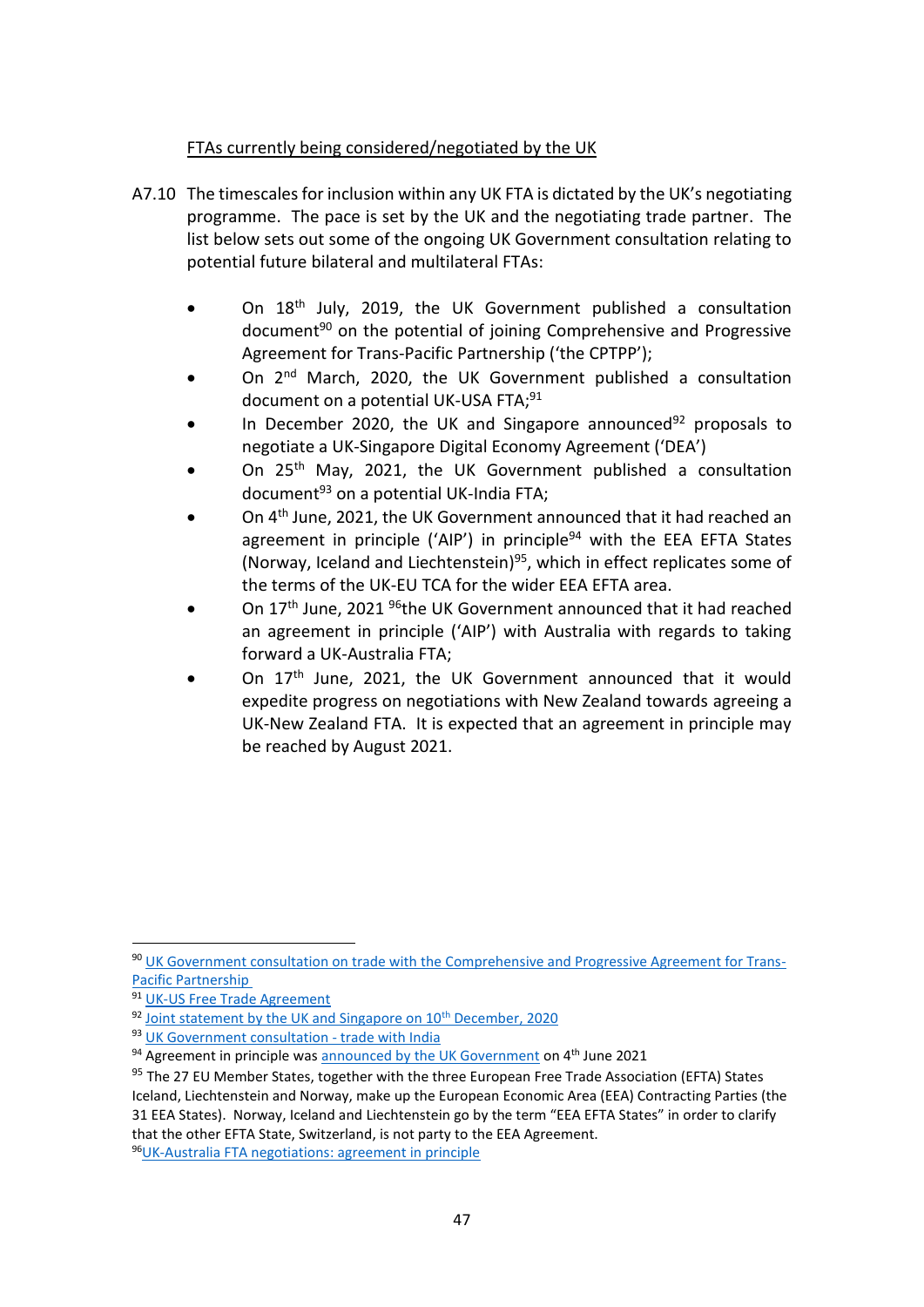#### **APPENDIX 8**

#### **ENGAGEMENT AND CONSULTATION ON THESE PROPOSALS**

- A8.1 The Committee *for* Economic Development is mandated to develop and implement policies on matters relating to the promotion and development of all sectors of business and for the reputation of the Island as a centre for commerce and industry. It is responsible for developing any future trade policy. The Policy & Resources Committee is mandated to deal with international relations, external relations and constitutional affairs. Therefore, there is the continued need for very close collaboration between the two Committees in ensuring the Bailiwick's international trade interests and objectives are achieved. Other States Committees also hold mandated policy responsibilities relating to FTAs and other trade arrangements. Principally these are: the Committee *for* Home Affairs, the Committee *for the* Environment & Infrastructure and the Committee *for* Health & Social Care. All States' Committees remain responsible for their policy areas and legislation within their mandates and for driving forward any necessary changes to satisfy international obligations.
- A8.2 Often the TCA and FTA negotiations have proceeded at a fast pace, with intense periods of engagement taking place and limited time for UK-Bailiwick consultation and consideration within the Bailiwick, regarding the Bailiwick's participation in the resulting agreements between the UK and its partner countries. As each FTA and FTA negotiation is different, the pace, timescales and potential participation of the Bailiwick will vary depending on the depth and complexity of the draft agreement. There could be differences about whether the Bailiwick could, or would want to, participate in different chapters of a FTA from the time of implementation of the FTA.
- A8.3 For the period following the end of the Brexit transition period, a governance structure was set up in Guernsey to facilitate effective and timely engagement with industry and external stakeholders through the establishment of the Trade Policy Forum ('TPF')<sup>97</sup>. Whilst it does not have any decision-making function, the TPF acts as a sounding board on the impacts of certain strategic decisions and a critical friend to any negotiating strategy<sup>98</sup>.
- A8.4 The Law Officers of the Crown have also been consulted and have provided legal advice and legislative drafting throughout the consideration of the issues described in this Policy Letter.

<sup>97</sup> As in Paragraph A1.24 in Appendix 1.

<sup>98</sup> In 2020, prior to the establishment of TPF, there were two bodies which advised the Committee on the UK-EU relationship negotiations and FTA matters – namely the Trade Policy Advisory Panel (including representatives from industry) and the Future Partnership Delivery Group (which was the political body). More information on those three bodies is in Appendix 1.